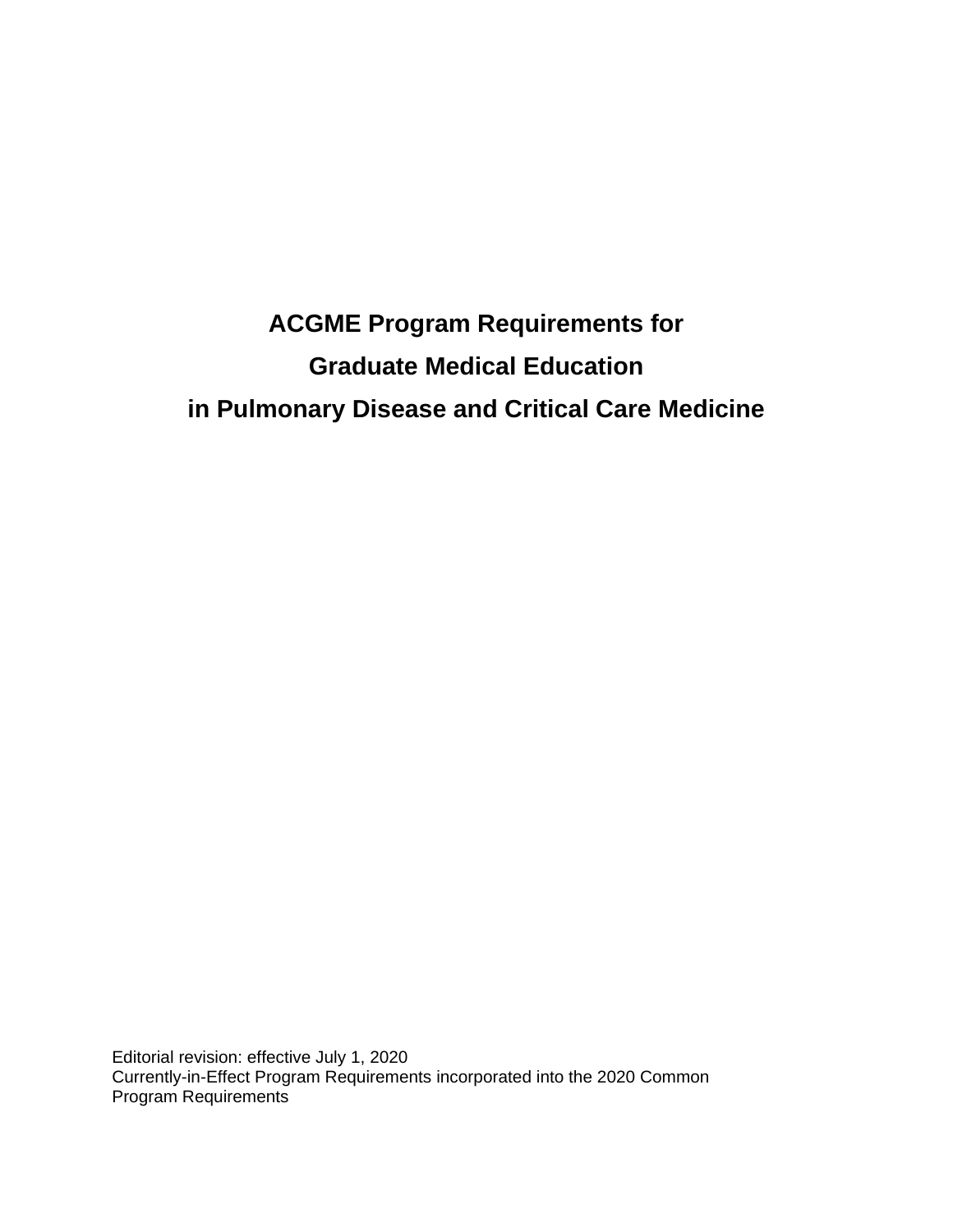|              | Int.A. |                                                                          |  |
|--------------|--------|--------------------------------------------------------------------------|--|
|              | Int.B. |                                                                          |  |
|              | Int.C. |                                                                          |  |
| $\mathbf{L}$ |        |                                                                          |  |
|              | I.A.   |                                                                          |  |
|              | I.B.   |                                                                          |  |
|              | I.C.   |                                                                          |  |
|              | I.D.   |                                                                          |  |
|              | I.E.   |                                                                          |  |
|              |        |                                                                          |  |
|              | II.A.  |                                                                          |  |
|              | II.B.  |                                                                          |  |
|              | ILC.   |                                                                          |  |
|              | II.D.  |                                                                          |  |
|              |        |                                                                          |  |
|              | III.A. |                                                                          |  |
|              | III.B. |                                                                          |  |
|              | III.C. |                                                                          |  |
|              |        |                                                                          |  |
|              | IV.A.  |                                                                          |  |
|              | IV.B.  |                                                                          |  |
|              | IV.C.  |                                                                          |  |
|              | IV.D.  |                                                                          |  |
|              |        |                                                                          |  |
|              | V.A.   |                                                                          |  |
|              | V.B.   |                                                                          |  |
|              | V.C.   |                                                                          |  |
|              |        |                                                                          |  |
|              | VI.A.  | Patient Safety, Quality Improvement, Supervision, and Accountability  42 |  |
|              | VI.B.  |                                                                          |  |
|              | VI.C.  |                                                                          |  |
|              | VI.D.  |                                                                          |  |
|              | VI.E.  | Clinical Responsibilities, Teamwork, and Transitions of Care53           |  |
|              | VI.F.  |                                                                          |  |
|              |        |                                                                          |  |

#### **Contents**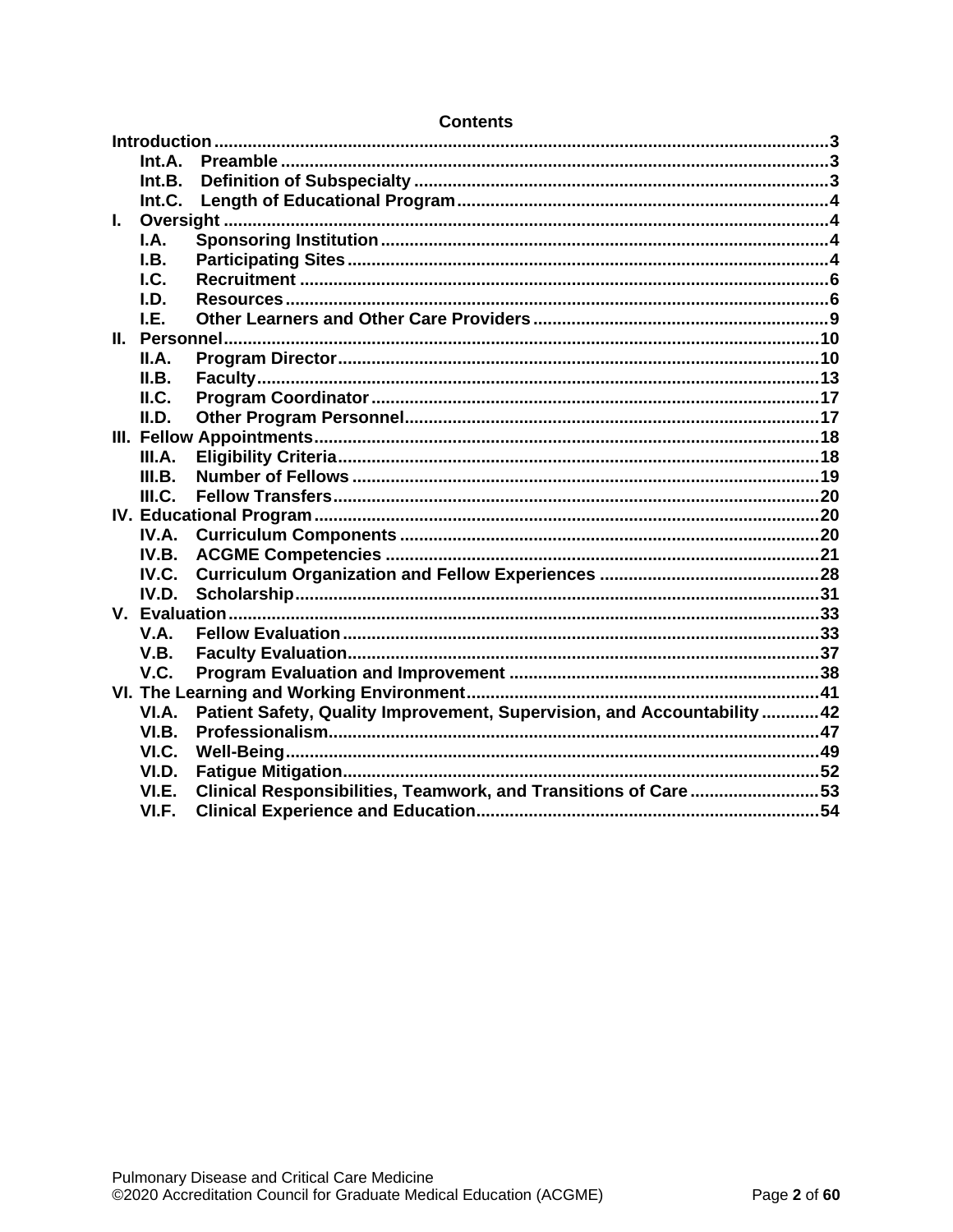### **ACGME Program Requirements for Graduate Medical Education in Pulmonary Disease and Critical Care Medicine**

#### **Common Program Requirements (Fellowship) are in BOLD**

Where applicable, text in italics describes the underlying philosophy of the requirements in that section. These philosophic statements are not program requirements and are therefore not citable.

**Background and Intent: These fellowship requirements reflect the fact that these learners have already completed the first phase of graduate medical education. Thus, the Common Program Requirements (Fellowship) are intended to explain the differences.**

#### <span id="page-2-0"></span>**Introduction**

<span id="page-2-1"></span>**Int.A.** *Fellowship is advanced graduate medical education beyond a core residency program for physicians who desire to enter more specialized practice. Fellowship-trained physicians serve the public by providing subspecialty care, which may also include core medical care, acting as a community resource for expertise in their field, creating and integrating new knowledge into practice, and educating future generations of physicians. Graduate medical education values the strength that a diverse group of physicians brings to medical care.*

> *Fellows who have completed residency are able to practice independently in their core specialty. The prior medical experience and expertise of fellows distinguish them from physicians entering into residency training. The fellow's care of patients within the subspecialty is undertaken with appropriate faculty supervision and conditional independence. Faculty members serve as role models of excellence, compassion, professionalism, and scholarship. The fellow develops deep medical knowledge, patient care skills, and expertise applicable to their focused area of practice. Fellowship is an intensive program of subspecialty clinical and didactic education that focuses on the multidisciplinary care of patients. Fellowship education is often physically, emotionally, and intellectually demanding, and occurs in a variety of clinical learning environments committed to graduate medical education and the well-being of patients, residents, fellows, faculty members, students, and all members of the health care team.*

*In addition to clinical education, many fellowship programs advance fellows' skills as physician-scientists. While the ability to create new knowledge within medicine is not exclusive to fellowship-educated physicians, the fellowship experience expands a physician's abilities to pursue hypothesis-driven scientific inquiry that results in contributions to the medical literature and patient care. Beyond the clinical subspecialty expertise achieved, fellows develop mentored relationships built on an infrastructure that promotes collaborative research.*

## <span id="page-2-2"></span>**Int.B. Definition of Subspecialty**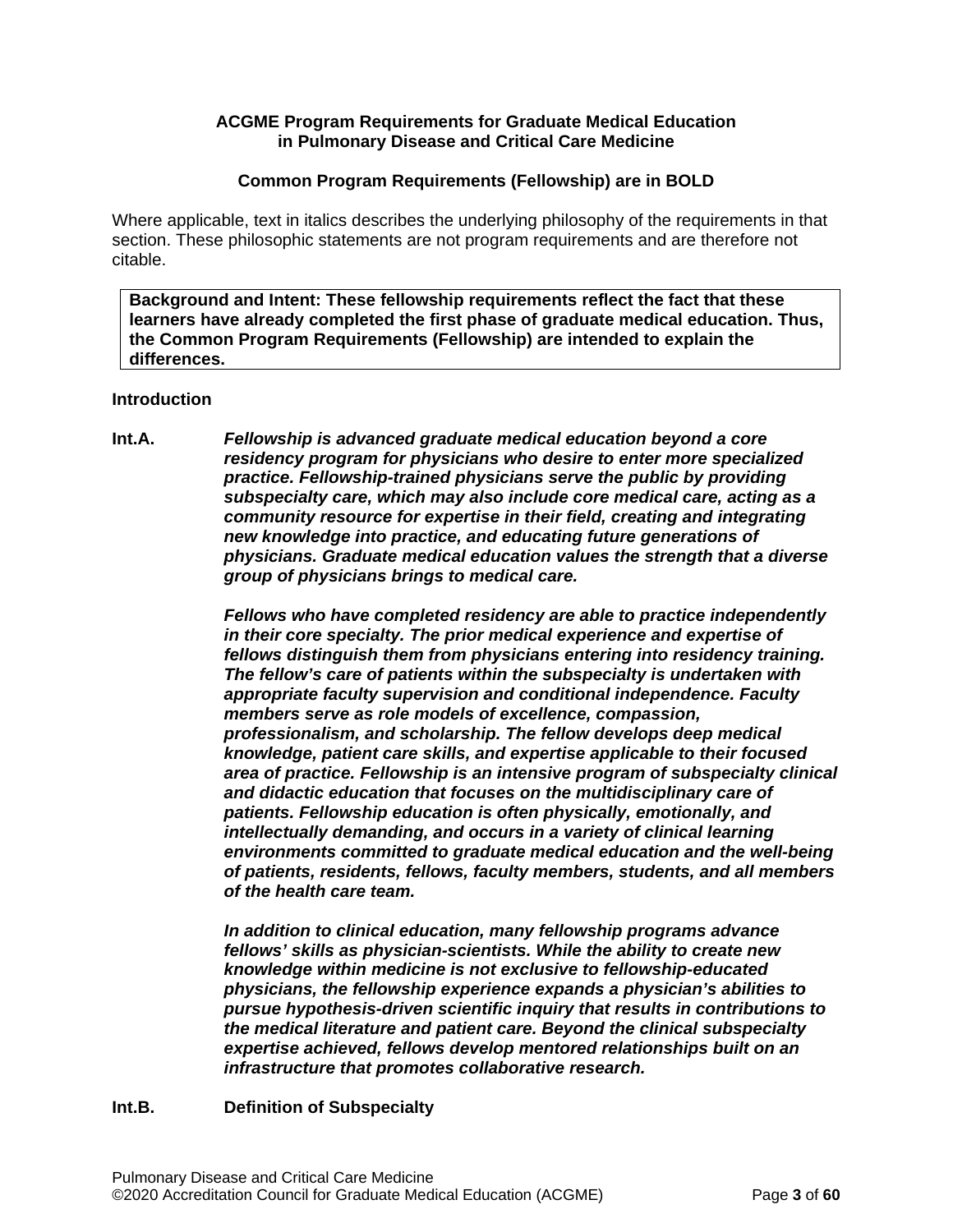Pulmonary medicine focuses on the etiology, diagnosis, prevention, and treatment of diseases affecting the lungs and related organs. Critical care medicine is concerned with the diagnosis, management, and prevention of complications in patients who are severely ill and who usually require intensive monitoring and/or organ system support. Pulmonary disease and critical care medicine fellowships provide advanced education to allow fellows to acquire competence in these subspecialties with sufficient expertise to act as an independent consultant. (Core)\*

## <span id="page-3-0"></span>**Int.C. Length of Educational Program**

The educational program in pulmonary disease and critical care medicine must be 36 months in length. (Core)

#### <span id="page-3-1"></span>**I. Oversight**

#### <span id="page-3-2"></span>**I.A. Sponsoring Institution**

*The Sponsoring Institution is the organization or entity that assumes the ultimate financial and academic responsibility for a program of graduate medical education consistent with the ACGME Institutional Requirements.*

*When the Sponsoring Institution is not a rotation site for the program, the most commonly utilized site of clinical activity for the program is the primary clinical site.*

**Background and Intent: Participating sites will reflect the health care needs of the community and the educational needs of the fellows. A wide variety of organizations may provide a robust educational experience and, thus, Sponsoring Institutions and participating sites may encompass inpatient and outpatient settings including, but not limited to a university, a medical school, a teaching hospital, a nursing home, a school of public health, a health department, a public health agency, an organized health care delivery system, a medical examiner's office, an educational consortium, a teaching health center, a physician group practice, federally qualified health center, or an educational foundation.**

| I.A.1. | The program must be sponsored by one ACGME-accredited |
|--------|-------------------------------------------------------|
|        | Sponsoring Institution. (Core)                        |

#### <span id="page-3-3"></span>**I.B. Participating Sites**

*A participating site is an organization providing educational experiences or educational assignments/rotations for fellows.*

- **I.B.1. The program, with approval of its Sponsoring Institution, must designate a primary clinical site. (Core)**
- I.B.1.a) A pulmonary disease and critical care medicine fellowship must function as an integral part of an ACGME-accredited residency in internal medicine. (Core)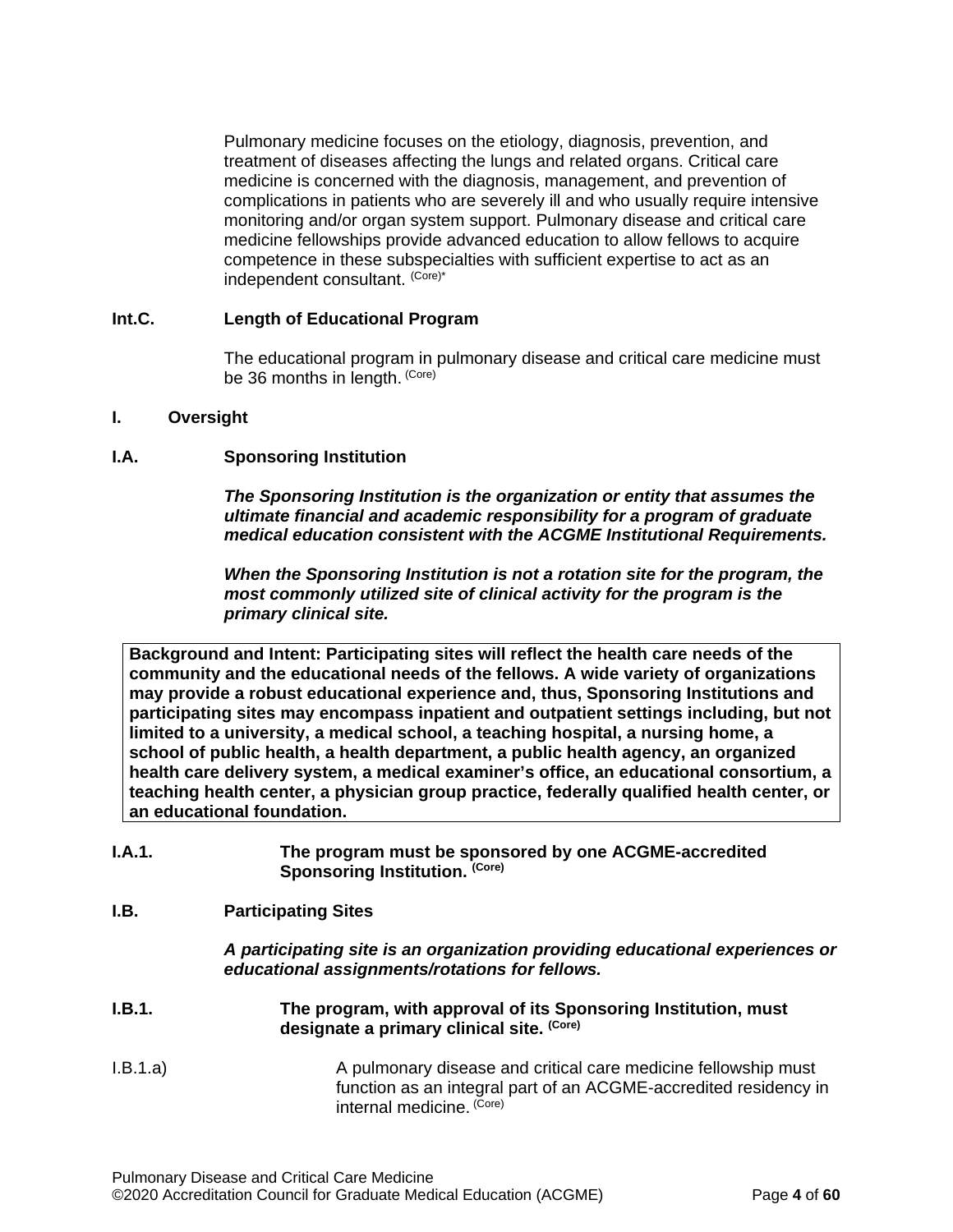| I.B.1.b)    | Located at the primary clinical site, there should be at least three<br>ACGME-accredited internal medicine subspecialty programs from<br>among the following disciplines: cardiovascular disease,<br>gastroenterology, infectious diseases, nephrology, or pulmonary<br>disease. (Detail)t   |
|-------------|----------------------------------------------------------------------------------------------------------------------------------------------------------------------------------------------------------------------------------------------------------------------------------------------|
| I.B.1.c     | The Sponsoring Institution must establish the pulmonary disease<br>and critical care medicine fellowship within a department of<br>internal medicine or an administrative unit with the primary<br>mission to advance internal medicine subspecialty education and<br>patient care. (Detail) |
| I.B.1.d     | The Sponsoring Institution must ensure there is a reporting<br>relationship with the program director of the internal medicine<br>residency program to ensure compliance with ACGME<br>accreditation requirements. (Core)                                                                    |
| I.B.2.      | There must be a program letter of agreement (PLA) between the<br>program and each participating site that governs the relationship<br>between the program and the participating site providing a required<br>assignment. (Core)                                                              |
| I.B.2.a)    | The PLA must:                                                                                                                                                                                                                                                                                |
| I.B.2.a)(1) | be renewed at least every 10 years; and, (Core)                                                                                                                                                                                                                                              |
| I.B.2.a)(2) | be approved by the designated institutional official<br>(DIO). (Core)                                                                                                                                                                                                                        |
| I.B.3.      | The program must monitor the clinical learning and working<br>environment at all participating sites. (Core)                                                                                                                                                                                 |
| I.B.3.a)    | At each participating site there must be one faculty member,<br>designated by the program director, who is accountable for<br>fellow education for that site, in collaboration with the<br>program director. (Core)                                                                          |

**Background and Intent: While all fellowship programs must be sponsored by a single ACGME-accredited Sponsoring Institution, many programs will utilize other clinical settings to provide required or elective training experiences. At times it is appropriate to utilize community sites that are not owned by or affiliated with the Sponsoring Institution. Some of these sites may be remote for geographic, transportation, or communication issues. When utilizing such sites, the program must designate a faculty member responsible for ensuring the quality of the educational experience. In some circumstances, the person charged with this responsibility may not be physically present at the site, but remains responsible for fellow education occurring at the site. The requirements under I.B.3. are intended to ensure that this will be the case.**

**Suggested elements to be considered in PLAs will be found in the ACGME Program Director's Guide to the Common Program Requirements. These include:**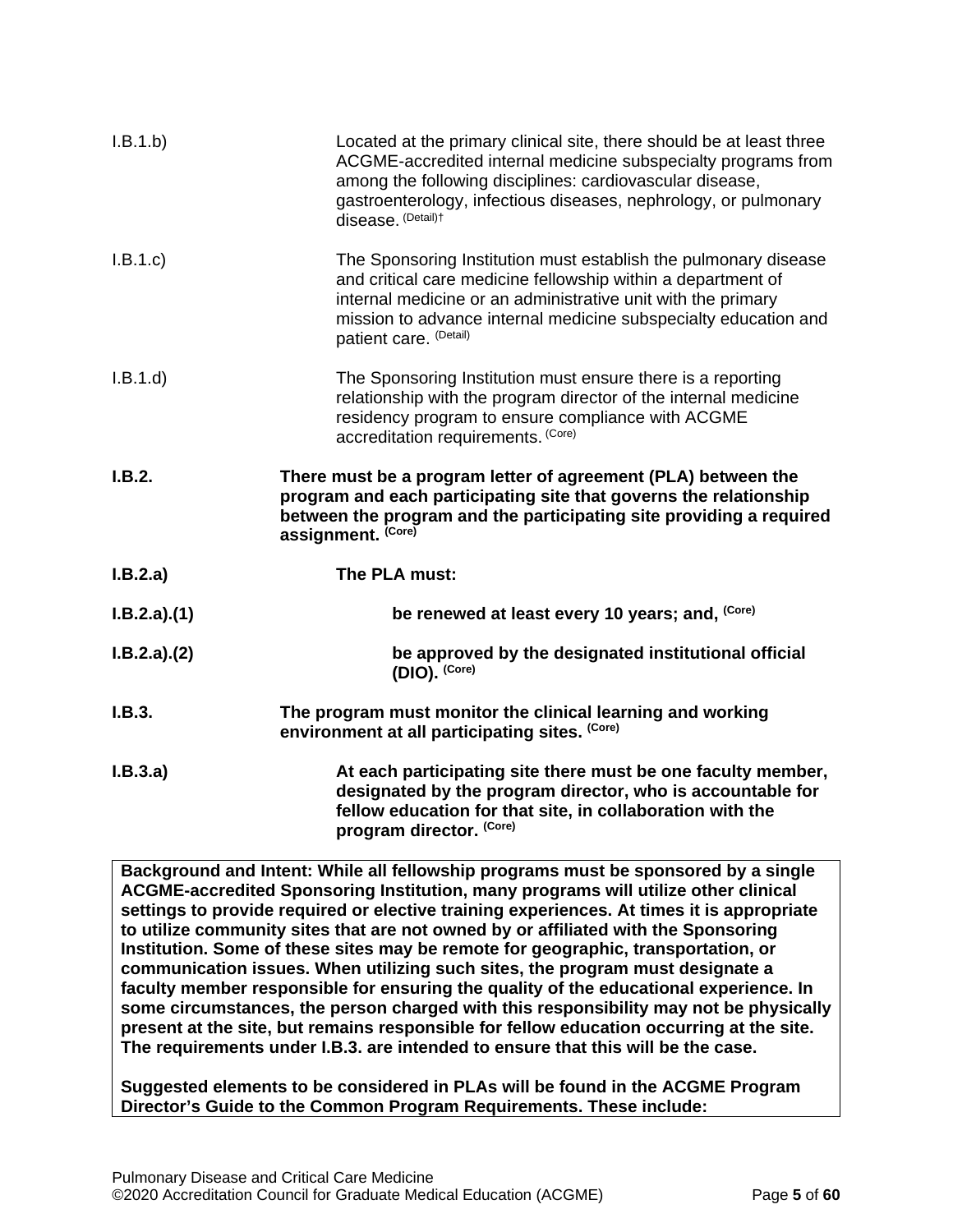- **Identifying the faculty members who will assume educational and supervisory responsibility for fellows**
- **Specifying the responsibilities for teaching, supervision, and formal evaluation of fellows**
- **Specifying the duration and content of the educational experience**
- **Stating the policies and procedures that will govern fellow education during the assignment**
- **I.B.4. The program director must submit any additions or deletions of participating sites routinely providing an educational experience, required for all fellows, of one month full time equivalent (FTE) or more through the ACGME's Accreditation Data System (ADS). (Core)**
- <span id="page-5-0"></span>**I.C. The program, in partnership with its Sponsoring Institution, must engage in practices that focus on mission-driven, ongoing, systematic recruitment and retention of a diverse and inclusive workforce of residents (if present), fellows, faculty members, senior administrative staff members, and other relevant members of its academic community. (Core)**

**Background and Intent: It is expected that the Sponsoring Institution has, and programs implement, policies and procedures related to recruitment and retention of minorities underrepresented in medicine and medical leadership in accordance with the Sponsoring Institution's mission and aims. The program's annual evaluation must include an assessment of the program's efforts to recruit and retain a diverse workforce, as noted in V.C.1.c).(5).(c).**

## <span id="page-5-1"></span>**I.D. Resources**

| I.D.1.          | The program, in partnership with its Sponsoring Institution, must<br>ensure the availability of adequate resources for fellow education.<br>(Core)                                                                |
|-----------------|-------------------------------------------------------------------------------------------------------------------------------------------------------------------------------------------------------------------|
| I.D.1.a)        | Space and Equipment                                                                                                                                                                                               |
|                 | There must be space and equipment for the program, including<br>meeting rooms, examination rooms, computers, visual and other<br>educational aids, and work/study space. (Core)                                   |
| I.D.1.b         | <b>Facilities</b>                                                                                                                                                                                                 |
| $I.D.1.b$ $(1)$ | Inpatient and outpatient systems must be in place to<br>prevent fellows from performing routine clerical functions,<br>such as scheduling tests and appointments, and retrieving<br>records and letters. (Detail) |
| I.D.1.b). (2)   | The Sponsoring Institution must provide the broad range of<br>facilities and clinical support services required to provide<br>comprehensive care of adult patients. (Core)                                        |
| $I.D.1.b).$ (3) | Fellows must have access to a lounge facility during                                                                                                                                                              |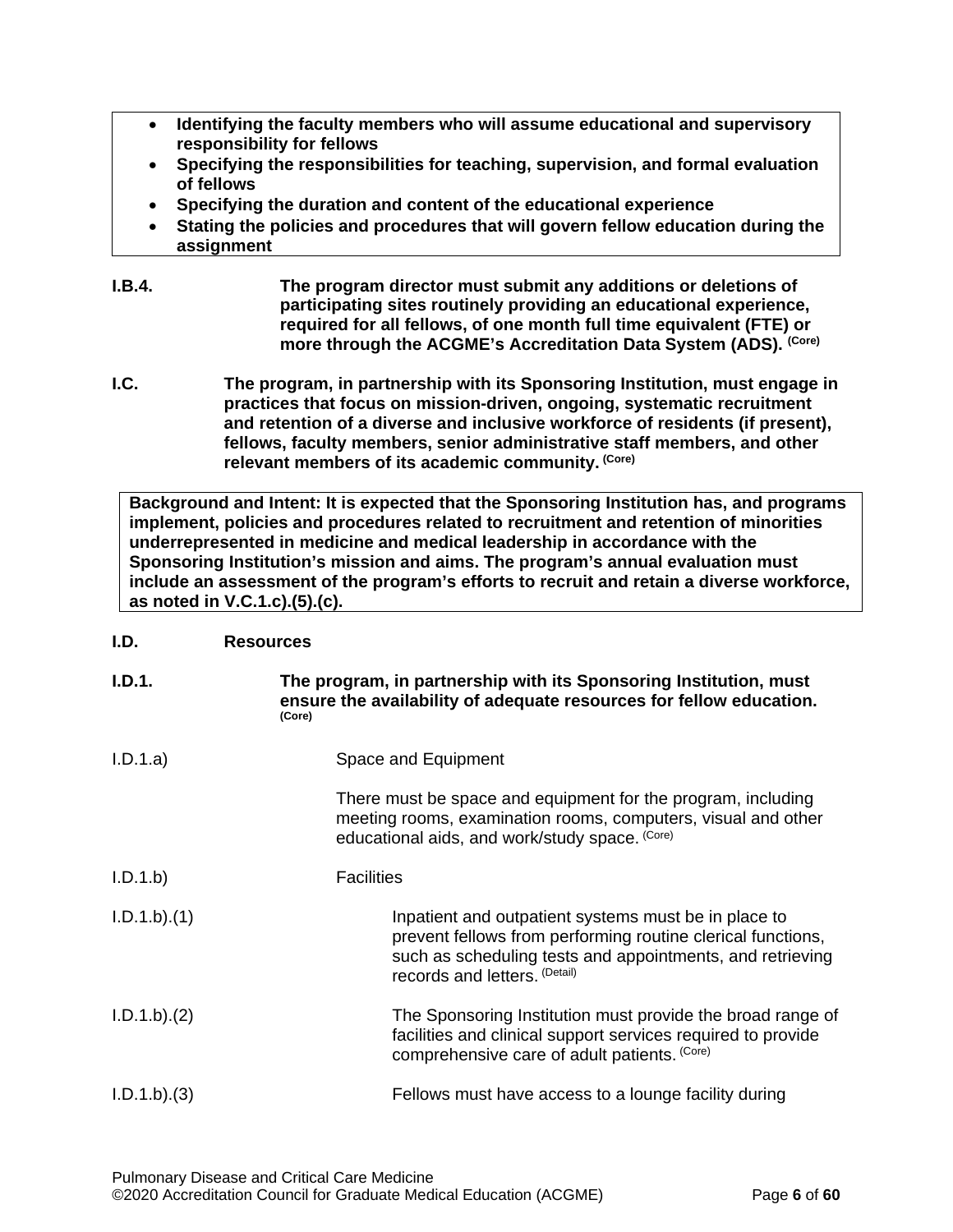|                        | assigned duty hours. (Detail)                                                                                                                                                           |
|------------------------|-----------------------------------------------------------------------------------------------------------------------------------------------------------------------------------------|
| I.D.1.b).(4)           | When fellows are in the hospital, assigned night duty, or<br>called in from home, they must be provided with a secure<br>space for their belongings. (Detail)                           |
| I.D.1.c                | Laboratory and Imaging Services                                                                                                                                                         |
|                        | The following must be available at the primary clinical site:                                                                                                                           |
| $I.D.1.c$ $(1)$        | a supporting laboratory that provides complete and prompt<br>laboratory evaluation; (Core)                                                                                              |
| $I.D.1.c$ $(2)$        | a pulmonary function testing laboratory; (Core)                                                                                                                                         |
| $I.D.1.c$ $(3)$        | timely bedside imaging services for patients in the critical<br>care units; (Core)                                                                                                      |
| $I.D.1.c$ $(4)$        | computed tomography (CT) imaging, including CT<br>angiography; and, (Core)                                                                                                              |
| $I.D.1.c$ $(5)$        | a bronchoscopy suite, including appropriate space and<br>staffing for pulmonary procedures. (Core)                                                                                      |
| I.D.1.d                | <b>Other Support Services</b>                                                                                                                                                           |
| $I.D.1.d$ $(1)$        | The following must be available:                                                                                                                                                        |
| $I.D.1.d$ $(1).$ $(a)$ | an active open heart surgery program; (Core)                                                                                                                                            |
| $I.D.1.d$ $(1).$ (b)   | a diagnostic laboratory for sleep disorders; (Core)                                                                                                                                     |
| $I.D.1.d$ $(1).$ $(c)$ | pathology services, including exfoliative cytology;<br>(Core)                                                                                                                           |
| $I.D.1.d$ $(1).d$      | thoracic surgery service; (Core)                                                                                                                                                        |
| $I.D.1.d$ $(1).e)$     | an active emergency service; (Core)                                                                                                                                                     |
| $I.D.1.d$ $(1).(f)$    | postoperative care and respiratory care services;<br>and, (Core)                                                                                                                        |
| $I.D.1.d$ $(1).(g)$    | nutritional support services. (Core)                                                                                                                                                    |
| $I.D.1.d$ $(2)$        | Critical care unit(s) must be located in a designated area<br>within the hospital, and must be constructed and designed<br>specifically for the care of critically-ill patients. (Core) |
| $I.D.1.d$ $(2).$ $(a)$ | Whether operating in separate locations or in<br>combined facilities, the program must provide the<br>equivalent of a medical intensive care unit (MICU),                               |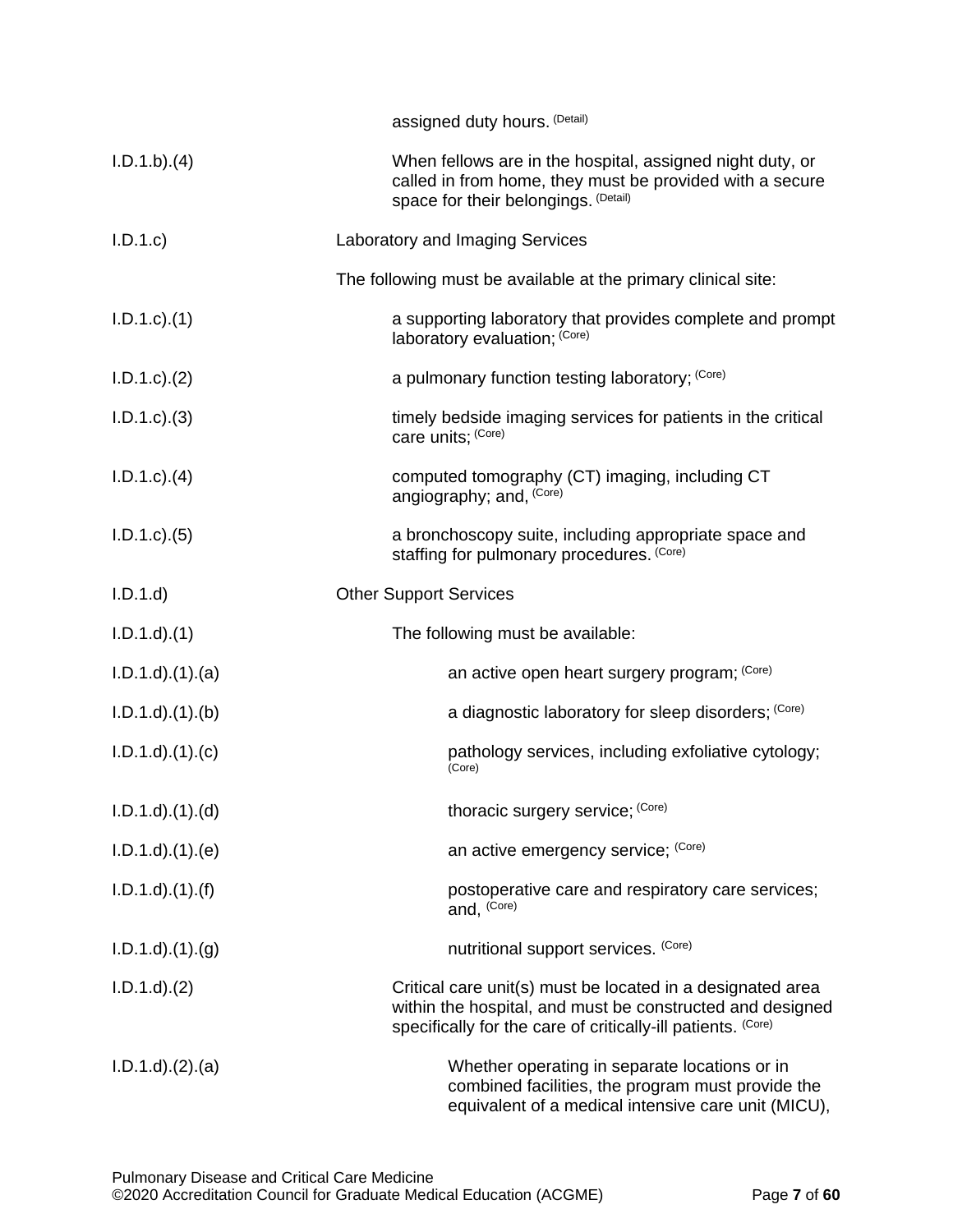|                 | a surgical intensive care unit (SICU), and a<br>coronary intensive care unit (CICU). (Detail)                                                                                                                                                         |
|-----------------|-------------------------------------------------------------------------------------------------------------------------------------------------------------------------------------------------------------------------------------------------------|
| $I.D.1.d$ $(3)$ | The MICU or its equivalent must be at the primary clinical<br>site, and should be the focus of a teaching service. (Core)                                                                                                                             |
| $I.D.1.d$ $(4)$ | There must be facilities to care for patients with acute<br>myocardial infarction, severe trauma, shock, recent open<br>heart surgery, recent major thoracic or abdominal surgery,<br>and severe neurologic and neurosurgical conditions. (Core)      |
| $I.D.1.d$ $(5)$ | Other services should be available, including<br>anesthesiology, immunology, laboratory medicine,<br>microbiology, occupational medicine, otolaryngology,<br>pathology, physical medicine and rehabilitation, and<br>radiology. (Core)                |
| I.D.1.e         | <b>Medical Records</b>                                                                                                                                                                                                                                |
|                 | Access to an electronic health record should be provided. In the<br>absence of an existing electronic health record, institutions must<br>demonstrate institutional commitment to its development, and<br>progress towards its implementation. (Core) |
| I.D.2.          | The program, in partnership with its Sponsoring Institution, must<br>ensure healthy and safe learning and working environments that<br>promote fellow well-being and provide for: (Core)                                                              |
| I.D.2.a)        | access to food while on duty; (Core)                                                                                                                                                                                                                  |
| I.D.2.b)        | safe, quiet, clean, and private sleep/rest facilities available<br>and accessible for fellows with proximity appropriate for safe<br>patient care; (Core)                                                                                             |

**Background and Intent: Care of patients within a hospital or health system occurs continually through the day and night. Such care requires that fellows function at their peak abilities, which requires the work environment to provide them with the ability to meet their basic needs within proximity of their clinical responsibilities. Access to food and rest are examples of these basic needs, which must be met while fellows are working. Fellows should have access to refrigeration where food may be stored. Food should be available when fellows are required to be in the hospital overnight. Rest facilities are necessary, even when overnight call is not required, to accommodate the fatigued fellow.**

**I.D.2.c) clean and private facilities for lactation that have refrigeration capabilities, with proximity appropriate for safe patient care; (Core)**

**Background and Intent: Sites must provide private and clean locations where fellows may lactate and store the milk within a refrigerator. These locations should be in close proximity to clinical responsibilities. It would be helpful to have additional support**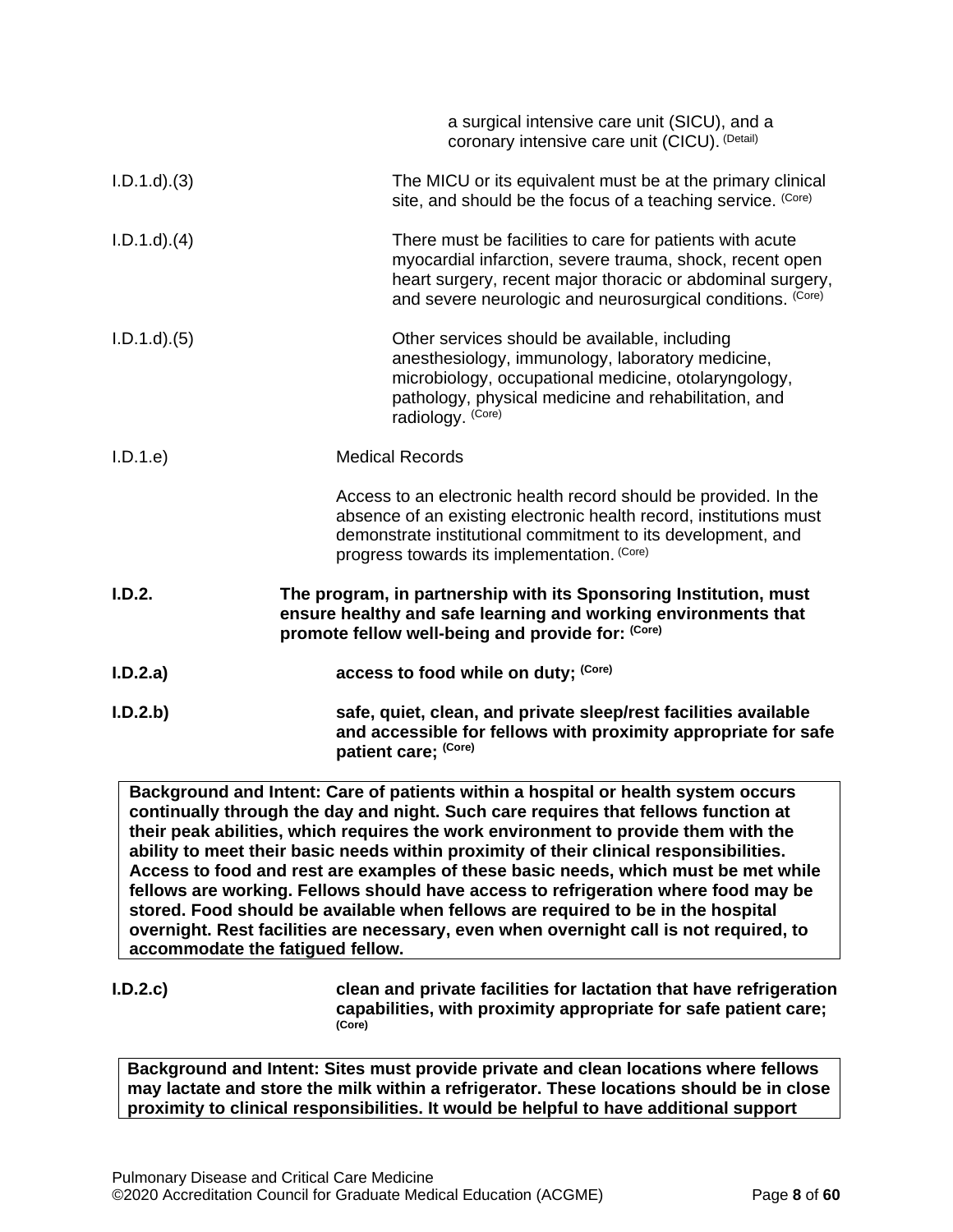**within these locations that may assist the fellow with the continued care of patients, such as a computer and a phone. While space is important, the time required for lactation is also critical for the well-being of the fellow and the fellow's family, as outlined in VI.C.1.d).(1).**

| I.D.2.d          | security and safety measures appropriate to the participating<br>site; and, (Core)                                                                                                                                                                     |
|------------------|--------------------------------------------------------------------------------------------------------------------------------------------------------------------------------------------------------------------------------------------------------|
| I.D.2.e          | accommodations for fellows with disabilities consistent with<br>the Sponsoring Institution's policy. (Core)                                                                                                                                            |
| I.D.3.           | Fellows must have ready access to subspecialty-specific and other<br>appropriate reference material in print or electronic format. This<br>must include access to electronic medical literature databases with<br>full text capabilities. (Core)       |
| I.D.4.           | The program's educational and clinical resources must be adequate<br>to support the number of fellows appointed to the program. (Core)                                                                                                                 |
| I.D.4.a)         | <b>Patient Population</b>                                                                                                                                                                                                                              |
| I.D.4.a)(1)      | The patient population must have a variety of clinical<br>problems and stages of diseases. (Core)                                                                                                                                                      |
| I.D.4.a)(2)      | There must be patients of each gender, with a broad age<br>range, including geriatric patients. (Core)                                                                                                                                                 |
| I.D.4.a)(3)      | A sufficient number of patients must be available to enable<br>each fellow to achieve the required educational outcomes.<br>(Core)                                                                                                                     |
| $I.D.4.a$ $.(4)$ | Because critical care medicine is multidisciplinary in<br>nature, the program must provide opportunities to manage<br>adult patients with a wide variety of serious illnesses and<br>injuries requiring treatment in a critical care setting. (Detail) |
| I.D.4.a)(5)      | There must be an average daily census of at least five<br>patients per fellow during assignments to critical care units.<br>(Detail)                                                                                                                   |
| I.E.             | A fellowship program usually occurs in the context of many learners and<br>other care providers and limited clinical resources. It should be structured<br>to optimize education for all learners present.                                             |

## <span id="page-8-0"></span>**I.E.1. Fellows should contribute to the education of residents in core programs, if present. (Core)**

**Background and Intent: The clinical learning environment has become increasingly complex and often includes care providers, students, and post-graduate residents and fellows from multiple disciplines. The presence of these practitioners and their learners enriches the learning environment. Programs have a responsibility to monitor the learning**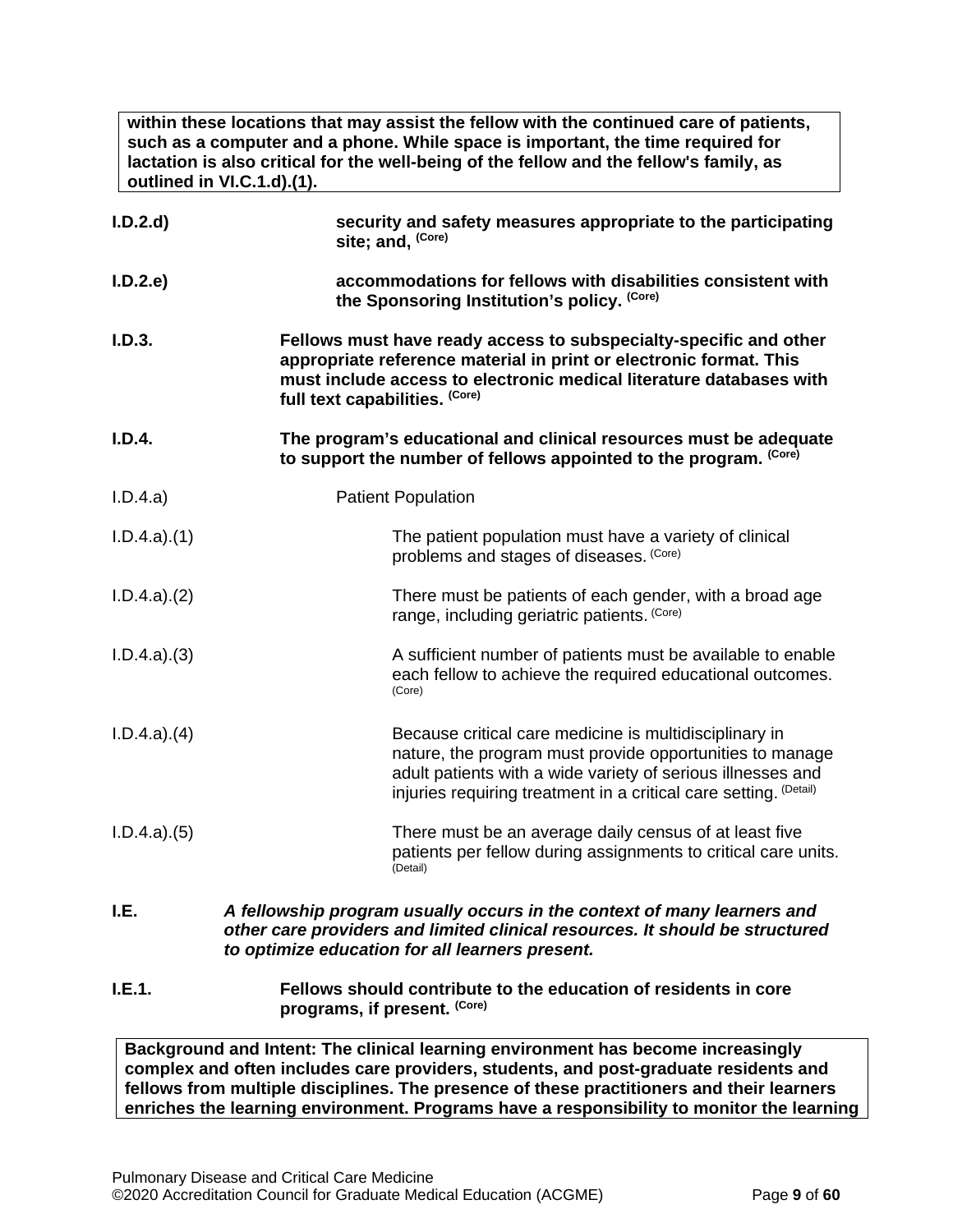**environment to ensure that fellows' education is not compromised by the presence of other providers and learners, and that fellows' education does not compromise core residents' education.**

- <span id="page-9-0"></span>**II. Personnel**
- <span id="page-9-1"></span>**II.A. Program Director**

| <b>II.A.1.</b> | There must be one faculty member appointed as program director<br>with authority and accountability for the overall program, including<br>compliance with all applicable program requirements. (Core) |
|----------------|-------------------------------------------------------------------------------------------------------------------------------------------------------------------------------------------------------|
| II.A.1.a)      | The Sponsoring Institution's Graduate Medical Education<br>Committee (GMEC) must approve a change in program<br>director. (Core)                                                                      |
| II.A.1.b)      | Final approval of the program director resides with the<br>Review Committee. (Core)                                                                                                                   |

**Background and Intent: While the ACGME recognizes the value of input from numerous individuals in the management of a fellowship, a single individual must be designated as program director and made responsible for the program. This individual will have dedicated time for the leadership of the fellowship, and it is this individual's responsibility to communicate with the fellows, faculty members, DIO, GMEC, and the ACGME. The program director's nomination is reviewed and approved by the GMEC. Final approval of program directors resides with the Review Committee.**

**II.A.2. The program director must be provided with support adequate for administration of the program based upon its size and configuration. (Core)**

II.A.2.a) At a minimum, the program director must be provided with the salary support required to devote 20-50 percent FTE of nonclinical time to the administration of the program. (Core)

**Background and Intent: Twenty percent FTE is defined as one day per week.** 

**"Administrative time" is defined as non-clinical time spent meeting the responsibilities of the program director as detailed in requirements II.A.4.-II.A.4.a).(16).** 

**The requirement does not address the source of funding required to provide the specified salary support.**

**II.A.3. Qualifications of the program director:**

| II.A.3.a) | must include subspecialty expertise and qualifications     |
|-----------|------------------------------------------------------------|
|           | acceptable to the Review Committee; and, <sup>(Core)</sup> |
|           |                                                            |

II.A.3.a).(1) The program director must have administrative experience and at least three years of participation as an active faculty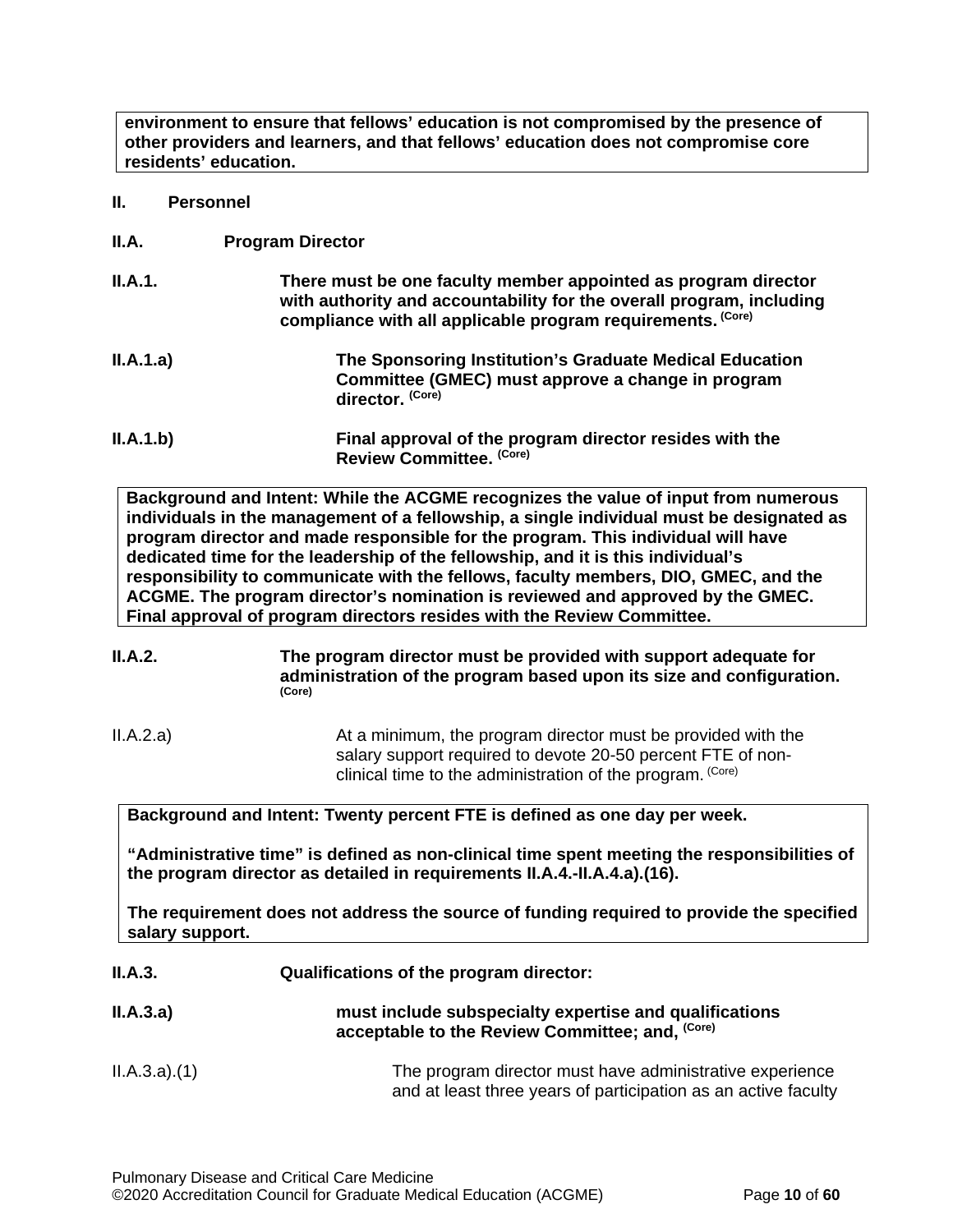| ILA.4.a)(1) | be a role model of professionalism; (Core)<br>Background and Intent: The program director, as the leader of the program, must serve                                                                                                                                                                                                                                                                        |
|-------------|------------------------------------------------------------------------------------------------------------------------------------------------------------------------------------------------------------------------------------------------------------------------------------------------------------------------------------------------------------------------------------------------------------|
| II.A.4.a)   | The program director must:                                                                                                                                                                                                                                                                                                                                                                                 |
|             | The program director must have responsibility, authority, and<br>accountability for: administration and operations; teaching and<br>scholarly activity; fellow recruitment and selection, evaluation, and<br>promotion of fellows, and disciplinary action; supervision of fellows;<br>and fellow education in the context of patient care. (Core)                                                         |
| II.A.4.     | <b>Program Director Responsibilities</b>                                                                                                                                                                                                                                                                                                                                                                   |
| ILA.3.b)(2) | If the program director has ABIM or AOBIM certification in<br>only one of the subspecialties, a faculty member certified in<br>the other subspecialty by the ABIM or AOBIM must be<br>appointed Associate Program Director, be responsible for<br>the educational program in that second area, and assist<br>the program director with the administrative and clinical<br>oversight of the program. (Core) |
| ILA.3.b)(1) | The Review Committee only accepts current ABIM or<br>AOBIM certification in pulmonary disease or critical care<br>medicine. (Core)                                                                                                                                                                                                                                                                         |
| ILA.3.b)    | must include current certification in the subspecialty for<br>which they are the program director by the American Board<br>of Internal Medicine (ABIM) or by the American Osteopathic<br>Board of Internal Medicine (AOBIM), or subspecialty<br>qualifications that are acceptable to the Review Committee.<br>(Core)                                                                                      |
|             | member in an ACGME-accredited internal medicine<br>residency or pulmonary disease or critical care medicine<br>fellowship. (Core)                                                                                                                                                                                                                                                                          |

**as a role model to fellows in addition to fulfilling the technical aspects of the role. As fellows are expected to demonstrate compassion, integrity, and respect for others, they must be able to look to the program director as an exemplar. It is of utmost importance, therefore, that the program director model outstanding professionalism, high quality patient care, educational excellence, and a scholarly approach to work. The program director creates an environment where respectful discussion is welcome, with the goal of continued improvement of the educational experience.**

**II.A.4.a).(2) design and conduct the program in a fashion consistent with the needs of the community, the mission(s) of the Sponsoring Institution, and the mission(s) of the program; (Core)**

**Background and Intent: The mission of institutions participating in graduate medical education is to improve the health of the public. Each community has health needs that**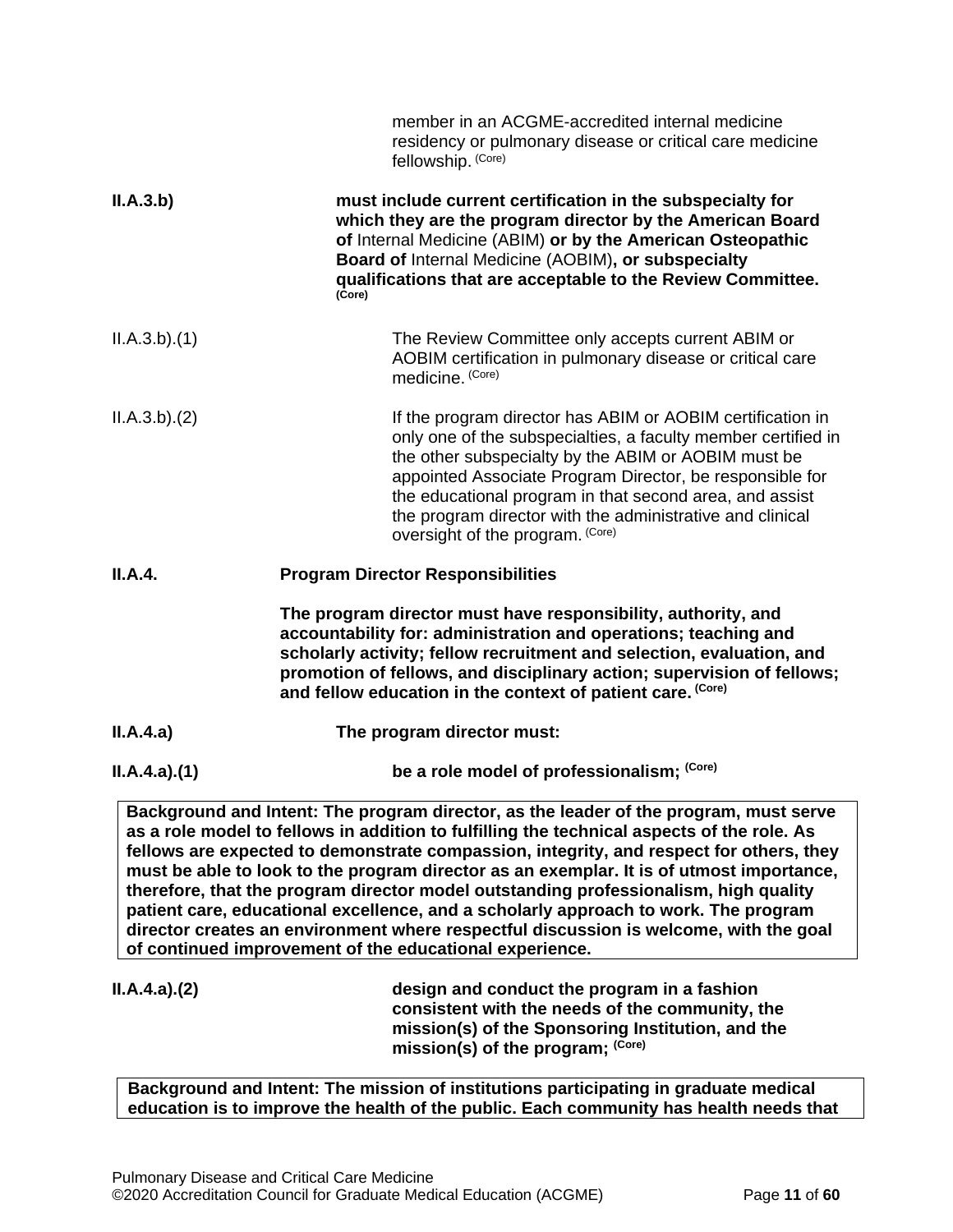**vary based upon location and demographics. Programs must understand the social determinants of health of the populations they serve and incorporate them in the design and implementation of the program curriculum, with the ultimate goal of addressing these needs and health disparities.**

| II.A.4.a).(3) | administer and maintain a learning environment    |
|---------------|---------------------------------------------------|
|               | conducive to educating the fellows in each of the |
|               | <b>ACGME Competency domains; (Core)</b>           |

**Background and Intent: The program director may establish a leadership team to assist in the accomplishment of program goals. Fellowship programs can be highly complex. In a complex organization the leader typically has the ability to delegate authority to others, yet remains accountable. The leadership team may include physician and nonphysician personnel with varying levels of education, training, and experience.**

| ILA.4.a)(4) | develop and oversee a process to evaluate candidates<br>prior to approval as program faculty members for<br>participation in the fellowship program education and<br>at least annually thereafter, as outlined in V.B.; (Core) |
|-------------|--------------------------------------------------------------------------------------------------------------------------------------------------------------------------------------------------------------------------------|
| ILA.4.a)(5) | have the authority to approve program faculty<br>members for participation in the fellowship program<br>education at all sites; (Core)                                                                                         |
| ILA.4.a)(6) | have the authority to remove program faculty<br>members from participation in the fellowship program<br>education at all sites; (Core)                                                                                         |
| ILA.4.a)(7) | have the authority to remove fellows from supervising<br>interactions and/or learning environments that do not<br>meet the standards of the program; (Core)                                                                    |

**Background and Intent: The program director has the responsibility to ensure that all who educate fellows effectively role model the Core Competencies. Working with a fellow is a privilege that is earned through effective teaching and professional role modeling. This privilege may be removed by the program director when the standards of the clinical learning environment are not met.**

**There may be faculty in a department who are not part of the educational program, and the program director controls who is teaching the residents.**

| ILA.4.a)(8)  | submit accurate and complete information required<br>and requested by the DIO, GMEC, and ACGME; (Core)                                                                   |
|--------------|--------------------------------------------------------------------------------------------------------------------------------------------------------------------------|
| ILA.4.a)(9)  | provide applicants who are offered an interview with<br>information related to the applicant's eligibility for the<br>relevant subspecialty board examination(s); (Core) |
| ILA.4.a)(10) | provide a learning and working environment in which<br>fellows have the opportunity to raise concerns and                                                                |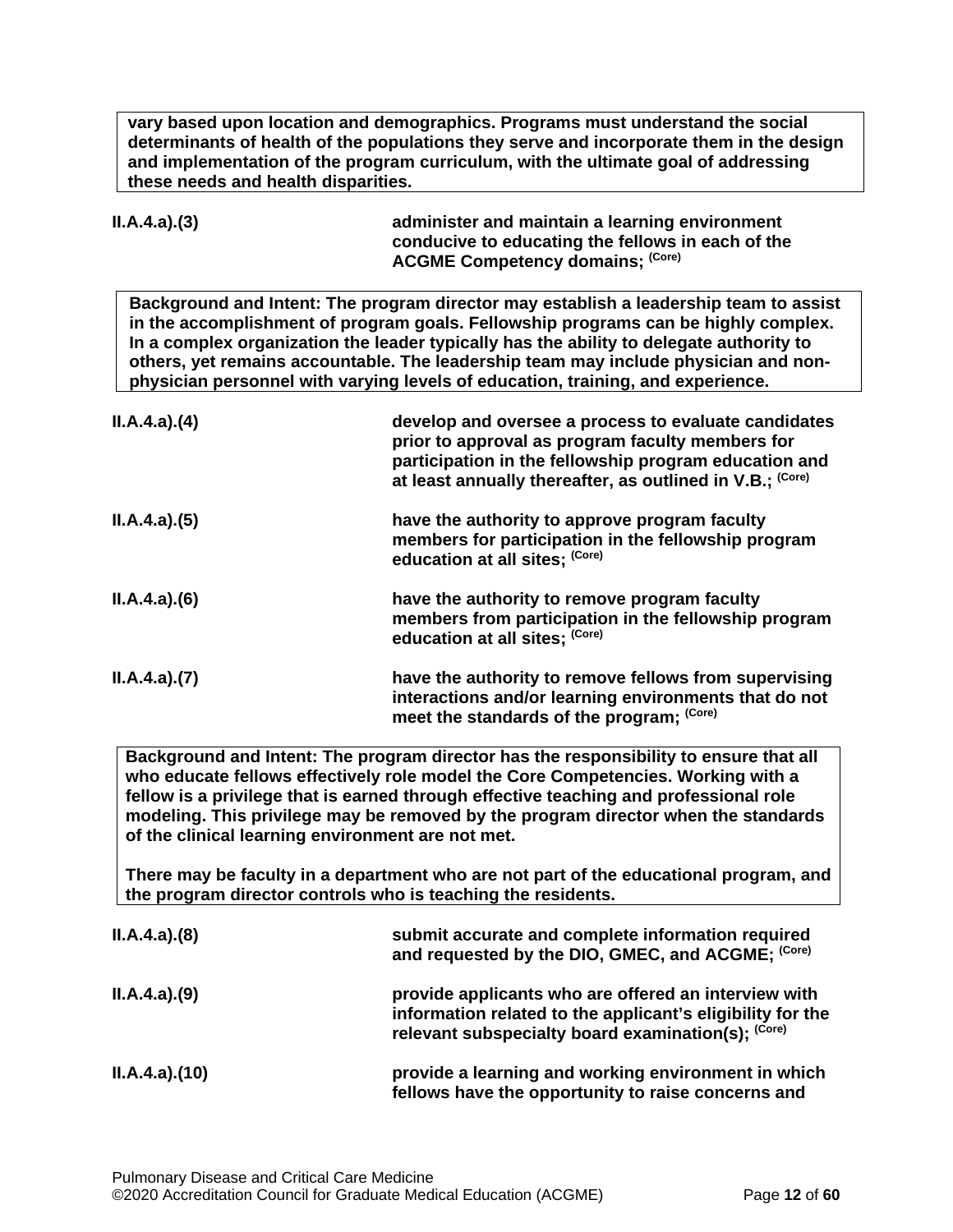|                 | provide feedback in a confidential manner as<br>appropriate, without fear of intimidation or retaliation;<br>(Core)                                                                                                                                                                                                                     |
|-----------------|-----------------------------------------------------------------------------------------------------------------------------------------------------------------------------------------------------------------------------------------------------------------------------------------------------------------------------------------|
| ILA.4.a)(11)    | ensure the program's compliance with the Sponsoring<br>Institution's policies and procedures related to<br>grievances and due process; (Core)                                                                                                                                                                                           |
| ILA.4.a)(12)    | ensure the program's compliance with the Sponsoring<br>Institution's policies and procedures for due process<br>when action is taken to suspend or dismiss, not to<br>promote, or not to renew the appointment of a fellow;<br>(Core)                                                                                                   |
|                 | Background and Intent: A program does not operate independently of its Sponsoring<br>Institution. It is expected that the program director will be aware of the Sponsoring<br>Institution's policies and procedures, and will ensure they are followed by the<br>program's leadership, faculty members, support personnel, and fellows. |
| ILA.4.a)(13)    | ensure the program's compliance with the Sponsoring<br>Institution's policies and procedures on employment<br>and non-discrimination; (Core)                                                                                                                                                                                            |
| ILA.4.a)(13)(a) | Fellows must not be required to sign a non-<br>competition guarantee or restrictive covenant.<br>(Core)                                                                                                                                                                                                                                 |
| ILA.4.a)(14)    | document verification of program completion for all<br>graduating fellows within 30 days; (Core)                                                                                                                                                                                                                                        |
| II.A.4.a)(15)   | provide verification of an individual fellow's<br>completion upon the fellow's request, within 30 days;<br>and, (Core)                                                                                                                                                                                                                  |
|                 | Background and Intent: Primary verification of graduate medical education is                                                                                                                                                                                                                                                            |

**important to credentialing of physicians for further training and practice. Such verification must be accurate and timely. Sponsoring Institution and program policies for record retention are important to facilitate timely documentation of fellows who have previously completed the program. Fellows who leave the program prior to completion also require timely documentation of their summative evaluation.**

| ILA.4.a)(16) | obtain review and approval of the Sponsoring<br>Institution's DIO before submitting information or |
|--------------|----------------------------------------------------------------------------------------------------|
|              | requests to the ACGME, as required in the Institutional                                            |
|              | Requirements and outlined in the ACGME Program                                                     |
|              | Director's Guide to the Common Program                                                             |
|              | Requirements. (Core)                                                                               |

<span id="page-12-0"></span>**II.B. Faculty**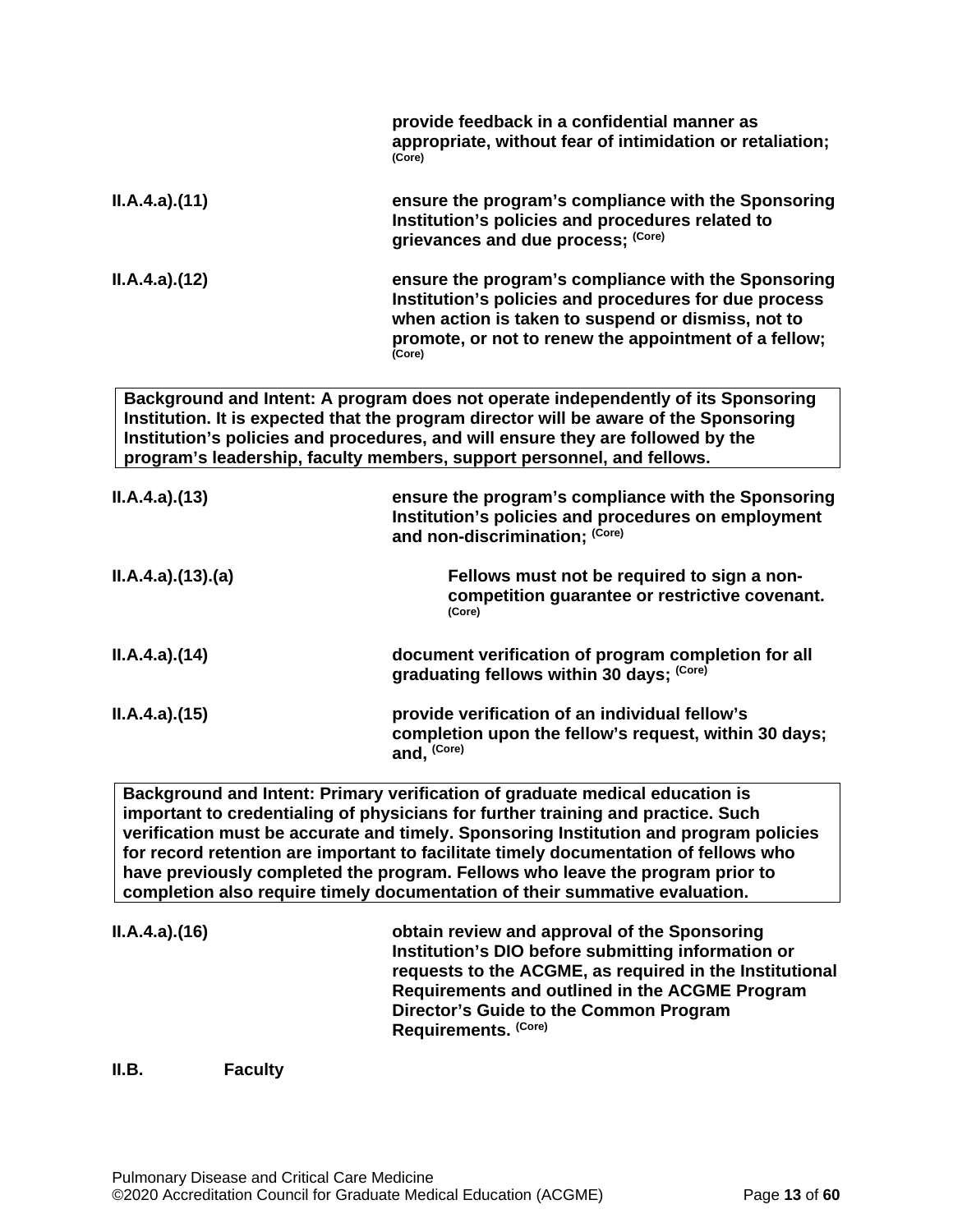*Faculty members are a foundational element of graduate medical education – faculty members teach fellows how to care for patients. Faculty members provide an important bridge allowing fellows to grow and become practice ready, ensuring that patients receive the highest quality of care. They are role models for future generations of physicians by demonstrating compassion, commitment to excellence in teaching and patient care, professionalism, and a dedication to lifelong learning. Faculty members experience the pride and joy of fostering the growth and development of future colleagues. The care they provide is enhanced by the opportunity to teach. By employing a scholarly approach to patient care, faculty members, through the graduate medical education system, improve the health of the individual and the population.*

*Faculty members ensure that patients receive the level of care expected from a specialist in the field. They recognize and respond to the needs of the patients, fellows, community, and institution. Faculty members provide appropriate levels of supervision to promote patient safety. Faculty members create an effective learning environment by acting in a professional manner and attending to the well-being of the fellows and themselves.*

**Background and Intent: "Faculty" refers to the entire teaching force responsible for educating fellows. The term "faculty," including "core faculty," does not imply or require an academic appointment or salary support.**

| II.B.1.   | For each participating site, there must be a sufficient number of<br>faculty members with competence to instruct and supervise all<br>fellows at that location. (Core)                                                                                                                                                                                                                   |
|-----------|------------------------------------------------------------------------------------------------------------------------------------------------------------------------------------------------------------------------------------------------------------------------------------------------------------------------------------------------------------------------------------------|
| II.B.2.   | <b>Faculty members must:</b>                                                                                                                                                                                                                                                                                                                                                             |
| II.B.2.a) | be role models of professionalism; (Core)                                                                                                                                                                                                                                                                                                                                                |
| II.B.2.b) | demonstrate commitment to the delivery of safe, quality,<br>cost-effective, patient-centered care: (Core)                                                                                                                                                                                                                                                                                |
|           | Background and Intent: Patients have the right to expect quality, cost-effective care<br>with patient safety at its core. The foundation for meeting this expectation is formed<br>during residency and fellowship. Faculty members model these goals and continually<br>strive for improvement in care and cost, embracing a commitment to the patient and<br>the community they serve. |
| II.B.2.c  | demonstrate a strong interest in the education of fellows; (Core)                                                                                                                                                                                                                                                                                                                        |

- **II.B.2.d) devote sufficient time to the educational program to fulfill their supervisory and teaching responsibilities; (Core)**
- **II.B.2.e) administer and maintain an educational environment conducive to educating fellows; (Core)**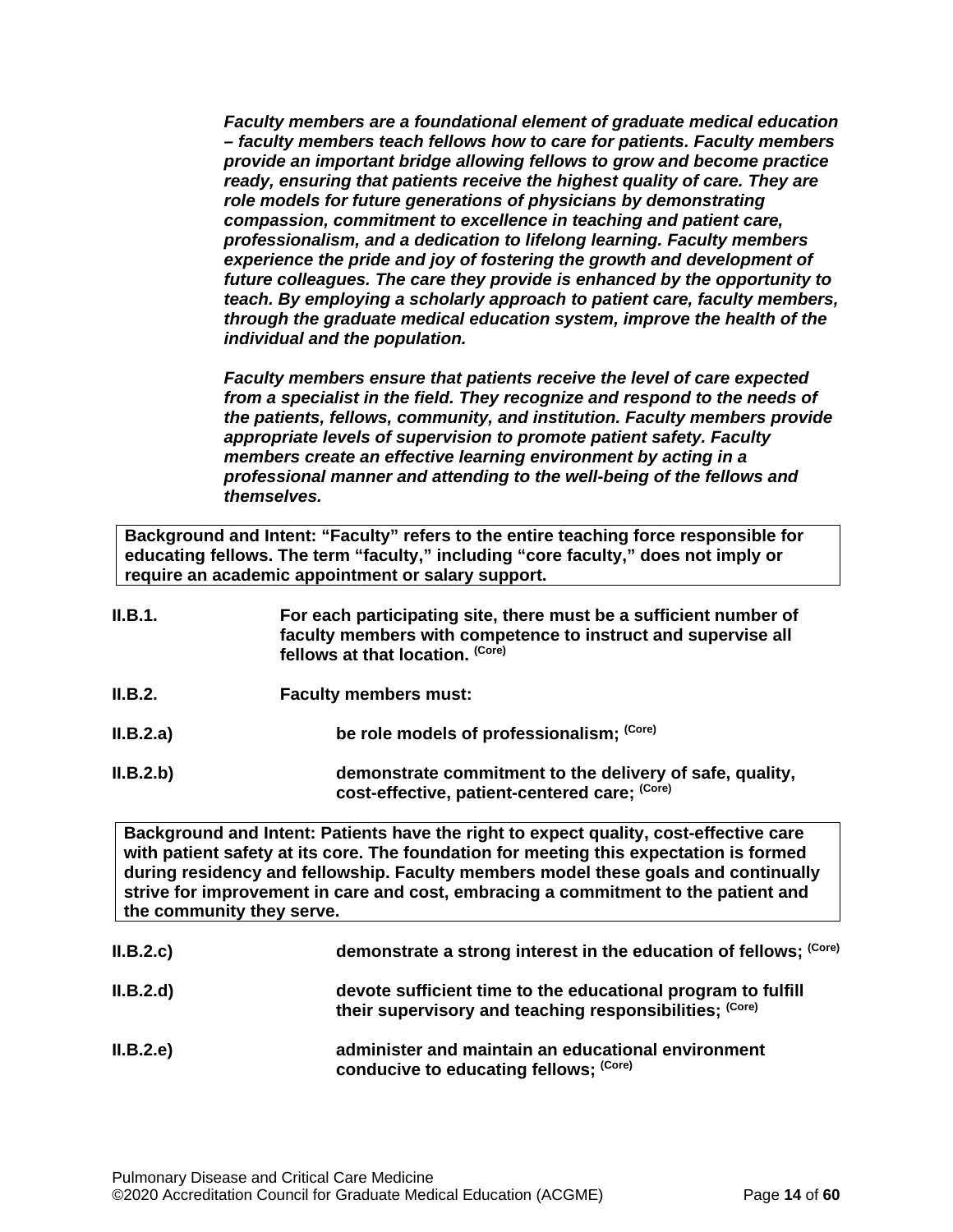| II.B.2.f) | regularly participate in organized clinical discussions,<br>rounds, journal clubs, and conferences; and, (Core) |
|-----------|-----------------------------------------------------------------------------------------------------------------|
| II.B.2.q) | pursue faculty development designed to enhance their skills<br>at least annually. (Core)                        |

**Background and Intent: Faculty development is intended to describe structured programming developed for the purpose of enhancing transference of knowledge, skill, and behavior from the educator to the learner. Faculty development may occur in a variety of configurations (lecture, workshop, etc.) using internal and/or external resources. Programming is typically needs-based (individual or group) and may be specific to the institution or the program. Faculty development programming is to be reported for the fellowship program faculty in the aggregate.**

| II.B.3.     | <b>Faculty Qualifications</b>                                                                                                                                                                                                                    |
|-------------|--------------------------------------------------------------------------------------------------------------------------------------------------------------------------------------------------------------------------------------------------|
| II.B.3.a)   | Faculty members must have appropriate qualifications in<br>their field and hold appropriate institutional appointments.<br>(Core)                                                                                                                |
| II.B.3.b)   | Subspecialty physician faculty members must:                                                                                                                                                                                                     |
| ILB.3.b)(1) | have current certification in the subspecialty by the<br><b>American Board of Internal Medicine or the American</b><br>Osteopathic Board of Internal Medicine, or possess<br>qualifications judged acceptable to the Review<br>Committee. (Core) |
| II.B.3.c    | Any non-physician faculty members who participate in<br>fellowship program education must be approved by the<br>program director. (Core)                                                                                                         |

**Background and Intent: The provision of optimal and safe patient care requires a team approach. The education of fellows by non-physician educators enables the fellows to better manage patient care and provides valuable advancement of the fellows' knowledge. Furthermore, other individuals contribute to the education of the fellow in the basic science of the subspecialty or in research methodology. If the program director determines that the contribution of a non-physician individual is significant to the education of the fellow, the program director may designate the individual as a program faculty member or a program core faculty member.**

| II.B.3.d            | Any other specialty physician faculty members must have<br>current certification in their specialty by the appropriate<br><b>American Board of Medical Specialties (ABMS) member</b><br>board or American Osteopathic Association (AOA) certifying<br>board, or possess qualifications judged acceptable to the<br>Review Committee. (Core) |
|---------------------|---------------------------------------------------------------------------------------------------------------------------------------------------------------------------------------------------------------------------------------------------------------------------------------------------------------------------------------------|
| $ILB.3.d$ $(1)$     | <b>Other Faculty</b>                                                                                                                                                                                                                                                                                                                        |
| $ILB.3.d$ $(1).(a)$ | ABIM- or AOBIM-certified clinical faculty members                                                                                                                                                                                                                                                                                           |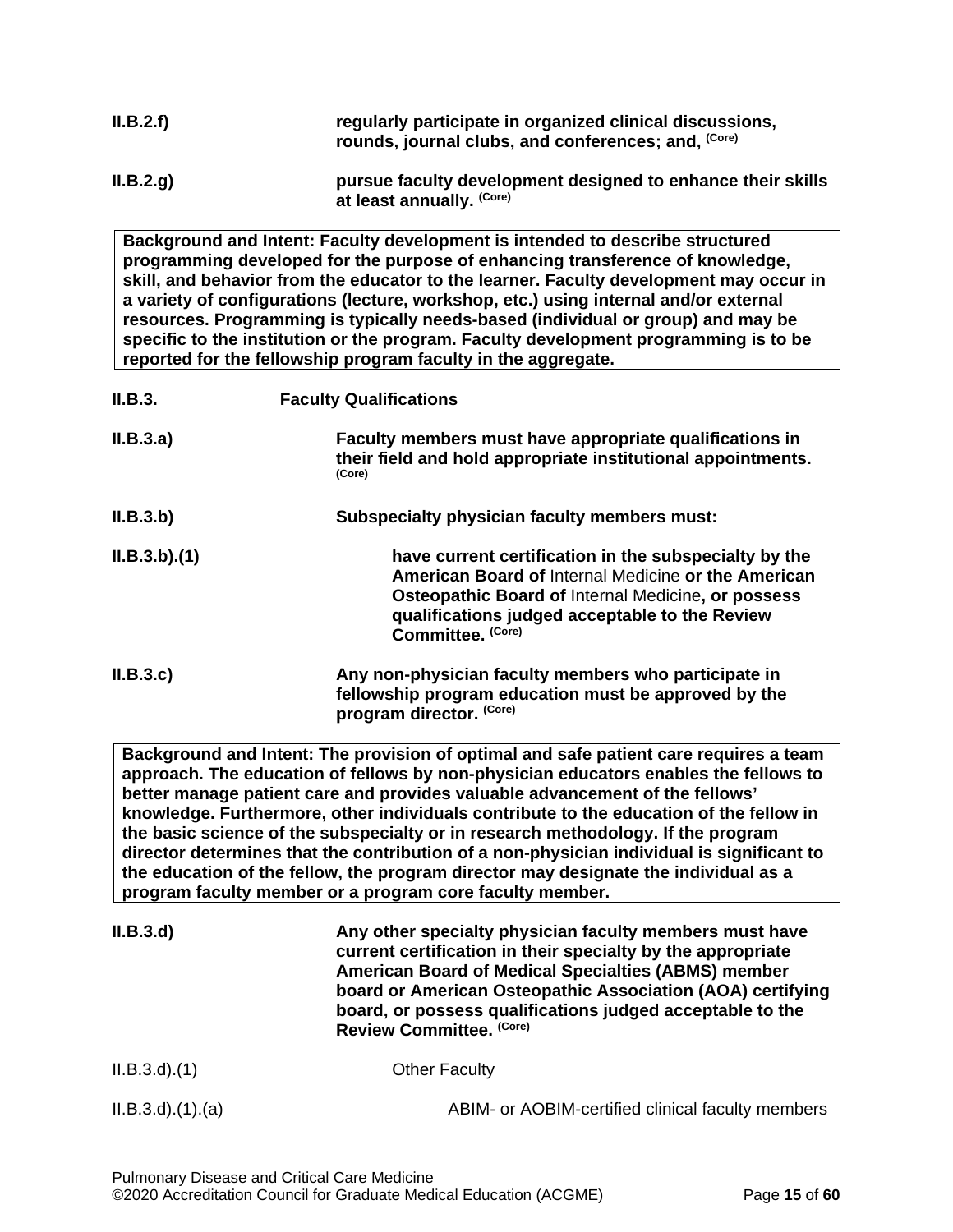|                        | in nephrology, gastroenterology, cardiology,<br>infectious disease, hematology, and oncology must<br>participate in the program. (Core)                                                                                                                                                                                                     |
|------------------------|---------------------------------------------------------------------------------------------------------------------------------------------------------------------------------------------------------------------------------------------------------------------------------------------------------------------------------------------|
| $ILB.3.d$ $(1).$ $(b)$ | Faculty from several related disciplines, including<br>general surgery, thoracic surgery, urology,<br>orthopaedic surgery, obstetrics and gynecology,<br>neurology, neurological surgery, emergency<br>medicine, anesthesiology, cardiovascular surgery,<br>and vascular surgery must be available to<br>participate in the program. (Core) |
|                        |                                                                                                                                                                                                                                                                                                                                             |

#### **II.B.4. Core Faculty**

**Core faculty members must have a significant role in the education and supervision of fellows and must devote a significant portion of their entire effort to fellow education and/or administration, and must, as a component of their activities, teach, evaluate, and provide formative feedback to fellows. (Core)**

**Background and Intent: Core faculty members are critical to the success of fellow education. They support the program leadership in developing, implementing, and assessing curriculum and in assessing fellows' progress toward achievement of competence in the subspecialty. Core faculty members should be selected for their broad knowledge of and involvement in the program, permitting them to effectively evaluate the program, including completion of the annual ACGME Faculty Survey.**

| II.B.4.a) | Core faculty members must be designated by the program<br>director. (Core)                                                                                                             |
|-----------|----------------------------------------------------------------------------------------------------------------------------------------------------------------------------------------|
| II.B.4.b) | Core faculty members must complete the annual ACGME<br>Faculty Survey. (Core)                                                                                                          |
| II.B.4.c  | In addition to the program director, there must be at least three<br>core faculty members certified in pulmonary disease or critical<br>care medicine by the ABIM or the AOBIM. (Core) |

Specialty Background and Intent: The program must have a minimum number of ABIM- or AOBIM-certified pulmonary disease or critical care medicine faculty members who devote significant time to teaching, supervising, and advising residents, and working closely with the program director and associate program director. One way the pulmonary disease or critical care medicine-certified faculty members can demonstrate they are devoting a significant portion of their effort to resident education is by dedicating an average of 10 hours per week to the program.

| II.B.4.d) | There must be at least one core faculty member certified in<br>pulmonary disease and/or critical care medicine by the ABIM or<br>the AOBIM for every 1.5 fellows. (Core) |
|-----------|--------------------------------------------------------------------------------------------------------------------------------------------------------------------------|
| II.B.4.e  | Among the program director and the required number of                                                                                                                    |

subspecialty-certified core faculty members, at least 50 percent of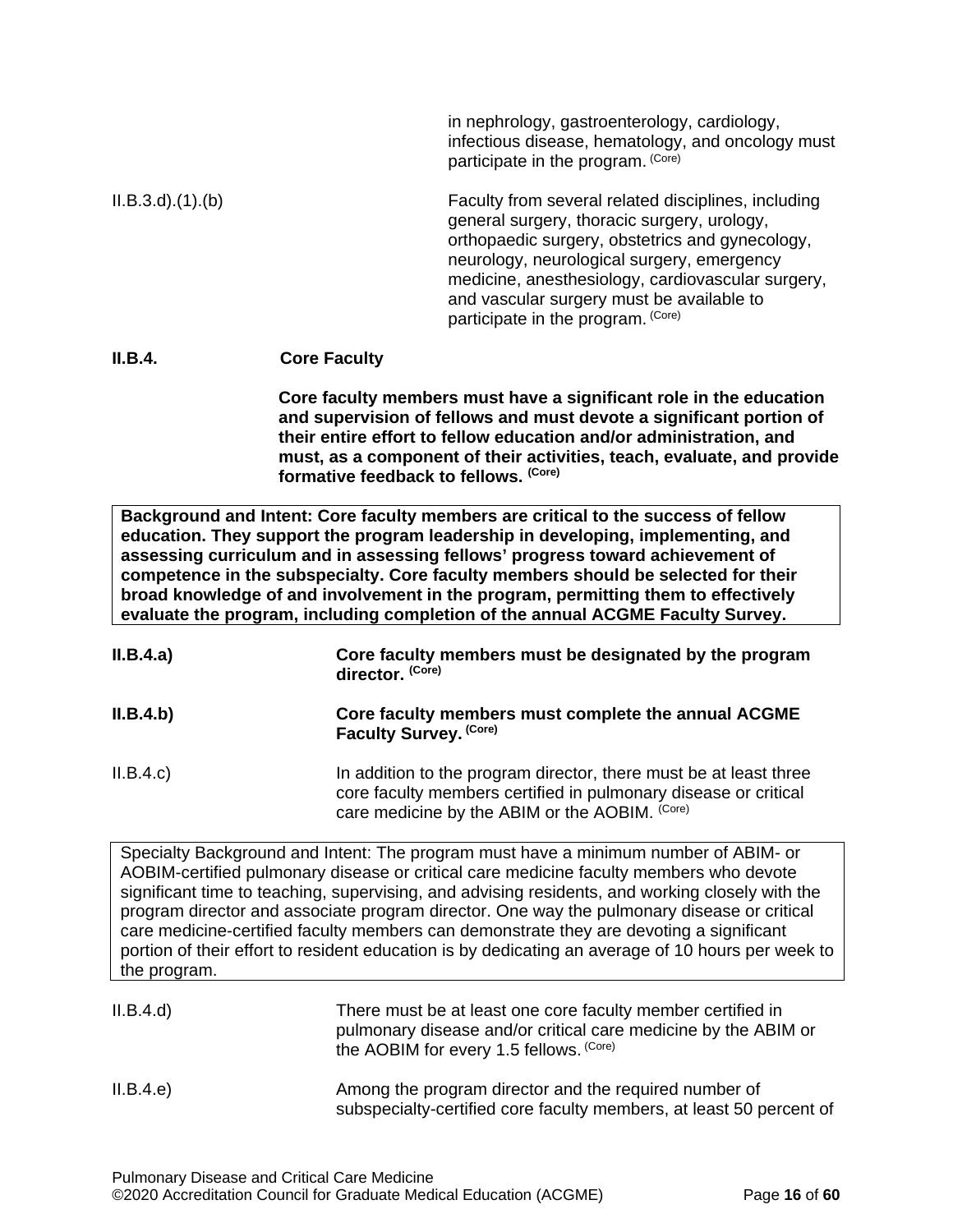|           | or AOBIM, and at least 50 percent of the individuals must be<br>certified in critical care medicine by the ABIM or AOBIM. (Core)                                                                                                                                                                         |
|-----------|----------------------------------------------------------------------------------------------------------------------------------------------------------------------------------------------------------------------------------------------------------------------------------------------------------|
| II.B.4.f) | If an appointment has not been made in line with program<br>requirement II.A.3.b).(2)., one of the subspecialty-certified core<br>faulty members must be appointed Associate Program Director to<br>assist the program director with the administrative and clinical<br>oversight of the program. (Core) |
| II.C.     | <b>Program Coordinator</b>                                                                                                                                                                                                                                                                               |
| ILC.1.    | There must be a program coordinator. (Core)                                                                                                                                                                                                                                                              |
| ILC.2.    | The program coordinator must be provided with support adequate<br>for administration of the program based upon its size and                                                                                                                                                                              |

<span id="page-16-0"></span>**Background and Intent: The requirement does not address the source of funding required to provide the specified salary support.**

**configuration. (Core)**

**Each program requires a lead administrative person, frequently referred to as a program coordinator, administrator, or as titled by the institution. This person will frequently manage the day-to-day operations of the program and serve as an important liaison with learners, faculty and other staff members, and the ACGME. Individuals serving in this role are recognized as program coordinators by the ACGME.**

**The program coordinator is a member of the leadership team and is critical to the success of the program. As such, the program coordinator must possess skills in leadership and personnel management. Program coordinators are expected to develop unique knowledge of the ACGME and Program Requirements, policies, and procedures. Program coordinators assist the program director in accreditation efforts, educational programming, and support of fellows.**

**Programs, in partnership with their Sponsoring Institutions, should encourage the professional development of their program coordinators and avail them of opportunities for both professional and personal growth. Programs with fewer fellows may not require a full-time coordinator; one coordinator may support more than one program.** 

## <span id="page-16-1"></span>**II.D. Other Program Personnel**

#### **The program, in partnership with its Sponsoring Institution***,* **must jointly ensure the availability of necessary personnel for the effective administration of the program. (Core)**

- II.D.1. There must be services available from other health care professionals, including dietitians, language interpreters, nurses, occupational therapists, physical therapists, and social workers. (Detail)
- II.D.2. Personnel must include nurses and technicians skilled in critical care instrumentation, respiratory function, and laboratory medicine. (Detail)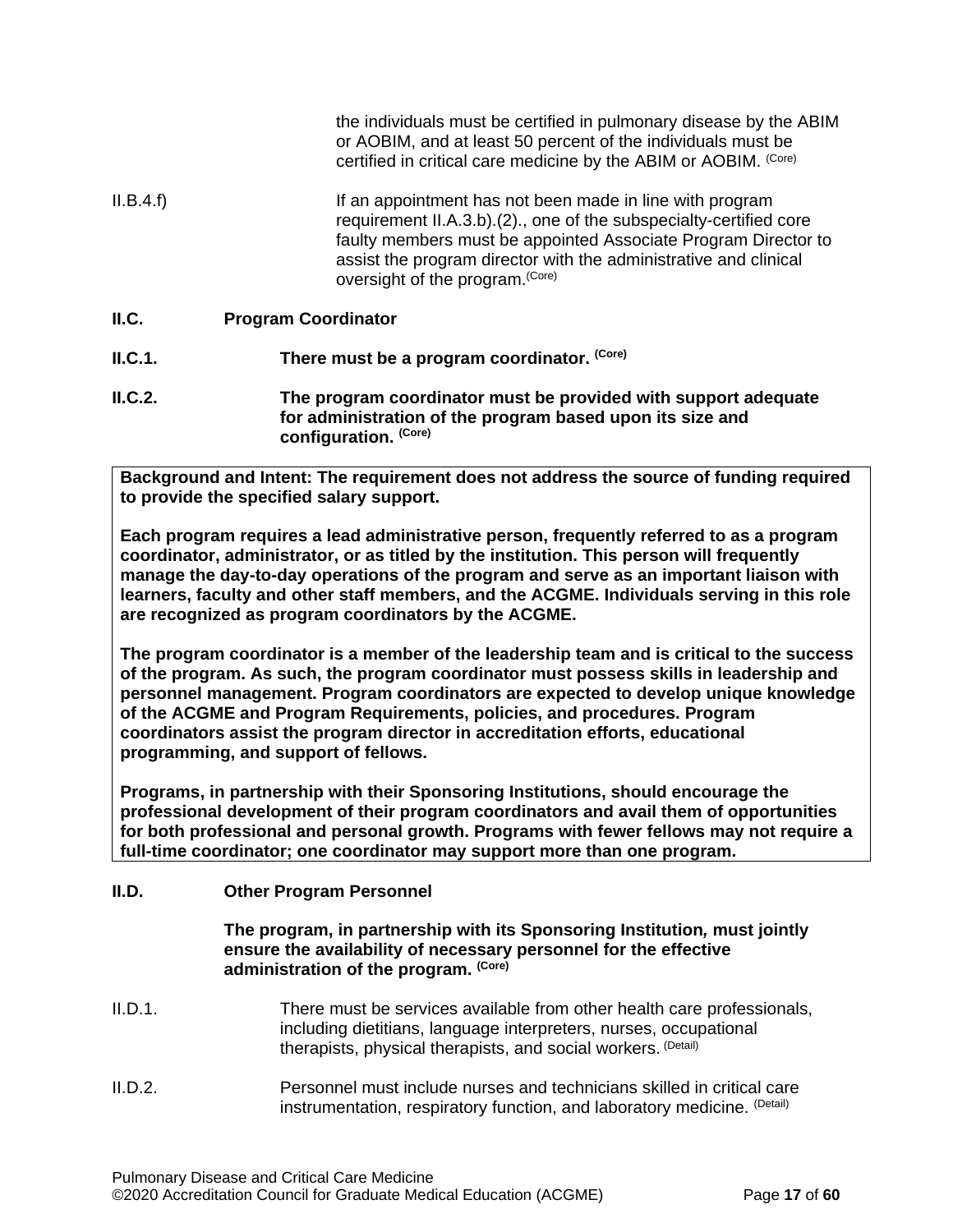II.D.3. There must be appropriate and timely consultation from other specialties. (Detail)

**Background and Intent: Multiple personnel may be required to effectively administer a program. These may include staff members with clerical skills, project managers, education experts, and staff members to maintain electronic communication for the program. These personnel may support more than one program in more than one discipline.**

#### <span id="page-17-0"></span>**III. Fellow Appointments**

<span id="page-17-1"></span>**III.A. Eligibility Criteria**

## **III.A.1. Eligibility Requirements – Fellowship Programs**

**All required clinical education for entry into ACGME-accredited fellowship programs must be completed in an ACGME-accredited residency program, an AOA-approved residency program, a program with ACGME International (ACGME-I) Advanced Specialty Accreditation, or a Royal College of Physicians and Surgeons of Canada (RCPSC)-accredited or College of Family Physicians of Canada (CFPC)-accredited residency program located in Canada. (Core)**

**Background and Intent: Eligibility for ABMS or AOA Board certification may not be satisfied by fellowship training. Applicants must be notified of this at the time of application, as required in II.A.4.a).(9).**

| III.A.1.a)    | Fellowship programs must receive verification of each<br>entering fellow's level of competence in the required field,<br>upon matriculation, using ACGME, ACGME-I, or CanMEDS<br>Milestones evaluations from the core residency program. (Core)                                                                              |
|---------------|------------------------------------------------------------------------------------------------------------------------------------------------------------------------------------------------------------------------------------------------------------------------------------------------------------------------------|
| III.A.1.b)    | Prior to appointment in the fellowship, fellows should have<br>completed an internal medicine program that satisfies the<br>requirements in III.A.1. (Core)                                                                                                                                                                  |
| III.A.1.b)(1) | Fellows who did not complete an internal medicine<br>program that satisfies the requirements in III.A.1. must<br>have completed at least three years of internal medicine<br>education prior to starting the fellowship as well as met all<br>of the criteria in the "Fellow Eligibility Exception" section<br>below. (Core) |
| III.A.1.c)    | <b>Fellow Eligibility Exception</b>                                                                                                                                                                                                                                                                                          |
|               | The Review Committee for Internal Medicine will allow the<br>following exception to the fellowship eligibility requirements:                                                                                                                                                                                                 |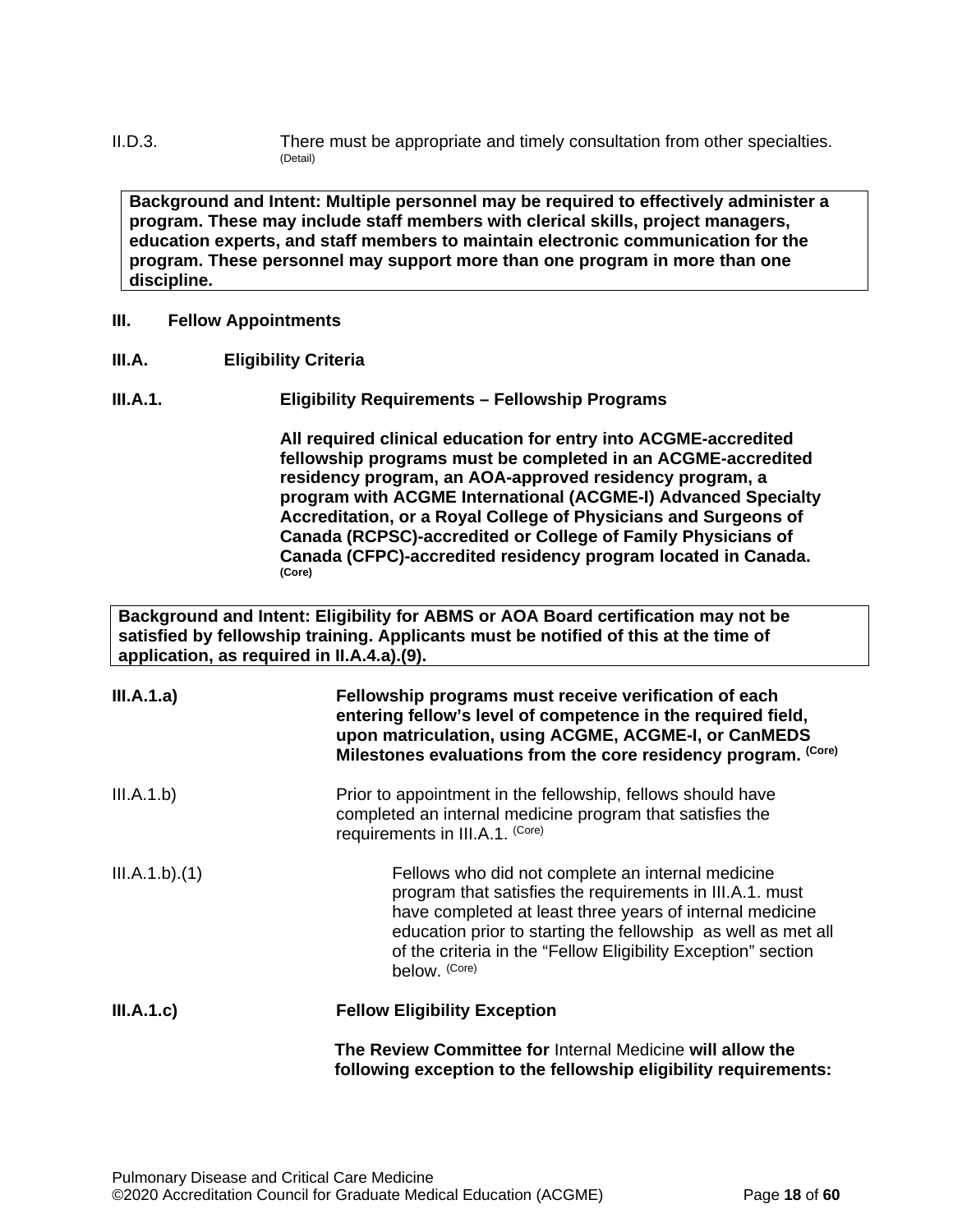| $III.A.1.c$ ). $(1)$  | An ACGME-accredited fellowship program may accept<br>an exceptionally qualified international graduate<br>applicant who does not satisfy the eligibility<br>requirements listed in III.A.1., but who does meet all of<br>the following additional qualifications and conditions:<br>(Core) |
|-----------------------|--------------------------------------------------------------------------------------------------------------------------------------------------------------------------------------------------------------------------------------------------------------------------------------------|
| III.A.1.c)(1)(a)      | evaluation by the program director and<br>fellowship selection committee of the<br>applicant's suitability to enter the program,<br>based on prior training and review of the<br>summative evaluations of training in the core<br>specialty; and, (Core)                                   |
| III.A.1.c)(1)(b)      | review and approval of the applicant's<br>exceptional qualifications by the GMEC; and,<br>(Core)                                                                                                                                                                                           |
| $III.A.1.c$ ). $(1).$ | verification of Educational Commission for<br><b>Foreign Medical Graduates (ECFMG)</b><br>certification. (Core)                                                                                                                                                                            |
| $III.A.1.c$ ). $(2)$  | Applicants accepted through this exception must have<br>an evaluation of their performance by the Clinical<br><b>Competency Committee within 12 weeks of</b><br>matriculation. (Core)                                                                                                      |

**Background and Intent: An exceptionally qualified international graduate applicant has (1) completed a residency program in the core specialty outside the continental United States that was not accredited by the ACGME, AOA, ACGME-I, RCPSC or CFPC, and (2) demonstrated clinical excellence, in comparison to peers, throughout training. Additional evidence of exceptional qualifications is required, which may include one of the following: (a) participation in additional clinical or research training in the specialty or subspecialty; (b) demonstrated scholarship in the specialty or subspecialty; and/or (c) demonstrated leadership during or after residency. Applicants being considered for these positions must be informed of the fact that their training may not lead to certification by ABMS member boards or AOA certifying boards.**

**In recognition of the diversity of medical education and training around the world, this early evaluation of clinical competence required for these applicants ensures they can provide quality and safe patient care. Any gaps in competence should be addressed as per policies for fellows already established by the program in partnership with the Sponsoring Institution.**

<span id="page-18-0"></span>

| III.B.   | The program director must not appoint more fellows than approved by the<br>Review Committee. (Core) |
|----------|-----------------------------------------------------------------------------------------------------|
| III.B.1. | All complement increases must be approved by the Review<br>Committee. (Core)                        |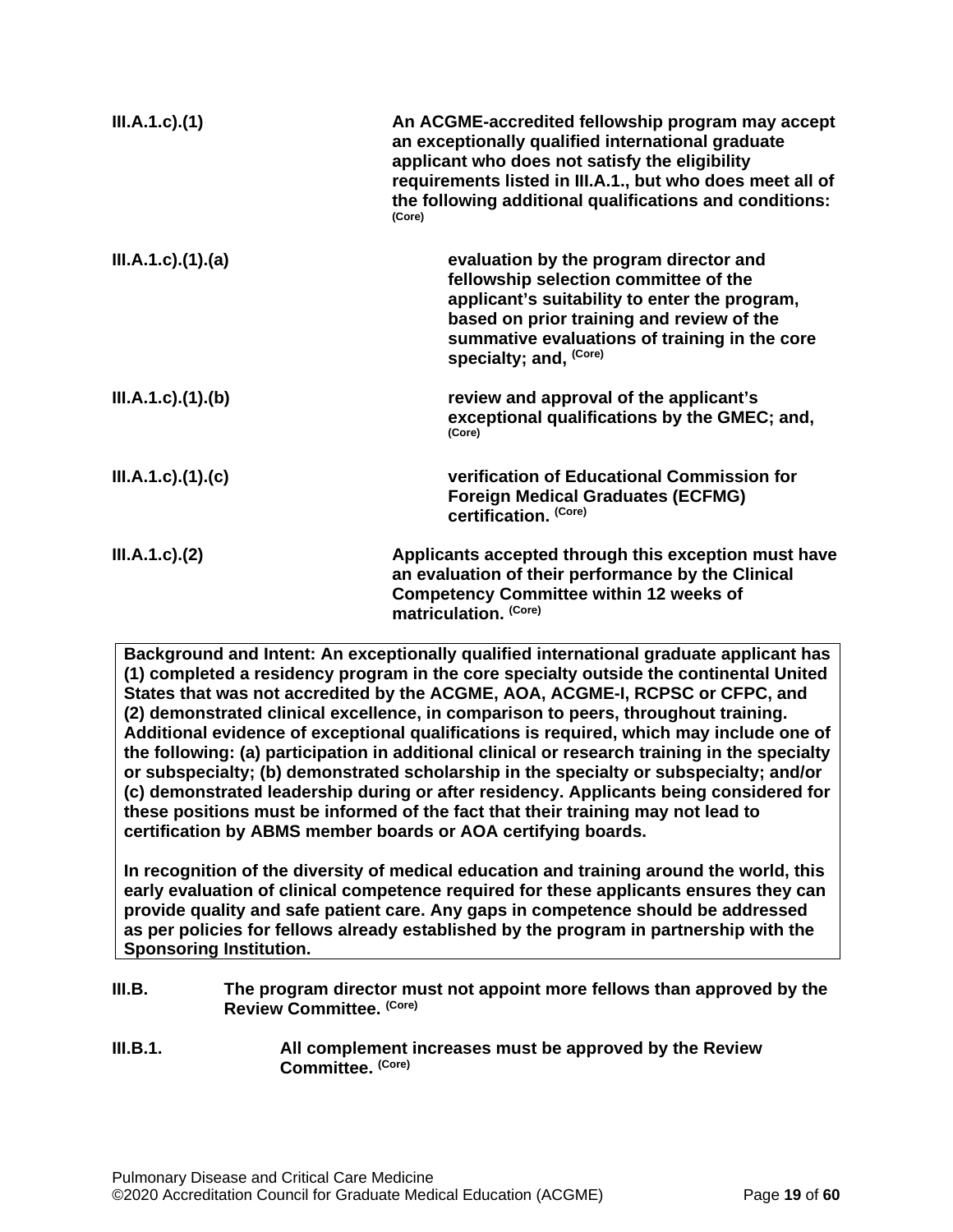- III.B.2. The number of available fellow positions in the program must be at least one per year. (Detail)
- <span id="page-19-0"></span>**III.C. Fellow Transfers**

**The program must obtain verification of previous educational experiences and a summative competency-based performance evaluation prior to acceptance of a transferring fellow, and Milestones evaluations upon matriculation. (Core)**

<span id="page-19-1"></span>**IV. Educational Program**

*The ACGME accreditation system is designed to encourage excellence and innovation in graduate medical education regardless of the organizational affiliation, size, or location of the program.*

*The educational program must support the development of knowledgeable, skillful physicians who provide compassionate care.*

*In addition, the program is expected to define its specific program aims consistent with the overall mission of its Sponsoring Institution, the needs of the community it serves and that its graduates will serve, and the distinctive capabilities of physicians it intends to graduate. While programs must demonstrate substantial compliance with the Common and subspecialty-specific Program Requirements, it is recognized that within this framework, programs may place different emphasis on research, leadership, public health, etc. It is expected that the program aims will reflect the nuanced program-specific goals for it and its graduates; for example, it is expected that a program aiming to prepare physician-scientists will have a different curriculum from one focusing on community health.*

<span id="page-19-2"></span>

| IV.A.          | The curriculum must contain the following educational components: (Core)                                                                                                                                                                                               |
|----------------|------------------------------------------------------------------------------------------------------------------------------------------------------------------------------------------------------------------------------------------------------------------------|
| IV.A.1.        | a set of program aims consistent with the Sponsoring Institution's<br>mission, the needs of the community it serves, and the desired<br>distinctive capabilities of its graduates; (Core)                                                                              |
| IV.A.1.a)      | The program's aims must be made available to program<br>applicants, fellows, and faculty members. (Core)                                                                                                                                                               |
| <b>IV.A.2.</b> | competency-based goals and objectives for each educational<br>experience designed to promote progress on a trajectory to<br>autonomous practice in their subspecialty. These must be<br>distributed, reviewed, and available to fellows and faculty members;<br>(Core) |
| IV.A.3.        | delineation of fellow responsibilities for patient care, progressive<br>responsibility for patient management, and graded supervision in<br>their subspecialty; (Core)                                                                                                 |

**Background and Intent: These responsibilities may generally be described by PGY level and specifically by Milestones progress as determined by the Clinical**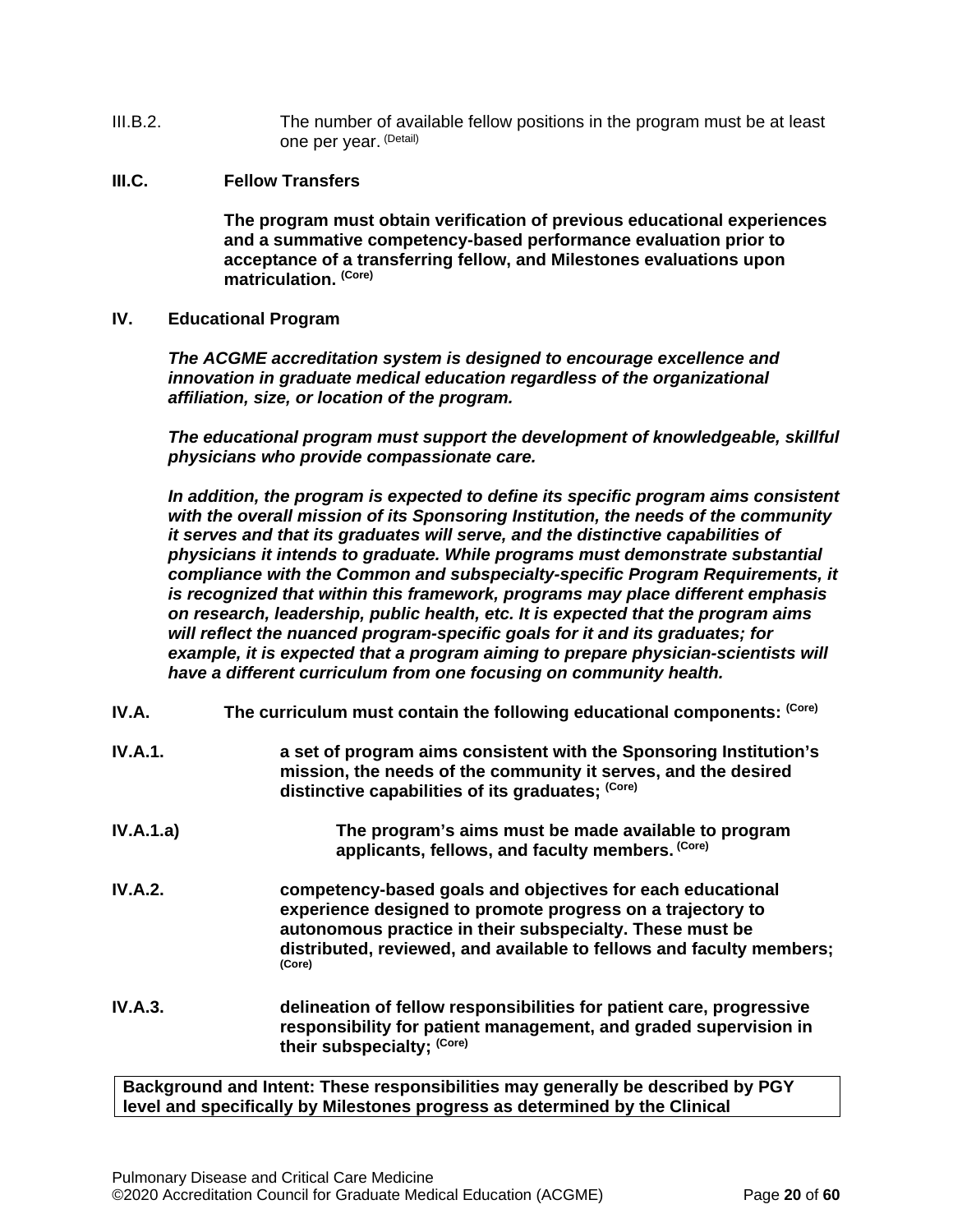**Competency Committee. This approach encourages the transition to competencybased education. An advanced learner may be granted more responsibility independent of PGY level and a learner needing more time to accomplish a certain task may do so in a focused rather than global manner.**

**IV.A.4. structured educational activities beyond direct patient care; and,**  $(Core)$ 

**Background and Intent: Patient care-related educational activities, such as morbidity and mortality conferences, tumor boards, surgical planning conferences, case discussions, etc., allow fellows to gain medical knowledge directly applicable to the patients they serve. Programs should define those educational activities in which fellows are expected to participate and for which time is protected. Further specification can be found in IV.C.**

## <span id="page-20-0"></span>**IV.B. ACGME Competencies**

**Background and Intent: The Competencies provide a conceptual framework describing the required domains for a trusted physician to enter autonomous practice. These Competencies are core to the practice of all physicians, although the specifics are further defined by each subspecialty. The developmental trajectories in each of the Competencies are articulated through the Milestones for each subspecialty. The focus in fellowship is on subspecialty-specific patient care and medical knowledge, as well as refining the other competencies acquired in residency.**

- **IV.B.1. The program must integrate the following ACGME Competencies into the curriculum: (Core)**
- **IV.B.1.a) Professionalism**

**Fellows must demonstrate a commitment to professionalism and an adherence to ethical principles. (Core)**

**IV.B.1.b) Patient Care and Procedural Skills**

**Background and Intent: Quality patient care is safe, effective, timely, efficient, patientcentered, equitable, and designed to improve population health, while reducing per capita costs. (See the Institute of Medicine [IOM]'s** *Crossing the Quality Chasm: A New Health System for the 21st Century***, 2001 and Berwick D, Nolan T, Whittington J.** *The Triple Aim: care, cost, and quality. Health Affairs.* **2008; 27(3):759-769.). In addition, there should be a focus on improving the clinician's well-being as a means to improve patient care and reduce burnout among residents, fellows, and practicing physicians.**

**These organizing principles inform the Common Program Requirements across all Competency domains. Specific content is determined by the Review Committees with input from the appropriate professional societies, certifying boards, and the community.**

**IV.A.5. advancement of fellows' knowledge of ethical principles foundational to medical professionalism. (Core)**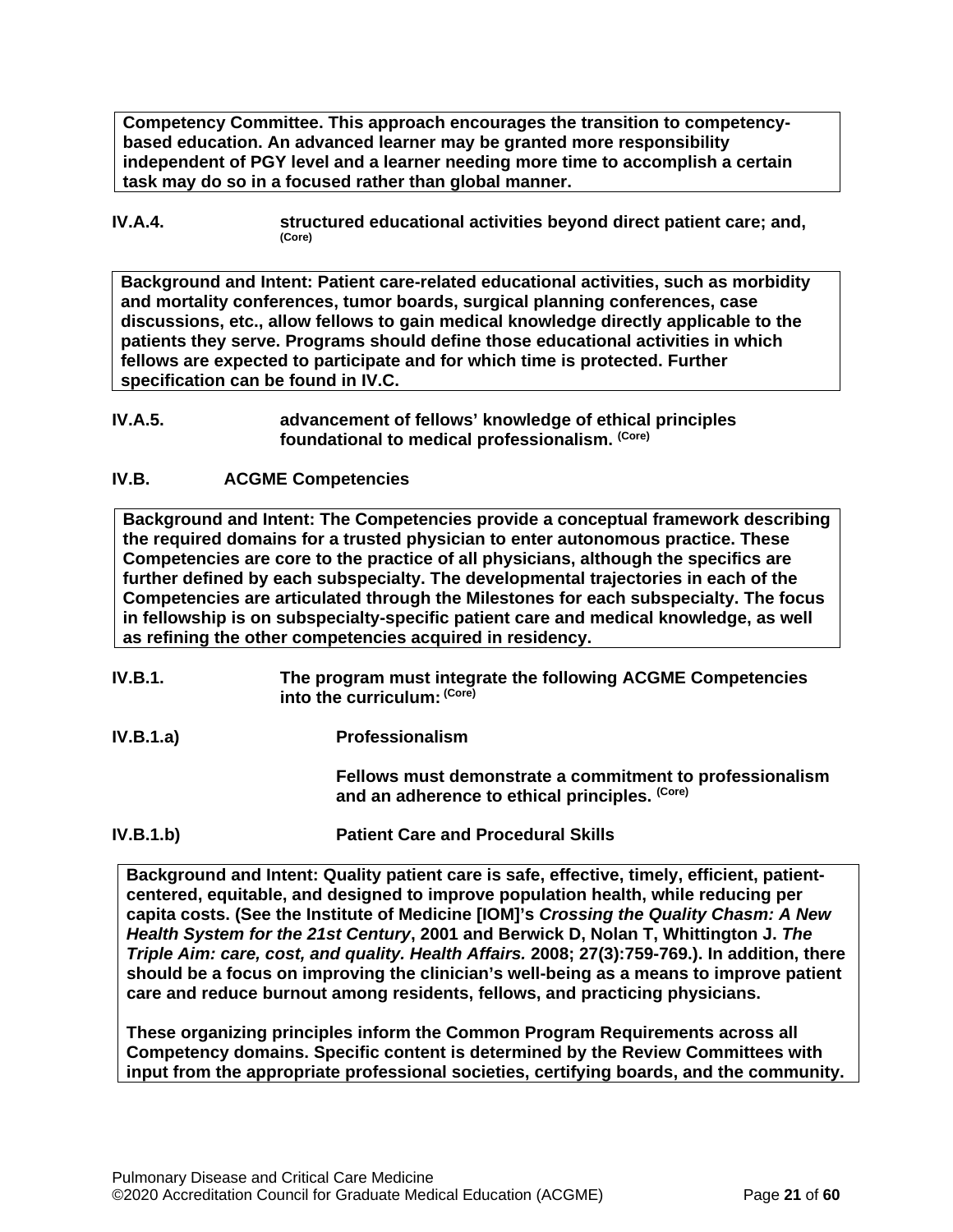| IV.B.1.b)(1)             | Fellows must be able to provide patient care that is<br>compassionate, appropriate, and effective for the<br>treatment of health problems and the promotion of<br>health. (Core)                                                                 |
|--------------------------|--------------------------------------------------------------------------------------------------------------------------------------------------------------------------------------------------------------------------------------------------|
| IV.B.1.b)(1)(a)          | Fellows must demonstrate competence in the<br>practice of health promotion, disease prevention,<br>diagnosis, care, and treatment of patients of each<br>gender, from adolescence to old age, during health<br>and all stages of illness. (Core) |
| IV.B.1.b)(1)(b)          | Fellows must demonstrate competence in the<br>prevention, evaluation, and management of<br>inpatients and outpatients with:                                                                                                                      |
| IV.B.1.b)(1)(b)(i)       | acute lung injury, including radiation,<br>inhalation, and trauma; (Core)                                                                                                                                                                        |
| IV.B.1.b)(1)(b)(ii)      | acute metabolic disturbances, (Core)                                                                                                                                                                                                             |
| IV.B.1.b)(1)(b)(ii)(a)   | including overdosages and<br>intoxication syndromes; (Detail)                                                                                                                                                                                    |
| IV.B.1.b).(1).(b).(iii)  | anaphylaxis and acute allergic reactions in<br>the critical care unit; (Core)                                                                                                                                                                    |
| IV.B.1.b)(1)(b)(iv)      | cardiovascular diseases in the critical care<br>unit; (Core)                                                                                                                                                                                     |
| IV.B.1.b)(1)(b)(v)       | circulatory failure; (Core)                                                                                                                                                                                                                      |
| IV.B.1.b)(1)(b)(vi)      | detection and prevention of iatrogenic and<br>nosocomial problems in critical care<br>medicine; (Core)                                                                                                                                           |
| IV.B.1.b).(1).(b).(vii)  | diffuse interstitial lung disease; (Core)                                                                                                                                                                                                        |
| IV.B.1.b).(1).(b).(viii) | disorders of the pleura and the<br>mediastinum; (Core)                                                                                                                                                                                           |
| IV.B.1.b)(1)(b)(ix)      | end of life issues and palliative care; (Core)                                                                                                                                                                                                   |
| IV.B.1.b)(1)(b)(x)       | hypertensive emergencies; (Core)                                                                                                                                                                                                                 |
| IV.B.1.b)(1)(b)(xi)      | iatrogenic respiratory diseases; (Core)                                                                                                                                                                                                          |
| IV.B.1.b)(1)(b)(xi)(a)   | including drug-induced disease. (Detail)                                                                                                                                                                                                         |
| IV.B.1.b)(1)(b)(xii)     | immunosuppressed conditions in the critical<br>care unit; (Core)                                                                                                                                                                                 |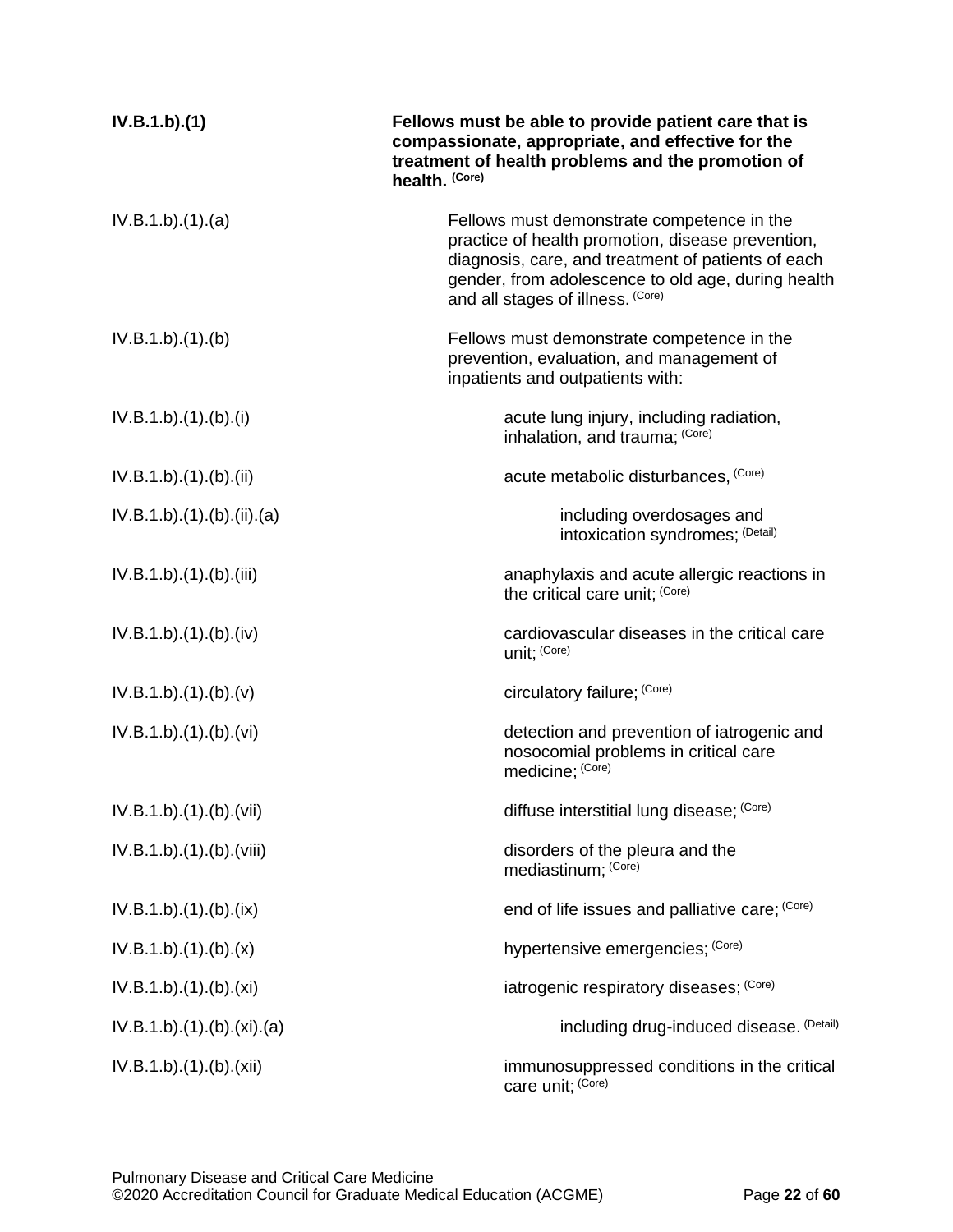| IV.B.1.b)(1)(b)(xiii)     | metabolic, nutritional and endocrine effects<br>of critical illness, and hematologic and<br>coagulation disorders associated with<br>critical illness; (Core) |
|---------------------------|---------------------------------------------------------------------------------------------------------------------------------------------------------------|
| IV.B.1.b)(1)(b)(xiv)      | multi-organ system failure; (Core)                                                                                                                            |
| IV.B.1.b)(1)(b)(xv)       | obstructive lung diseases; (Core)                                                                                                                             |
| IV.B.1.b)(1)(b)(xv)(a)    | including asthma, bronchitis,<br>emphysema, and bronchiectasis.<br>(Detail)                                                                                   |
| IV.B.1.b)(1)(b)(xvi)      | occupational and environmental lung<br>diseases; (Core)                                                                                                       |
| IV.B.1.b).(1).(b).(xvii)  | peri-operative critically-ill patients; (Core)                                                                                                                |
| IV.B.1.b)(1)(b)(xvii)(a)  | including hemodynamic and<br>ventilatory support. (Detail)                                                                                                    |
| IV.B.1.b).(1).(b).(xviii) | psychosocial and emotional effects of<br>critical illness on patients and their families;<br>(Core)                                                           |
| IV.B.1.b)(1)(b)(xix)      | pulmonary embolism and pulmonary<br>embolic disease; (Core)                                                                                                   |
| IV.B.1.b)(1)(b)(xx)       | pulmonary infections, including tuberculous,<br>fungal, and infections in the<br>immunocompromised host (e.g., HIV-related<br>infections); (Core)             |
| IV.B.1.b)(1)(b)(xxi)      | pulmonary malignancy, both primary and<br>metastatic;                                                                                                         |
| IV.B.1.b).(1).(b).(xxii)  | pulmonary manifestations of systemic<br>diseases; (Core)                                                                                                      |
| IV.B.1.b)(1)(b)(xxii)(a)  | including collagen vascular disease<br>and diseases that are primary in<br>other organs. (Detail)                                                             |
| IV.B.1.b)(1)(b)(xxiii)    | pulmonary vascular disease; (Core)                                                                                                                            |
| IV.B.1.b)(1)(b)(xxiii)(a) | including primary and secondary<br>pulmonary hypertension and the<br>vasculitis and pulmonary<br>hemorrhage syndromes. (Detail)                               |
| IV.B.1.b)(1)(b)(xxiv)     | renal disorders in the critical care unit,                                                                                                                    |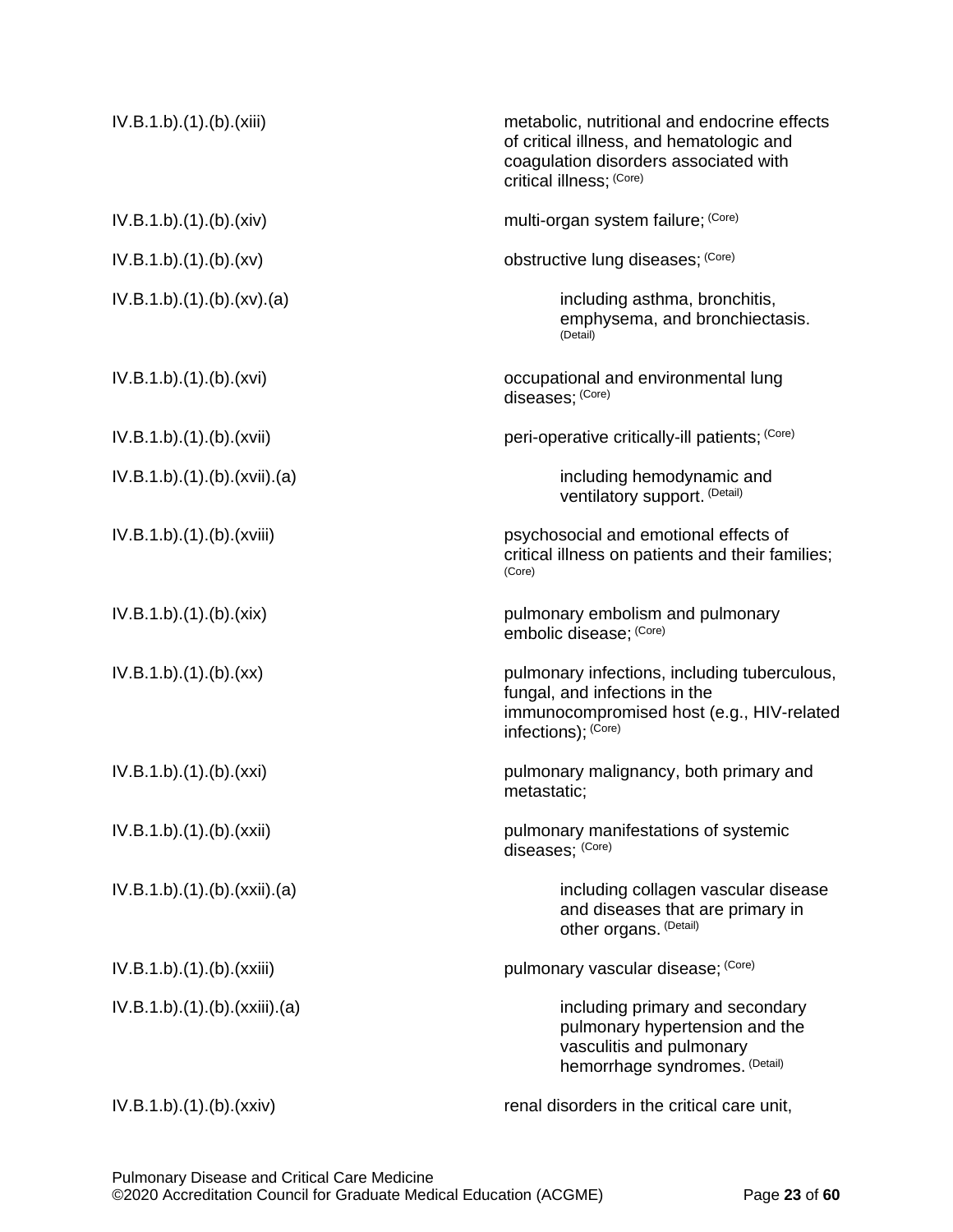|                         | including electrolyte and acid-base<br>disturbance and acute renal failure; (Core)                                                                                                                                                          |
|-------------------------|---------------------------------------------------------------------------------------------------------------------------------------------------------------------------------------------------------------------------------------------|
| IV.B.1.b)(1)(b)(xxx)    | respiratory failure; (Core)                                                                                                                                                                                                                 |
| IV.B.1.b)(1)(b)(xxx)(a) | including the acute respiratory<br>distress syndrome, acute and<br>chronic respiratory failure in<br>obstructive lung diseases, and<br>neuromuscular respiratory drive<br>disorders. (Detail)                                               |
| IV.B.1.b)(1)(b)(xxx)    | sepsis and sepsis syndrome; (Core)                                                                                                                                                                                                          |
| IV.B.1.b)(1)(b)(xxxii)  | severe organ dysfunction resulting in critical<br>illness to include disorders of the<br>gastrointestinal, neurologic, endocrine,<br>hematologic, musculoskeletal, and immune<br>systems, as well as infections and<br>malignancies; (Core) |
| IV.B.1.b)(1)(b)(xxxiii) | shock syndromes; and, (Core)                                                                                                                                                                                                                |
| IV.B.1.b)(1)(b)(xxx)    | sleep-disordered breathing. (Core)                                                                                                                                                                                                          |
| IV.B.1.b)(2)            | Fellows must be able to perform all medical,<br>diagnostic, and surgical procedures considered<br>essential for the area of practice. (Core)                                                                                                |
| IV.B.1.b)(2).(a)        | Fellows must demonstrate competence in                                                                                                                                                                                                      |
|                         | interpreting data derived from various bedside<br>devices commonly employed to monitor patients,<br>and data from laboratory studies related to sputum,<br>bronchopulmonary secretions, pleural fluid. (Core)                               |
| IV.B.1.b)(2)(b)         | Fellows must demonstrate competence in<br>procedural and technical skills, including: (Core)                                                                                                                                                |
| IV.B.1.b)(2)(b)(i)      | airway management; (Core)                                                                                                                                                                                                                   |
| IV.B.1.b)(2).(b).(ii)   | the use of a variety of positive pressure<br>ventilatory modes, including: (Core)                                                                                                                                                           |
| IV.B.1.b)(2)(b)(ii)(a)  | initiation and maintenance of<br>ventilatory support; (Detail)                                                                                                                                                                              |
| IV.B.1.b)(2)(b)(ii)(b)  | respiratory care techniques; and,<br>(Detail)                                                                                                                                                                                               |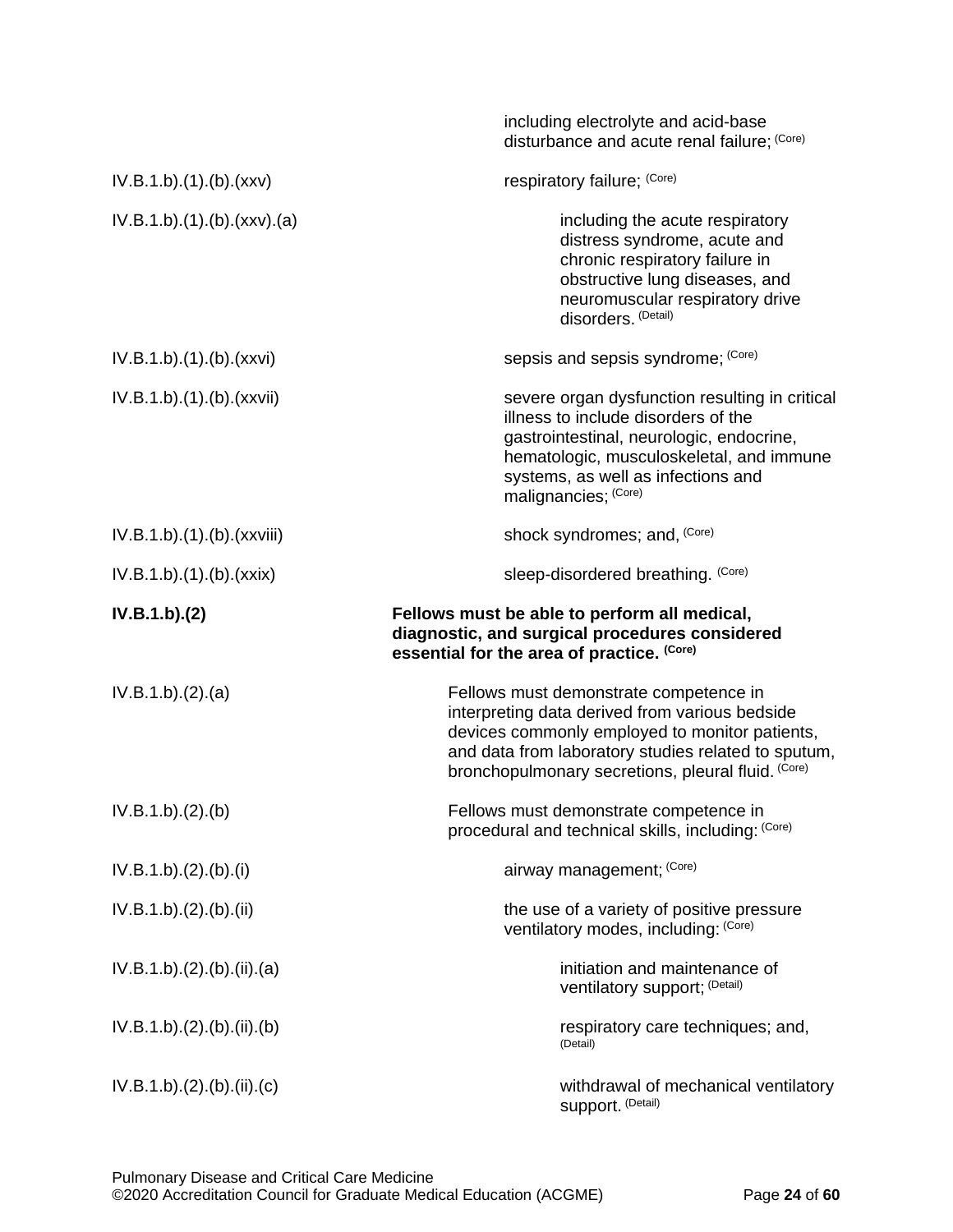| IV.B.1.b)(2)(b)(iii)   | the use of reservoir masks and continuous<br>positive airway pressure masks for delivery<br>of supplemental oxygen, humidifiers,<br>nebulizers, and incentive spirometry; (Core)                                                                        |
|------------------------|---------------------------------------------------------------------------------------------------------------------------------------------------------------------------------------------------------------------------------------------------------|
| IV.B.1.b)(2)(b)(iv)    | flexible fiber-optic bronchoscopy<br>procedures, including those where<br>endobronchial and transbronchial biopsies,<br>and transbronchial needle aspiration are<br>performed; (Core)                                                                   |
| IV.B.1.b)(2)(b)(v)     | pulmonary function tests to assess<br>respiratory mechanics and gas exchange;<br>(Core)                                                                                                                                                                 |
| IV.B.1.b)(2)(b)(v)(a)  | including spirometry, flow volume<br>studies, lung volumes, diffusing<br>capacity, arterial blood gas analysis,<br>exercise studies, and interpretation<br>of the results of bronchoprovocation<br>testing using methacholine or<br>histamine. (Detail) |
| IV.B.1.b)(2)(b)(vi)    | diagnostic and therapeutic procedures; (Core)                                                                                                                                                                                                           |
| IV.B.1.b)(2)(b)(vi)(a) | including paracentesis, lumbar<br>puncture, thoracentesis,<br>endotracheal intubation, and related<br>procedures. (Detail)                                                                                                                              |
| IV.B.1.b)(2)(b)(vii)   | use of chest tubes and drainage systems;<br>(Core)                                                                                                                                                                                                      |
| IV.B.1.b)(2)(b)(viii)  | operation of bedside hemodynamic<br>monitoring systems; (Core)                                                                                                                                                                                          |
| IV.B.1.b)(2)(b)(ix)    | emergency cardioversion; (Core)                                                                                                                                                                                                                         |
| IV.B.1.b)(2)(b)(x)     | interpretation of intracranial pressure<br>monitoring; (Core)                                                                                                                                                                                           |
| IV.B.1.b)(2)(b)(xi)    | nutritional support; (Core)                                                                                                                                                                                                                             |
| IV.B.1.b)(2)(b)(xii)   | use of ultrasound techniques to perform<br>thoracentesis and place intravascular and<br>intracavitary tubes and catheters; (Core)                                                                                                                       |
| IV.B.1.b)(2)(b)(xiii)  | use of transcutaneous pacemakers; and,<br>(Core)                                                                                                                                                                                                        |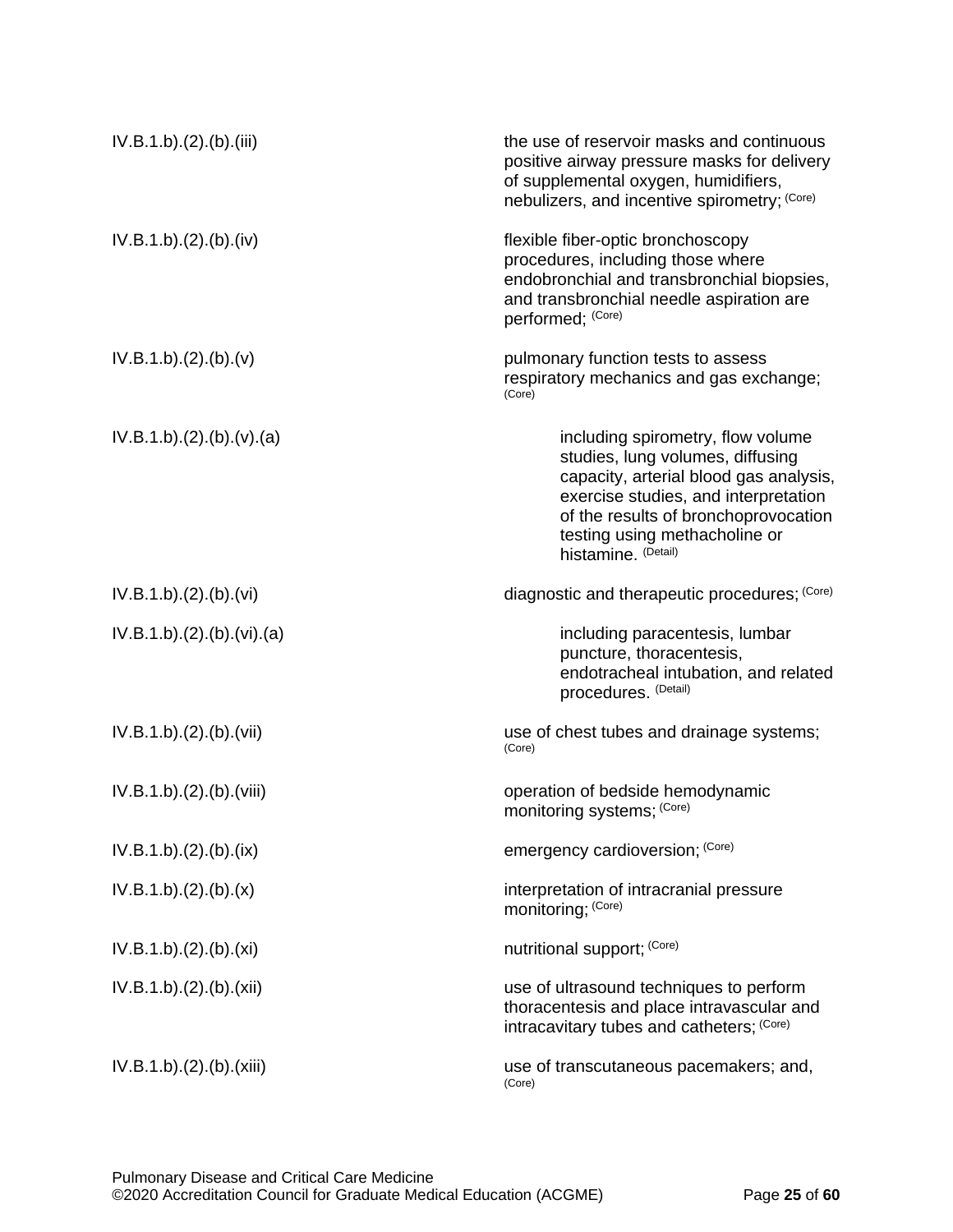| IV.B.1.b)(2)(b)(xiv)                 | the use of paralytic agents and sedative and<br>analgesic drugs in the critical care unit. (Core)                                                                                                                                                                                                                            |
|--------------------------------------|------------------------------------------------------------------------------------------------------------------------------------------------------------------------------------------------------------------------------------------------------------------------------------------------------------------------------|
| IV.B.1.c)                            | <b>Medical Knowledge</b>                                                                                                                                                                                                                                                                                                     |
|                                      | Fellows must demonstrate knowledge of established and<br>evolving biomedical, clinical, epidemiological and social-<br>behavioral sciences, as well as the application of this<br>knowledge to patient care. (Core)                                                                                                          |
| $IV.B.1.c.$ (1)                      | Fellows must demonstrate knowledge of the scientific<br>method of problem solving, and evidence-based decision<br>making. (Core)                                                                                                                                                                                             |
| IV.B.1.c. (2)                        | Fellows must demonstrate knowledge of indications,<br>contraindications, limitations, complications, techniques,<br>and interpretation of results of those diagnostic and<br>therapeutic procedures integral to the discipline, including<br>the appropriate indication for and use of screening<br>tests/procedures. (Core) |
| IV.B.1.c.3)                          | Fellows must demonstrate knowledge in the indications,<br>contradictions, and complications of placement of arterial,<br>central venous, and pulmonary artery balloon flotation<br>catheters. (Core)                                                                                                                         |
| $IV.B.1.c.$ (4)                      | Fellows must demonstrate knowledge in the indications,<br>contraindications, and complications of placement of<br>percutaneous tracheostomies. (Core)                                                                                                                                                                        |
| IV.B.1.c. (5)                        | Fellows must demonstrate knowledge of:                                                                                                                                                                                                                                                                                       |
| IV.B.1.c)(5).(a)                     | imaging techniques commonly employed in the<br>evaluation of patients with pulmonary disease or<br>critical illness, including the use of ultrasound; (Core)                                                                                                                                                                 |
| IV.B.1.c). (5). (b)                  | monitoring and supervising special services,<br>including: (Core)                                                                                                                                                                                                                                                            |
| $IV.B.1.c$ ). $(5)$ . $(b)$ . $(i)$  | respiratory care units; (Detail)                                                                                                                                                                                                                                                                                             |
| $IV.B.1.c$ ). $(5)$ . $(b)$ . $(ii)$ | pulmonary function laboratories, including<br>quality control, quality assurance, and<br>proficiency standards; and, <sup>(Detail)</sup>                                                                                                                                                                                     |
| $IV.B.1.c$ . $(5)$ . $(b)$ . $(iii)$ | respiratory care techniques and services.<br>(Detail)                                                                                                                                                                                                                                                                        |
| IV.B.1.c.)(5).(c)                    | the basic sciences, with particular emphasis on:<br>(Core)                                                                                                                                                                                                                                                                   |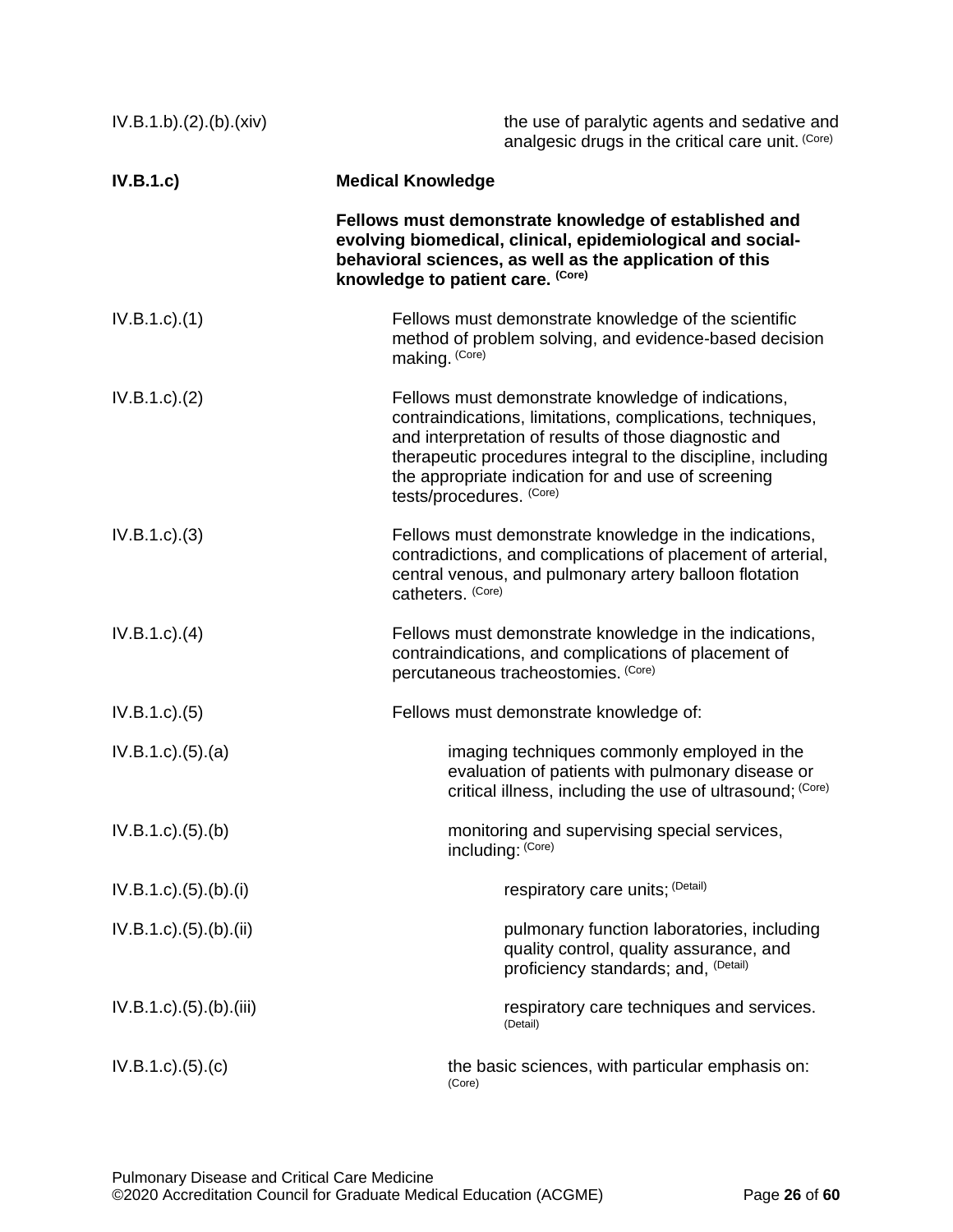|                                      | Fellows must demonstrate the ability to investigate and<br>evaluate their care of patients, to appraise and assimilate<br>scientific evidence, and to continuously improve patient care<br>based on constant self-evaluation and lifelong learning. (Core) |
|--------------------------------------|------------------------------------------------------------------------------------------------------------------------------------------------------------------------------------------------------------------------------------------------------------|
| IV.B.1.d)                            | <b>Practice-based Learning and Improvement</b>                                                                                                                                                                                                             |
| $IV.B.1.c$ ) $(5)(I)$                | the psychosocial and emotional effects of critical<br>illness on patients and their families. (Core)                                                                                                                                                       |
| $IV.B.1.c$ ). $(5)$ . $(k)$ . $(i)$  | including those caused by chemical and<br>biological agents. (Detail)                                                                                                                                                                                      |
| $IV.B.1.c$ . $(5)$ . $(k)$           | recognition and management of the critically-ill from<br>disasters; and, (Core)                                                                                                                                                                            |
| IV.B.1.c)(5)(j)                      | ethical, economic, and legal aspects of critical<br>illness; (Core)                                                                                                                                                                                        |
| IV.B.1.c). (5). (i)                  | principles and techniques of administration and<br>management of a MICU; (Core)                                                                                                                                                                            |
| $IV.B.1.c$ . $(5)$ . $(h)$           | pharmacokinetics, pharmacodynamics, and drug<br>metabolism and excretion in critical illness; (Core)                                                                                                                                                       |
| IV.B.1.c). (5). (g)                  | renal replacement therapy; (Core)                                                                                                                                                                                                                          |
| IV.B.1.c)(5.(f)                      | percutaneous needle biopsies; (Core)                                                                                                                                                                                                                       |
| IV.B.1.c). (5). (e)                  | pericardiocentesis; (Core)                                                                                                                                                                                                                                 |
| IV.B.1.c)(5)(d)                      | indications, complications, and outcomes of lung<br>transplantation; (Core)                                                                                                                                                                                |
| IV.B.1.c).(5).(c).(iv)               | biochemistry and physiology, including cell<br>and molecular biology and immunology, as<br>they relate to pulmonary disease. (Detail)                                                                                                                      |
| IV.B.1.c).(5).(c).(iii)              | pulmonary physiology and pathophysiology<br>in systemic diseases; and, (Detail)                                                                                                                                                                            |
| $IV.B.1.c$ ). $(5)$ . $(c)$ . $(ii)$ | developmental biology; (Detail)                                                                                                                                                                                                                            |
| IV.B.1.c). (5). (c). (i)             | genetics and molecular biology as they<br>relate to pulmonary diseases; (Detail)                                                                                                                                                                           |

**defining characteristics of being a physician. It is the ability to investigate and evaluate the care of patients, to appraise and assimilate scientific evidence, and to continuously improve patient care based on constant self-evaluation and lifelong learning.**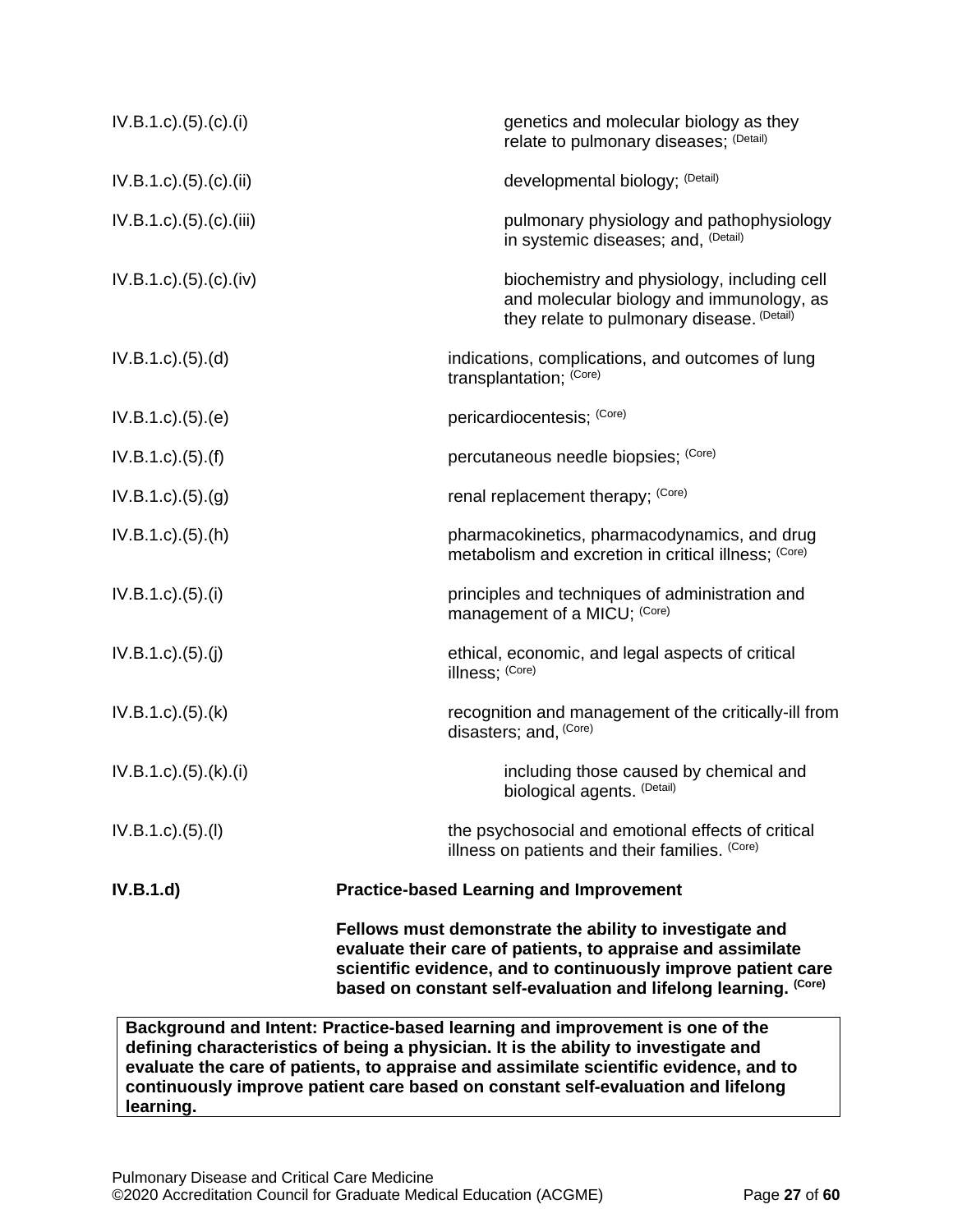**The intention of this Competency is to help a fellow refine the habits of mind required to continuously pursue quality improvement, well past the completion of fellowship.**

<span id="page-27-0"></span>

| IV.B.1.e       | <b>Interpersonal and Communication Skills</b>                                                                                                                                                                                                                                                                                                                      |
|----------------|--------------------------------------------------------------------------------------------------------------------------------------------------------------------------------------------------------------------------------------------------------------------------------------------------------------------------------------------------------------------|
|                | Fellows must demonstrate interpersonal and communication<br>skills that result in the effective exchange of information and<br>collaboration with patients, their families, and health<br>professionals. (Core)                                                                                                                                                    |
| IV.B.1.f)      | <b>Systems-based Practice</b>                                                                                                                                                                                                                                                                                                                                      |
|                | Fellows must demonstrate an awareness of and<br>responsiveness to the larger context and system of health<br>care, including the social determinants of health, as well as<br>the ability to call effectively on other resources to provide<br>optimal health care. (Core)                                                                                         |
| IV.C.          | <b>Curriculum Organization and Fellow Experiences</b>                                                                                                                                                                                                                                                                                                              |
| <b>IV.C.1.</b> | The curriculum must be structured to optimize fellow educational<br>experiences, the length of these experiences, and supervisory<br>continuity. (Core)                                                                                                                                                                                                            |
| IV.C.1.a)      | Assignment of rotations must be structured to minimize the<br>frequency of rotational transitions, and rotations must be of<br>sufficient length to provide a quality educational experience,<br>defined by continuity of patient care, ongoing supervision,<br>longitudinal relationships with faculty members, and meaningful<br>assessment and feedback. (Core) |
| IV.C.1.b)      | Clinical experiences should be structured to facilitate learning in a<br>manner that allows fellows to function as part of an effective<br>interprofessional team that works together towards the shared<br>goals of patient safety and quality improvement. (Core)                                                                                                |
| <b>IV.C.2.</b> | The program must provide instruction and experience in pain<br>management if applicable for the subspecialty, including recognition<br>of the signs of addiction. (Core)                                                                                                                                                                                           |
| IV.C.3.        | Fellows must have at least 18 months of clinical experience. (Core)                                                                                                                                                                                                                                                                                                |
|                | This must include:                                                                                                                                                                                                                                                                                                                                                 |
| IV.C.3.a)      | at least nine months of patient care responsibility for inpatients<br>and outpatients with a wide variety of pulmonary diseases, with an<br>educational emphasis on pulmonary physiology and its correlation<br>with clinical disorders; (Core)                                                                                                                    |
| IV.C.3.b)      | at least nine months in critical care medicine, of which at least six                                                                                                                                                                                                                                                                                              |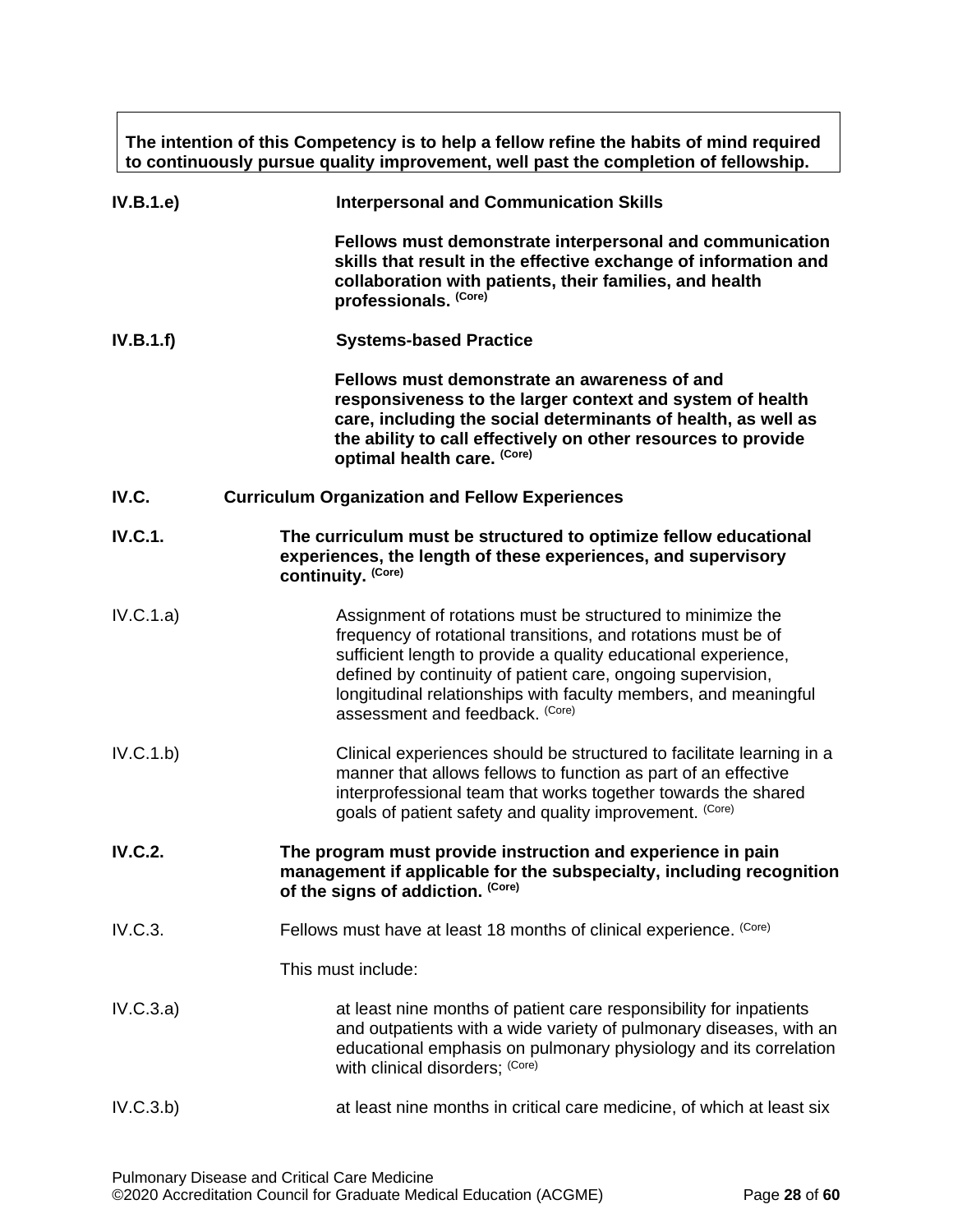|                           | months must be devoted to the care of critically-ill medical patients<br>(MICU/CICU or equivalent); (Core)                                                                                                           |
|---------------------------|----------------------------------------------------------------------------------------------------------------------------------------------------------------------------------------------------------------------|
| IV.C.3.c)                 | at least three months devoted to the care of critically-ill non-<br>medical patients (SICU, Burn Unit, Transplant Unit,<br>Neurointensive Care, or equivalent); and, (Core)                                          |
| $IV.C.3.c$ . $(1)$        | This experience should consist of at least one month of<br>direct patient care activity, with the remainder being fulfilled<br>with either consultative activities or with direct care of such<br>patients. (Detail) |
| IV.C.3.d                  | not more than 15 months of required intensive care unit<br>experiences in the three years of education. (Detail)                                                                                                     |
| IV.C.4.                   | 24 months of clinical experience is suggested. (Detail)                                                                                                                                                              |
| IV.C.5.                   | Fellows must participate in training using simulation. (Detail)                                                                                                                                                      |
| IV.C.6.                   | Fellow experiences must include:                                                                                                                                                                                     |
| IV.C.6.a)                 | continuing responsibility for both acutely- and chronically-ill<br>pulmonary patients in order to learn both the natural history of<br>pulmonary disease and the effectiveness of therapeutic programs;<br>(Core)    |
| IV.C.6.b)                 | managing adult patients with a wide variety of serious illnesses<br>and injuries requiring treatment in a critical care setting; (Core)                                                                              |
| IV.C.6.c)                 | clinical experience in the evaluation and management of patients:<br>(Core)                                                                                                                                          |
| $IV.C.6.c$ . $(1)$        | with genetic and developmental disorders of the respiratory<br>system, (Core)                                                                                                                                        |
| $IV.C.6.c$ . $(1).$ $(a)$ | including cystic fibrosis; (Detail)                                                                                                                                                                                  |
| $IV.C.6.c$ . $(2)$        | undergoing pulmonary rehabilitation; (Core)                                                                                                                                                                          |
| IV.C.6.c.)(3)             | with trauma; (Core)                                                                                                                                                                                                  |
| $IV.C.6.c$ . $(4)$        | with neurosurgical emergencies; (Core)                                                                                                                                                                               |
| IV.C.6.c.3(5)             | with critical obstetric and gynecologic disorders; and, (Core)                                                                                                                                                       |
| $IV.C.6.c.$ $(6)$         | after discharge from the critical care unit. (Core)                                                                                                                                                                  |
| <b>IV.C.7.</b>            | Fellows must have clinical experience in examination and interpretation of<br>lung tissue for infectious agents, cytology, and histopathology. (Core)                                                                |
| <b>IV.C.8.</b>            | <b>Experience with Continuity Ambulatory Patients</b>                                                                                                                                                                |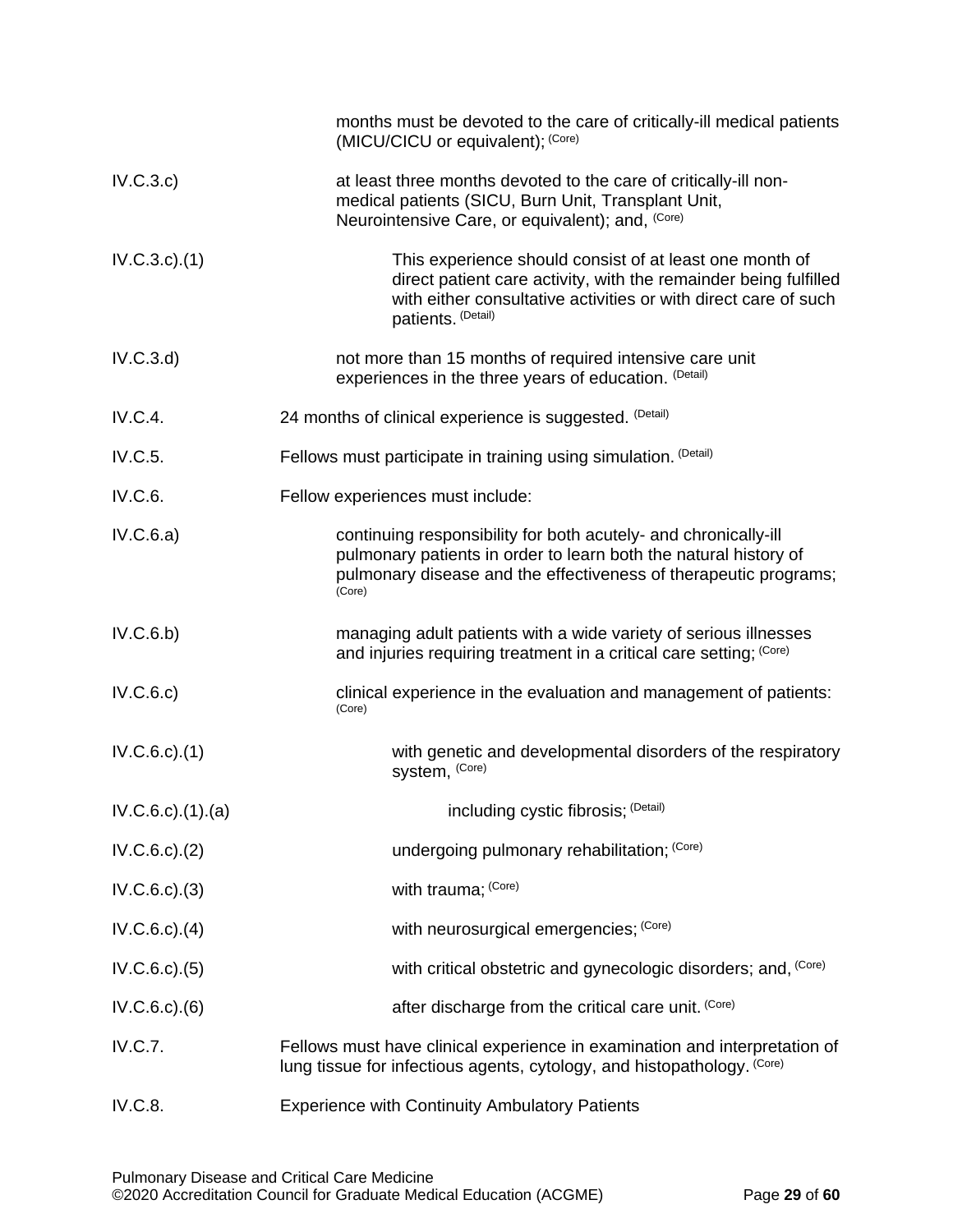| IV.C.8.a)                 | Fellows must have a continuity ambulatory clinic experience that<br>exposes them to the breadth and depth of the subspecialty. (Core)                                                                       |
|---------------------------|-------------------------------------------------------------------------------------------------------------------------------------------------------------------------------------------------------------|
| IV.C.8.b)                 | The ambulatory care clinic experience must occur throughout the<br>36 months of the fellowship. (Detail)                                                                                                    |
| IV.C.8.b)(1)              | For programs with at least 24 months of clinical rotations,<br>fellows must complete a minimum of 24 months of one<br>half-day weekly ambulatory care clinic during the 36-month<br>fellowship. (Detail)    |
| IV.C.8.b)(2)              | For programs with 18-23 months of required clinical<br>rotations, fellows must complete a minimum of 30 months<br>of one half-day weekly ambulatory care clinic during the<br>36-month fellowship. (Detail) |
| IV.C.8.c)                 | This experience must include an appropriate distribution of<br>patients of each gender and a diversity of ages. (Core)                                                                                      |
|                           | This should be accomplished through either:                                                                                                                                                                 |
| $IV.C.8.c$ . $(1)$        | a continuity clinic which provides fellows the opportunity to<br>learn the course of disease; or, (Detail)                                                                                                  |
| $IV.C.8.c$ . $(2)$        | consecutive selected blocks of at least six months duration<br>for the length of the accredited fellowship. (Detail)                                                                                        |
| $IV.C.8.c$ . $(2).$ $(a)$ | If the above clinic blocks are interrupted by other<br>clinical rotations, they must be extended so that<br>their total duration is at least six months. (Detail)                                           |
| IV.C.8.d)                 | Each fellow should be responsible, on average, for four to eight<br>patients during each half day session. (Detail)                                                                                         |
| IV.C.8.e)                 | Up to six months may be exempted from ambulatory experiences<br>during MICU rotations, other time-intensive rotations, or vacation.<br>(Detail)                                                             |
| IV.C.8.f)                 | Fellows should be informed of the status of their continuity<br>patients when such patients are hospitalized, as clinically<br>appropriate. (Detail)                                                        |
| IV.C.9.                   | <b>Procedures and Technical Skills</b>                                                                                                                                                                      |
| IV.C.9.a)                 | Direct supervision of procedures performed by each fellow must<br>occur until proficiency has been acquired and documented by the<br>program director. (Core)                                               |
| IV.C.9.b)                 | Faculty members must teach and supervise the fellows in the<br>performance and interpretation of procedures, which must be                                                                                  |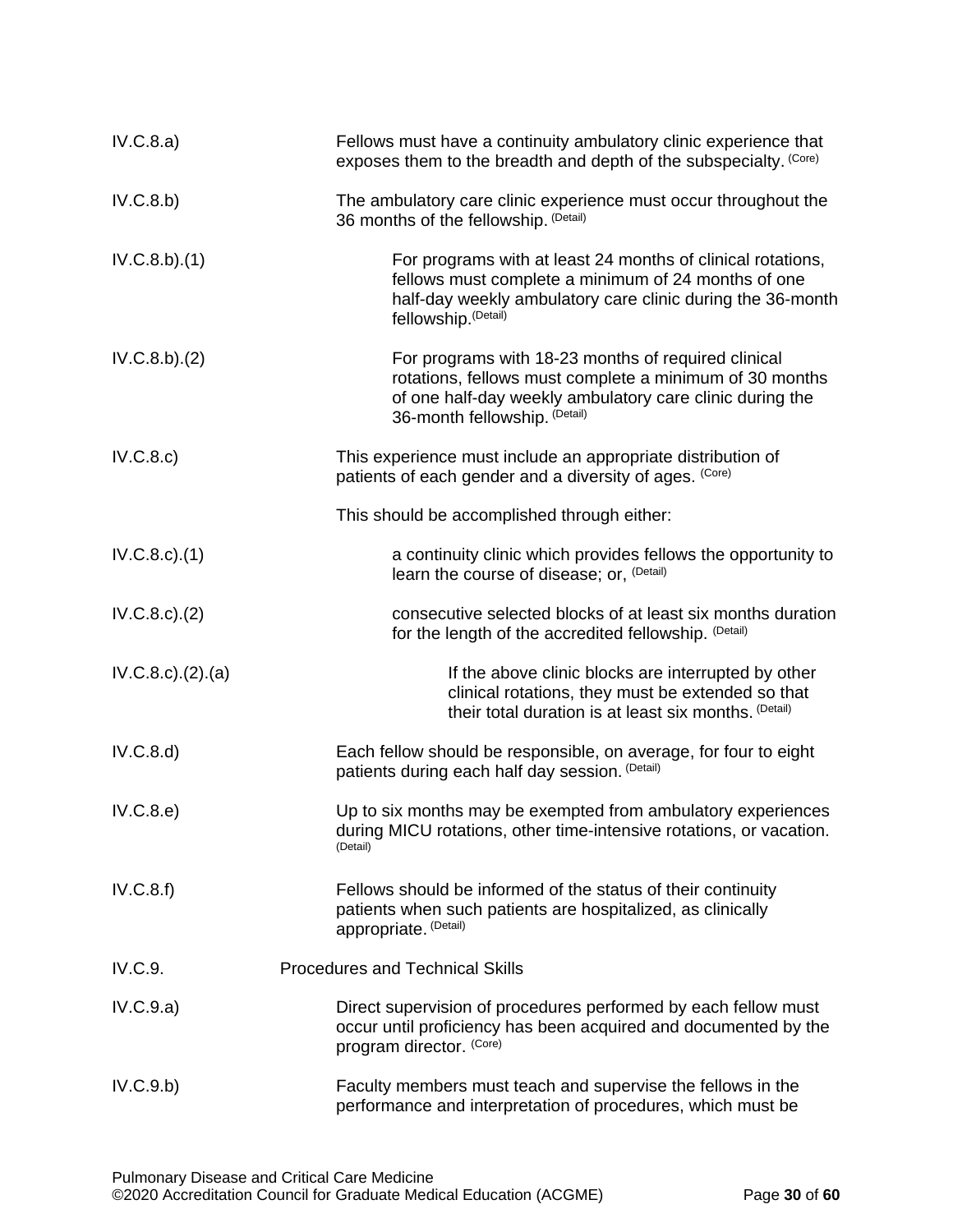| IV.D.      | <b>Scholarship</b>                                                                                                                                                                                                                    |
|------------|---------------------------------------------------------------------------------------------------------------------------------------------------------------------------------------------------------------------------------------|
| IV.C.12.   | Fellows must receive instruction in practice management relevant to<br>pulmonary disease and critical care medicine. (Detail)                                                                                                         |
| IV.C.11.b) | conducted with a frequency and duration that ensures a<br>meaningful and continuous teaching relationship between the<br>assigned supervising faculty member(s) and fellows. (Detail)                                                 |
| IV.C.11.a) | formally conducted on all inpatient, outpatient, and consultative<br>services; and, (Detail)                                                                                                                                          |
|            | The teaching must be:                                                                                                                                                                                                                 |
| IV.C.11.   | Patient-based teaching must include direct interaction between fellows<br>and faculty members, bedside teaching, discussion of pathophysiology,<br>and the use of current evidence in diagnostic and therapeutic decisions.<br>(Core) |
| IV.C.10.c) | All core conferences must have at least one faculty member<br>present, and must be scheduled as to ensure peer-peer and peer-<br>faculty interaction. (Detail)                                                                        |
| IV.C.10.b) | Fellows must participate in clinical case conferences, journal<br>clubs, research conferences, and morbidity and mortality or quality<br>improvement conferences. (Detail)                                                            |
| IV.C.10.a) | The program must afford each fellow an opportunity to review<br>topics covered in conferences that he or she was unable to attend.<br>(Detail)                                                                                        |
| IV.C.10.   | The core curriculum must include a didactic program based upon the core<br>knowledge content in the subspecialty area. (Core)                                                                                                         |
| IV.C.9.d   | Fellows must have experience in the role of a pulmonary disease<br>consultant in both the inpatient and outpatient settings and as a<br>critical care medicine consultant in the inpatient setting. (Core)                            |
| IV.C.9.c)  | It is suggested that fellows have clinical experience in the<br>placement of percutaneous tracheostomies. (Detail)                                                                                                                    |
|            | documented in each fellow's record, including indications,<br>outcomes, diagnoses, and supervisor(s). (Core)                                                                                                                          |

<span id="page-30-0"></span>*Medicine is both an art and a science. The physician is a humanistic scientist who cares for patients. This requires the ability to think critically, evaluate the literature, appropriately assimilate new knowledge, and practice lifelong learning. The program and faculty must create an environment that fosters the acquisition of such skills through fellow participation in scholarly activities as defined in the subspecialty-specific*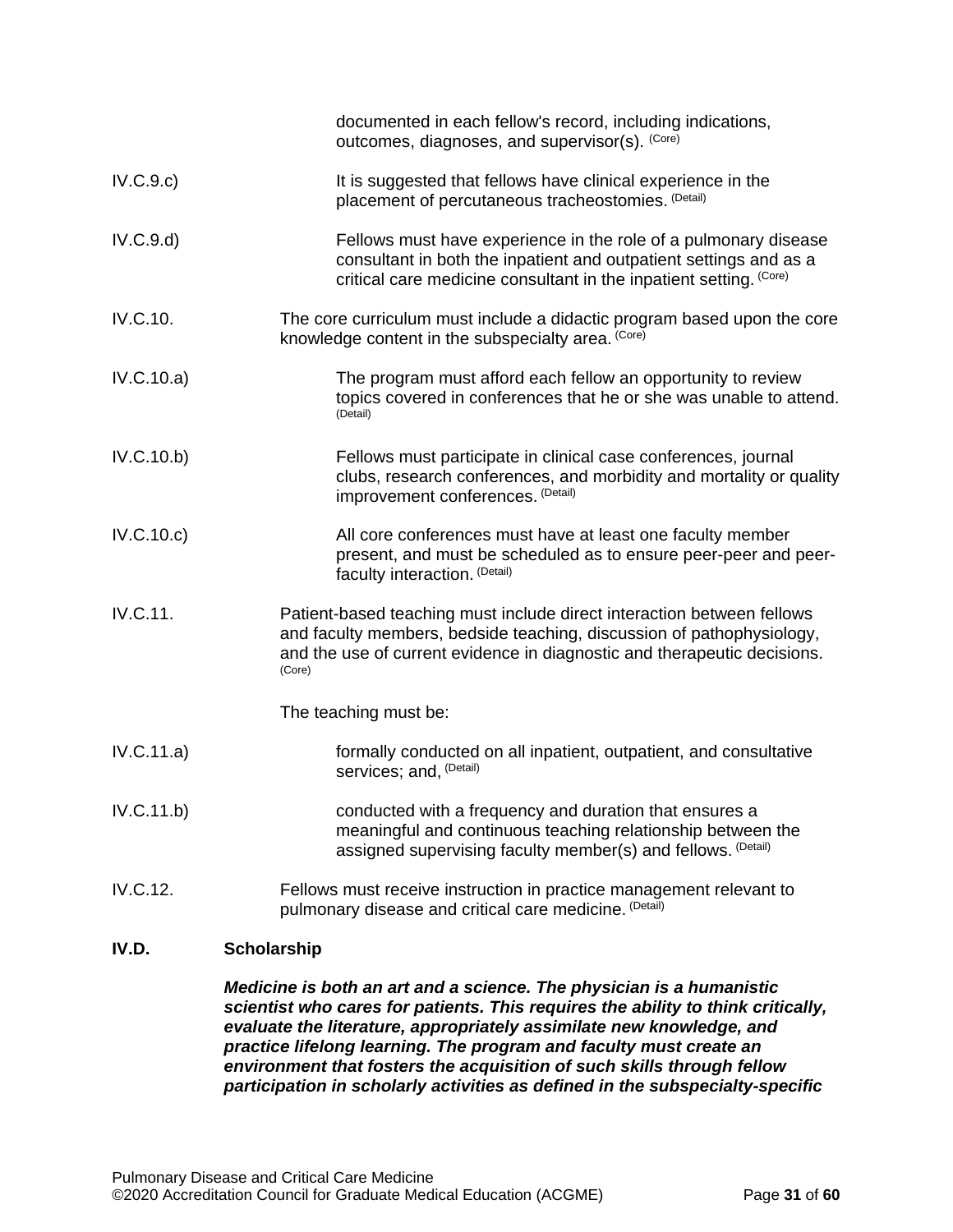*Program Requirements. Scholarly activities may include discovery, integration, application, and teaching.*

*The ACGME recognizes the diversity of fellowships and anticipates that programs prepare physicians for a variety of roles, including clinicians, scientists, and educators. It is expected that the program's scholarship will reflect its mission(s) and aims, and the needs of the community it serves. For example, some programs may concentrate their scholarly activity on quality improvement, population health, and/or teaching, while other programs might choose to utilize more classic forms of biomedical research as the focus for scholarship.*

| IV.D.1.        | <b>Program Responsibilities</b>                                                                                                                                                                                                                                                                                                                                                                                                                                                                                                                                                                              |  |
|----------------|--------------------------------------------------------------------------------------------------------------------------------------------------------------------------------------------------------------------------------------------------------------------------------------------------------------------------------------------------------------------------------------------------------------------------------------------------------------------------------------------------------------------------------------------------------------------------------------------------------------|--|
| IV.D.1.a)      | The program must demonstrate evidence of scholarly<br>activities, consistent with its mission(s) and aims. (Core)                                                                                                                                                                                                                                                                                                                                                                                                                                                                                            |  |
| IV.D.1.b)      | The program in partnership with its Sponsoring Institution,<br>must allocate adequate resources to facilitate fellow and<br>faculty involvement in scholarly activities. (Core)                                                                                                                                                                                                                                                                                                                                                                                                                              |  |
| <b>IV.D.2.</b> | <b>Faculty Scholarly Activity</b>                                                                                                                                                                                                                                                                                                                                                                                                                                                                                                                                                                            |  |
| IV.D.2.a)      | Among their scholarly activity, programs must demonstrate<br>accomplishments in at least three of the following domains:<br>(Core)                                                                                                                                                                                                                                                                                                                                                                                                                                                                           |  |
|                | Research in basic science, education, translational<br>$\bullet$<br>science, patient care, or population health<br><b>Peer-reviewed grants</b><br>$\bullet$<br>Quality improvement and/or patient safety initiatives<br>Systematic reviews, meta-analyses, review articles,<br>$\bullet$<br>chapters in medical textbooks, or case reports<br>Creation of curricula, evaluation tools, didactic<br>$\bullet$<br>educational activities, or electronic educational<br>materials<br>• Contribution to professional committees, educational<br>organizations, or editorial boards<br>• Innovations in education |  |
| IV.D.2.b       | The program must demonstrate dissemination of scholarly<br>activity within and external to the program by the following<br>methods:                                                                                                                                                                                                                                                                                                                                                                                                                                                                          |  |

**Background and Intent: For the purposes of education, metrics of scholarly activity represent one of the surrogates for the program's effectiveness in the creation of an environment of inquiry that advances the fellows' scholarly approach to patient care. The Review Committee will evaluate the dissemination of scholarship for the program as a whole, not for individual faculty members, for a five-year interval, for both core and non-core faculty members, with the goal of assessing the effectiveness of the**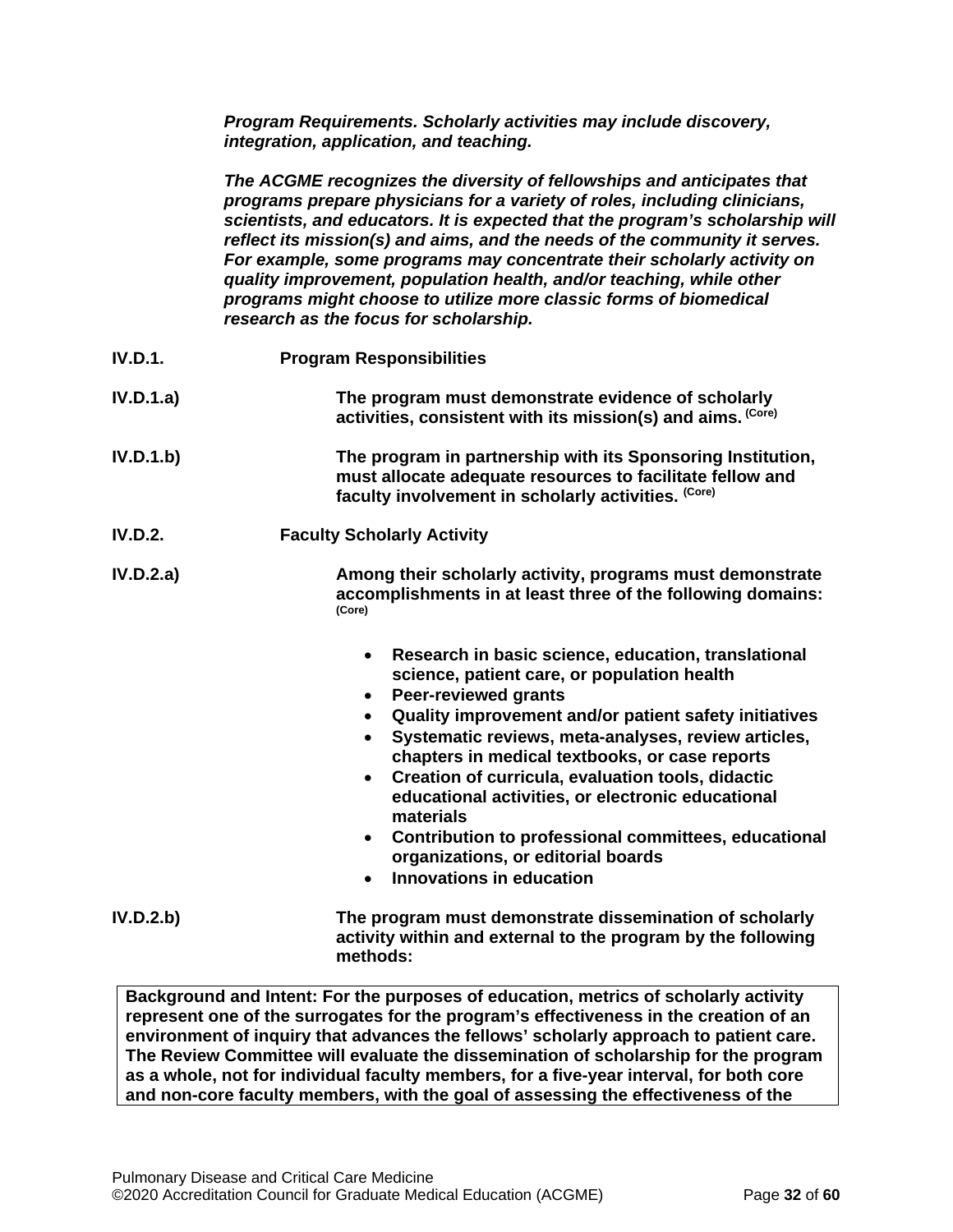**creation of such an environment. The ACGME recognizes that there may be differences in scholarship requirements between different specialties and between residencies and fellowships in the same specialty.**

| IV.D.2.b).(1)    | faculty participation in grand rounds, posters,<br>workshops, quality improvement presentations,<br>podium presentations, grant leadership, non-peer-<br>reviewed print/electronic resources, articles or<br>publications, book chapters, textbooks, webinars,<br>service on professional committees, or serving as a<br>journal reviewer, journal editorial board member, or<br>editor; (Outcome)#                                                                                                                                  |
|------------------|--------------------------------------------------------------------------------------------------------------------------------------------------------------------------------------------------------------------------------------------------------------------------------------------------------------------------------------------------------------------------------------------------------------------------------------------------------------------------------------------------------------------------------------|
| IV.D.2.b)(1).(a) | At least 50 percent of the core faculty members<br>who are certified in critical care medicine or<br>pulmonary disease by the ABIM or AOBIM (see<br>Program Requirements II.B.4.c)-e)) must annually<br>engage in a variety of scholarly activities, as listed<br>in Program Requirement IV.D.2.b).(1). (Core)                                                                                                                                                                                                                       |
| <b>IV.D.3.</b>   | <b>Fellow Scholarly Activity</b>                                                                                                                                                                                                                                                                                                                                                                                                                                                                                                     |
| IV.D.3.a)        | While in the program, at least 50 percent of a program's fellows<br>must have engaged in more than one of the following scholarly<br>activities: participation in grand rounds, posters, workshops,<br>quality improvement presentations, podium presentations, grant<br>leadership, non-peer-reviewed print/electronic resources, articles<br>or publications, book chapters, textbooks, webinars, service on<br>professional committees, or serving as a journal reviewer, journal<br>editorial board member, or editor. (Outcome) |

- <span id="page-32-0"></span>**V. Evaluation**
- <span id="page-32-1"></span>**V.A. Fellow Evaluation**
- **V.A.1. Feedback and Evaluation**

**Background and Intent: Feedback is ongoing information provided regarding aspects of one's performance, knowledge, or understanding. The faculty empower fellows to provide much of that feedback themselves in a spirit of continuous learning and selfreflection. Feedback from faculty members in the context of routine clinical care should be frequent, and need not always be formally documented.**

**Formative and summative evaluation have distinct definitions. Formative evaluation is**  *monitoring fellow learning* **and providing ongoing feedback that can be used by fellows to improve their learning in the context of provision of patient care or other educational opportunities. More specifically, formative evaluations help:**

- **fellows identify their strengths and weaknesses and target areas that need work**
- **program directors and faculty members recognize where fellows are struggling and address problems immediately**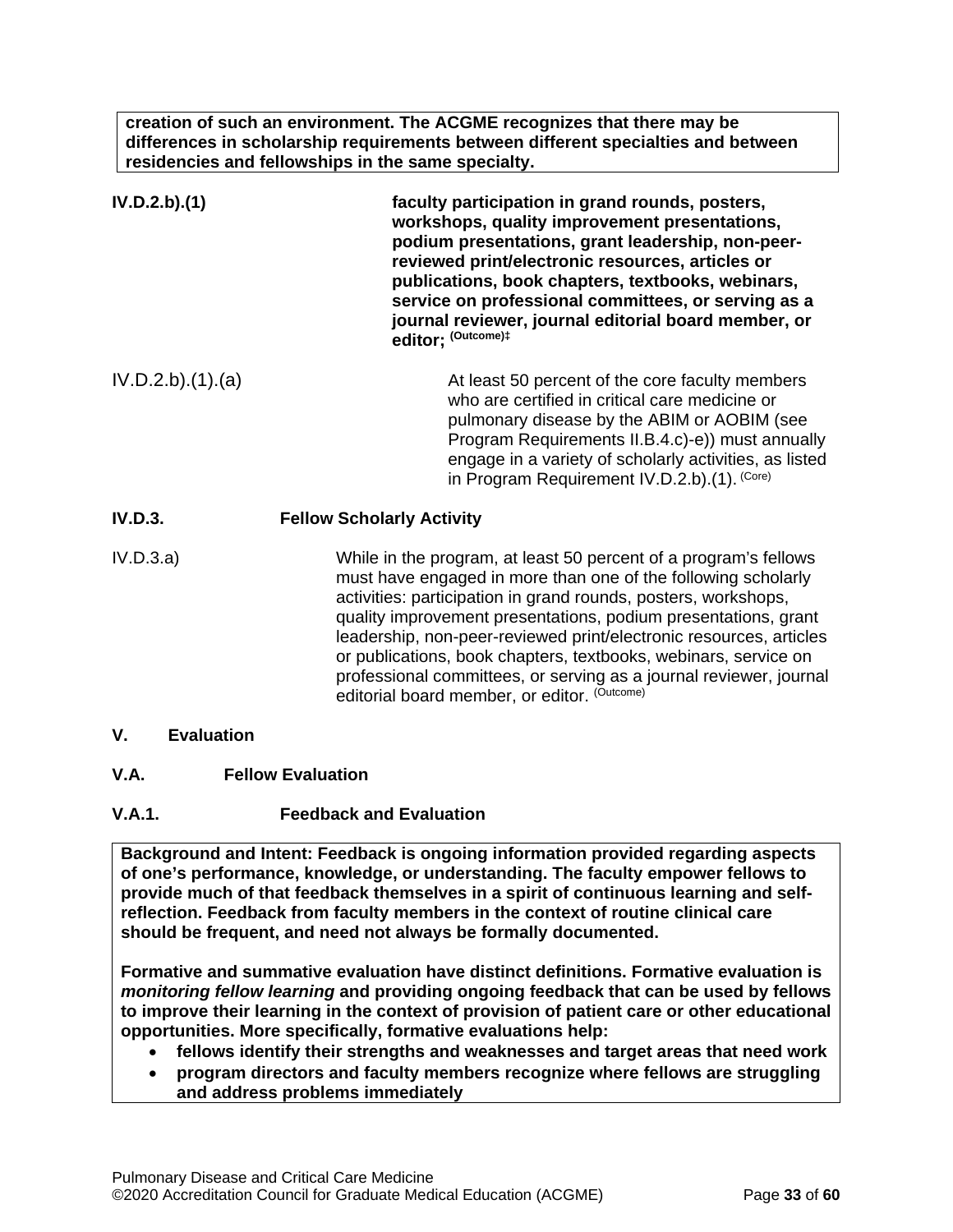**Summative evaluation is** *evaluating a fellow's learning* **by comparing the fellows against the goals and objectives of the rotation and program, respectively. Summative evaluation is utilized to make decisions about promotion to the next level of training, or program completion.**

**End-of-rotation and end-of-year evaluations have both summative and formative components. Information from a summative evaluation can be used formatively when fellows or faculty members use it to guide their efforts and activities in subsequent rotations and to successfully complete the fellowship program.**

**Feedback, formative evaluation, and summative evaluation compare intentions with accomplishments, enabling the transformation of a new specialist to one with growing subspecialty expertise.** 

| V.A.1.a) | Faculty members must directly observe, evaluate, and     |
|----------|----------------------------------------------------------|
|          | frequently provide feedback on fellow performance during |
|          | each rotation or similar educational assignment. (Core)  |

**Background and Intent: Faculty members should provide feedback frequently throughout the course of each rotation. Fellows require feedback from faculty members to reinforce well-performed duties and tasks, as well as to correct deficiencies. This feedback will allow for the development of the learner as they strive to achieve the Milestones. More frequent feedback is strongly encouraged for fellows who have deficiencies that may result in a poor final rotation evaluation.**

| V.A.1.a)(1) | The faculty must discuss this evaluation with each fellow at<br>the completion of each assignment. (Core)                                                                             |
|-------------|---------------------------------------------------------------------------------------------------------------------------------------------------------------------------------------|
| V.A.1.a)(2) | Assessment of procedural competence should include a<br>formal evaluation process and not be based solely on a<br>minimum number of procedures performed. (Detail)                    |
| V.A.1.b)    | Evaluation must be documented at the completion of the<br>assignment. (Core)                                                                                                          |
| V.A.1.b)(1) | For block rotations of greater than three months in<br>duration, evaluation must be documented at least<br>every three months. (Core)                                                 |
| V.A.1.b)(2) | Longitudinal experiences such as continuity clinic in<br>the context of other clinical responsibilities must be<br>evaluated at least every three months and at<br>completion. (Core) |
| V.A.1.c)    | The program must provide an objective performance<br>evaluation based on the Competencies and the subspecialty-<br>specific Milestones, and must: (Core)                              |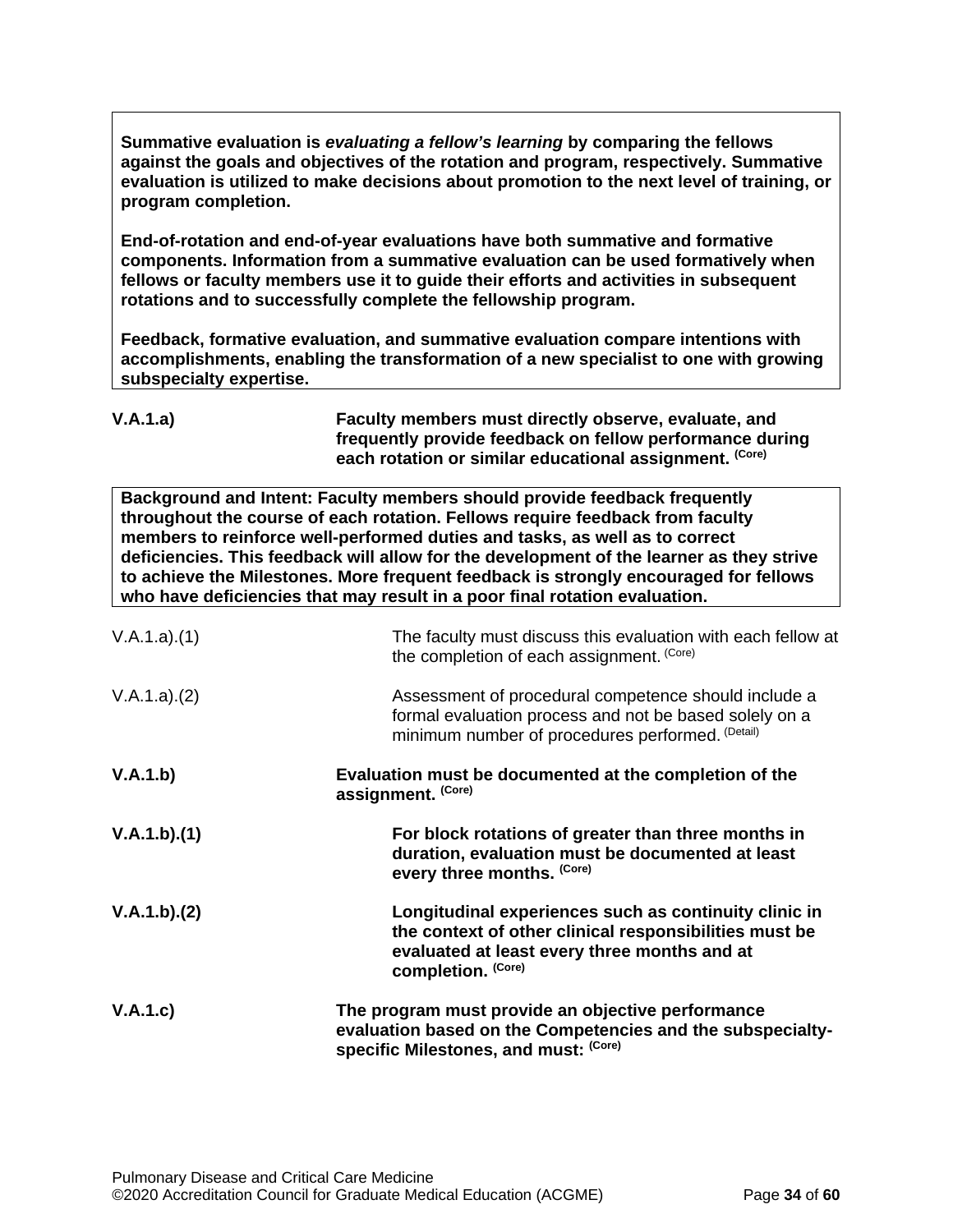| $V.A.1.c$ . $(1)$ | use multiple evaluators (e.g., faculty members, peers,<br>patients, self, and other professional staff members);<br>and, (Core)                                                 |
|-------------------|---------------------------------------------------------------------------------------------------------------------------------------------------------------------------------|
| $V.A.1.c$ . $(2)$ | provide that information to the Clinical Competency<br>Committee for its synthesis of progressive fellow<br>performance and improvement toward unsupervised<br>practice. (Core) |

**Background and Intent: The trajectory to autonomous practice in a subspecialty is documented by the subspecialty-specific Milestones evaluation during fellowship. These Milestones detail the progress of a fellow in attaining skill in each competency domain. It is expected that the most growth in fellowship education occurs in patient care and medical knowledge, while the other four domains of competency must be ensured in the context of the subspecialty. They are developed by a subspecialty group and allow evaluation based on observable behaviors. The Milestones are considered formative and should be used to identify learning needs. This may lead to focused or general curricular revision in any given program or to individualized learning plans for any specific fellow.**

| V.A.1.d)    | The program director or their designee, with input from the<br><b>Clinical Competency Committee, must:</b>                                                                   |
|-------------|------------------------------------------------------------------------------------------------------------------------------------------------------------------------------|
| V.A.1.d)(1) | meet with and review with each fellow their<br>documented semi-annual evaluation of performance,<br>including progress along the subspecialty-specific<br>Milestones. (Core) |
| V.A.1.d)(2) | assist fellows in developing individualized learning<br>plans to capitalize on their strengths and identify areas<br>for growth; and, <sup>(Core)</sup>                      |
| V.A.1.d)(3) | develop plans for fellows failing to progress, following<br>institutional policies and procedures. (Core)                                                                    |

**Background and Intent: Learning is an active process that requires effort from the teacher and the learner. Faculty members evaluate a fellow's performance at least at the end of each rotation. The program director or their designee will review those evaluations, including their progress on the Milestones, at a minimum of every six months. Fellows should be encouraged to reflect upon the evaluation, using the information to reinforce well-performed tasks or knowledge or to modify deficiencies in knowledge or practice. Working together with the faculty members, fellows should develop an individualized learning plan.**

**Fellows who are experiencing difficulties with achieving progress along the Milestones may require intervention to address specific deficiencies. Such intervention, documented in an individual remediation plan developed by the program director or a faculty mentor and the fellow, will take a variety of forms based on the specific learning needs of the fellow. However, the ACGME recognizes that there are situations which require more significant intervention that may alter the time course of fellow**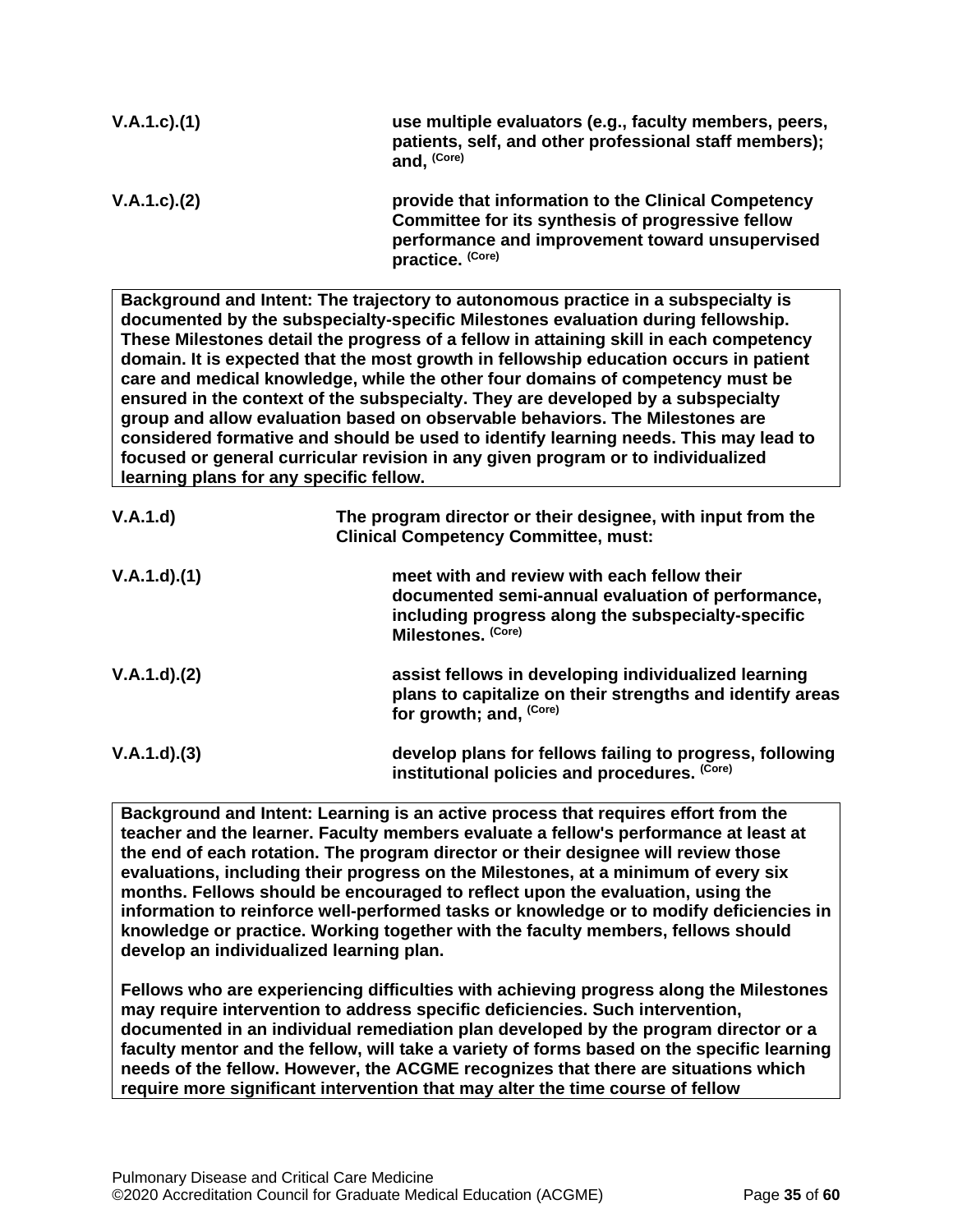**progression. To ensure due process, it is essential that the program director follow institutional policies and procedures.**

| V.A.1.e         | At least annually, there must be a summative evaluation of<br>each fellow that includes their readiness to progress to the<br>next year of the program, if applicable. (Core)                                                                                                                                                |  |
|-----------------|------------------------------------------------------------------------------------------------------------------------------------------------------------------------------------------------------------------------------------------------------------------------------------------------------------------------------|--|
| V.A.1.f)        | The evaluations of a fellow's performance must be accessible<br>for review by the fellow. (Core)                                                                                                                                                                                                                             |  |
| V.A.2.          | <b>Final Evaluation</b>                                                                                                                                                                                                                                                                                                      |  |
| V.A.2.a)        | The program director must provide a final evaluation for each<br>fellow upon completion of the program. (Core)                                                                                                                                                                                                               |  |
| V.A.2.a)(1)     | The subspecialty-specific Milestones, and when<br>applicable the subspecialty-specific Case Logs, must<br>be used as tools to ensure fellows are able to engage<br>in autonomous practice upon completion of the<br>program. (Core)                                                                                          |  |
| V.A.2.a)(2)     | The final evaluation must:                                                                                                                                                                                                                                                                                                   |  |
| V.A.2.a)(2).(a) | become part of the fellow's permanent record<br>maintained by the institution, and must be<br>accessible for review by the fellow in<br>accordance with institutional policy; (Core)                                                                                                                                         |  |
| V.A.2.a)(2).(b) | verify that the fellow has demonstrated the<br>knowledge, skills, and behaviors necessary to<br>enter autonomous practice; (Core)                                                                                                                                                                                            |  |
| V.A.2.a)(2).(c) | consider recommendations from the Clinical<br>Competency Committee; and, (Core)                                                                                                                                                                                                                                              |  |
| V.A.2.a)(2).(d) | be shared with the fellow upon completion of<br>the program. (Core)                                                                                                                                                                                                                                                          |  |
| V.A.3.          | A Clinical Competency Committee must be appointed by the<br>program director. (Core)                                                                                                                                                                                                                                         |  |
| V.A.3.a)        | At a minimum the Clinical Competency Committee must<br>include three members, at least one of whom is a core faculty<br>member. Members must be faculty members from the same<br>program or other programs, or other health professionals<br>who have extensive contact and experience with the<br>program's fellows. (Core) |  |
| V.A.3.b)        | The Clinical Competency Committee must:                                                                                                                                                                                                                                                                                      |  |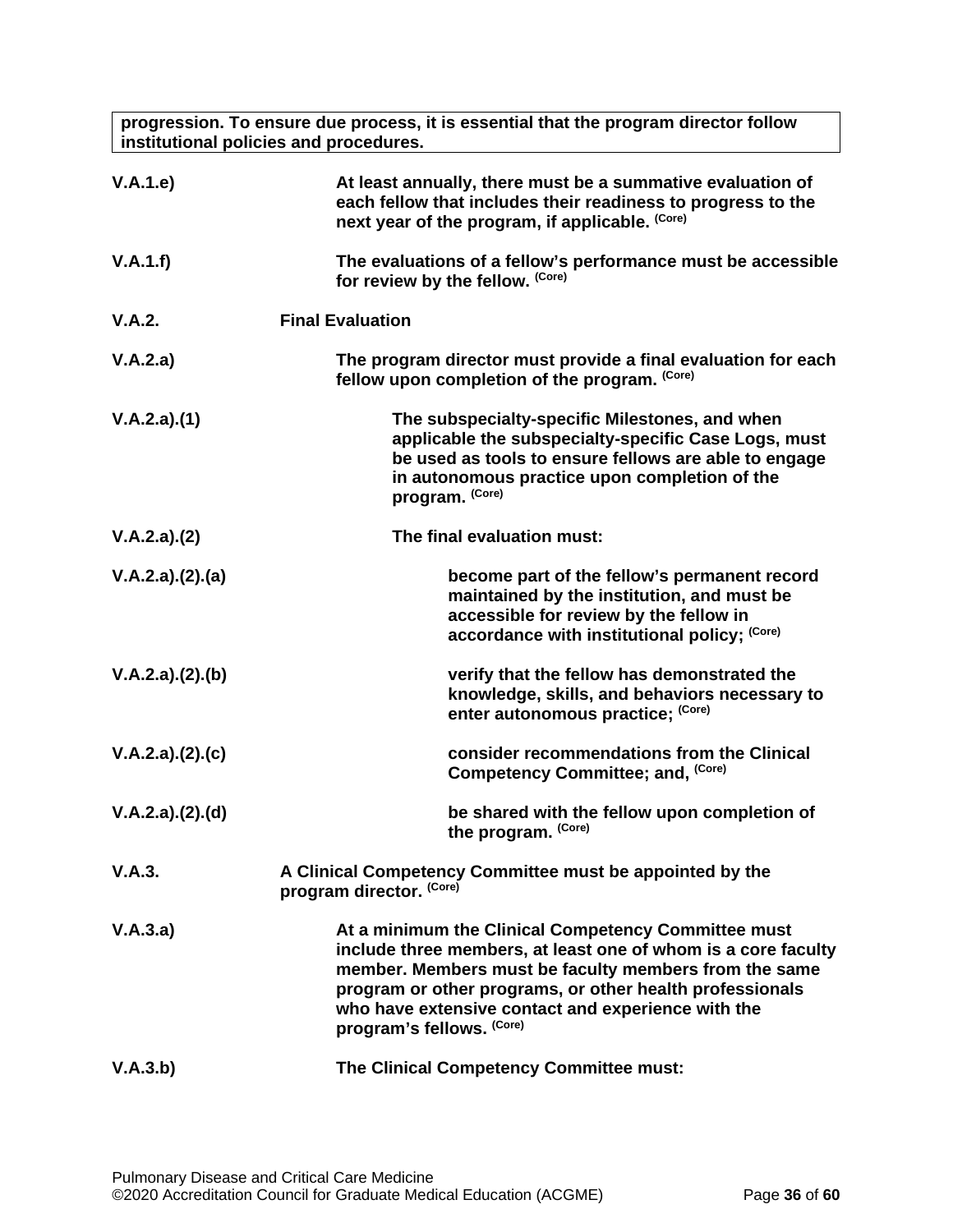| V.A.3.b)(1) |                           | review all fellow evaluations at least semi-annually;<br>(Core)                                                                   |
|-------------|---------------------------|-----------------------------------------------------------------------------------------------------------------------------------|
| V.A.3.b)(2) |                           | determine each fellow's progress on achievement of<br>the subspecialty-specific Milestones; and, (Core)                           |
| V.A.3.b)(3) |                           | meet prior to the fellows' semi-annual evaluations and<br>advise the program director regarding each fellow's<br>progress. (Core) |
| V.B.        | <b>Faculty Evaluation</b> |                                                                                                                                   |
| $\cdots$    |                           |                                                                                                                                   |

<span id="page-36-0"></span>**V.B.1. The program must have a process to evaluate each faculty member's performance as it relates to the educational program at least annually. (Core)**

**Background and Intent: The program director is responsible for the education program and for whom delivers it. While the term faculty may be applied to physicians within a given institution for other reasons, it is applied to fellowship program faculty members only through approval by a program director. The development of the faculty improves the education, clinical, and research aspects of a program. Faculty members have a strong commitment to the fellow and desire to provide optimal education and work opportunities. Faculty members must be provided feedback on their contribution to the mission of the program. All faculty members who interact with fellows desire feedback on their education, clinical care, and research. If a faculty member does not interact with fellows, feedback is not required. With regard to the diverse operating environments and configurations, the fellowship program director may need to work with others to determine the effectiveness of the program's faculty performance with regard to their role in the educational program. All teaching faculty members should have their educational efforts evaluated by the fellows in a confidential and anonymous manner. Other aspects for the feedback may include research or clinical productivity, review of patient outcomes, or peer review of scholarly activity. The process should reflect the local environment and identify the necessary information. The feedback from the various sources should be summarized and provided to the faculty on an annual basis by a member of the leadership team of the program.**

| V.B.1.a) | This evaluation must include a review of the faculty member's<br>clinical teaching abilities, engagement with the educational<br>program, participation in faculty development related to their<br>skills as an educator, clinical performance, professionalism,<br>and scholarly activities. (Core) |  |
|----------|------------------------------------------------------------------------------------------------------------------------------------------------------------------------------------------------------------------------------------------------------------------------------------------------------|--|
| V.B.1.b) | This evaluation must include written, confidential evaluations<br>by the fellows. (Core)                                                                                                                                                                                                             |  |
| V.B.2.   | Faculty members must receive feedback on their evaluations at least<br>annually. (Core)                                                                                                                                                                                                              |  |
| V.B.3.   | Results of the faculty educational evaluations should be<br>incorporated into program-wide faculty development plans. (Core)                                                                                                                                                                         |  |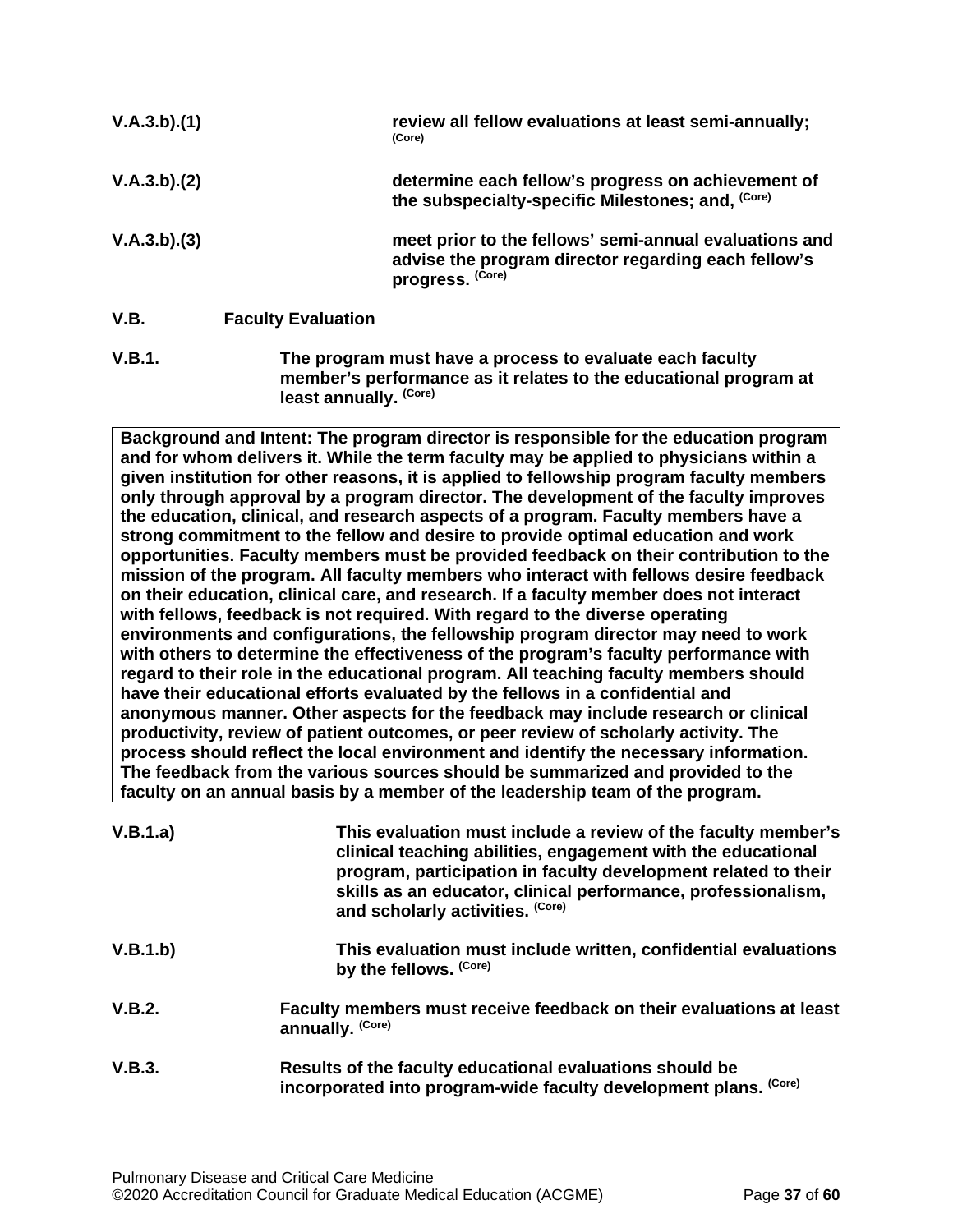**Background and Intent: The quality of the faculty's teaching and clinical care is a determinant of the quality of the program and the quality of the fellows' future clinical care. Therefore, the program has the responsibility to evaluate and improve the program faculty members' teaching, scholarship, professionalism, and quality care. This section mandates annual review of the program's faculty members for this purpose, and can be used as input into the Annual Program Evaluation.**

<span id="page-37-0"></span>

| V.C.        | <b>Program Evaluation and Improvement</b>                                                                                                                                                                |
|-------------|----------------------------------------------------------------------------------------------------------------------------------------------------------------------------------------------------------|
| V.C.1.      | The program director must appoint the Program Evaluation<br><b>Committee to conduct and document the Annual Program</b><br>Evaluation as part of the program's continuous improvement<br>process. (Core) |
| V.C.1.a)    | The Program Evaluation Committee must be composed of at<br>least two program faculty members, at least one of whom is a<br>core faculty member, and at least one fellow. (Core)                          |
| V.C.1.b)    | Program Evaluation Committee responsibilities must include:                                                                                                                                              |
| V.C.1.b)(1) | acting as an advisor to the program director, through<br>program oversight; (Core)                                                                                                                       |
| V.C.1.b)(2) | review of the program's self-determined goals and<br>progress toward meeting them; (Core)                                                                                                                |
| V.C.1.b)(3) | guiding ongoing program improvement, including<br>development of new goals, based upon outcomes;<br>and, (Core)                                                                                          |
| V.C.1.b)(4) | review of the current operating environment to identify<br>strengths, challenges, opportunities, and threats as<br>related to the program's mission and aims. (Core)                                     |

**Background and Intent: In order to achieve its mission and train quality physicians, a program must evaluate its performance and plan for improvement in the Annual Program Evaluation. Performance of fellows and faculty members is a reflection of program quality, and can use metrics that reflect the goals that a program has set for itself. The Program Evaluation Committee utilizes outcome parameters and other data to assess the program's progress toward achievement of its goals and aims.**

| V.C.1.c)      | The Program Evaluation Committee should consider the<br>following elements in its assessment of the program: |
|---------------|--------------------------------------------------------------------------------------------------------------|
| V.C.1.c).(1)  | curriculum; (Core)                                                                                           |
| V.C.1.c). (2) | outcomes from prior Annual Program Evaluation(s);<br>(Core)                                                  |
| V.C.1.c.3)    | ACGME letters of notification, including citations,<br>Areas for Improvement, and comments; (Core)           |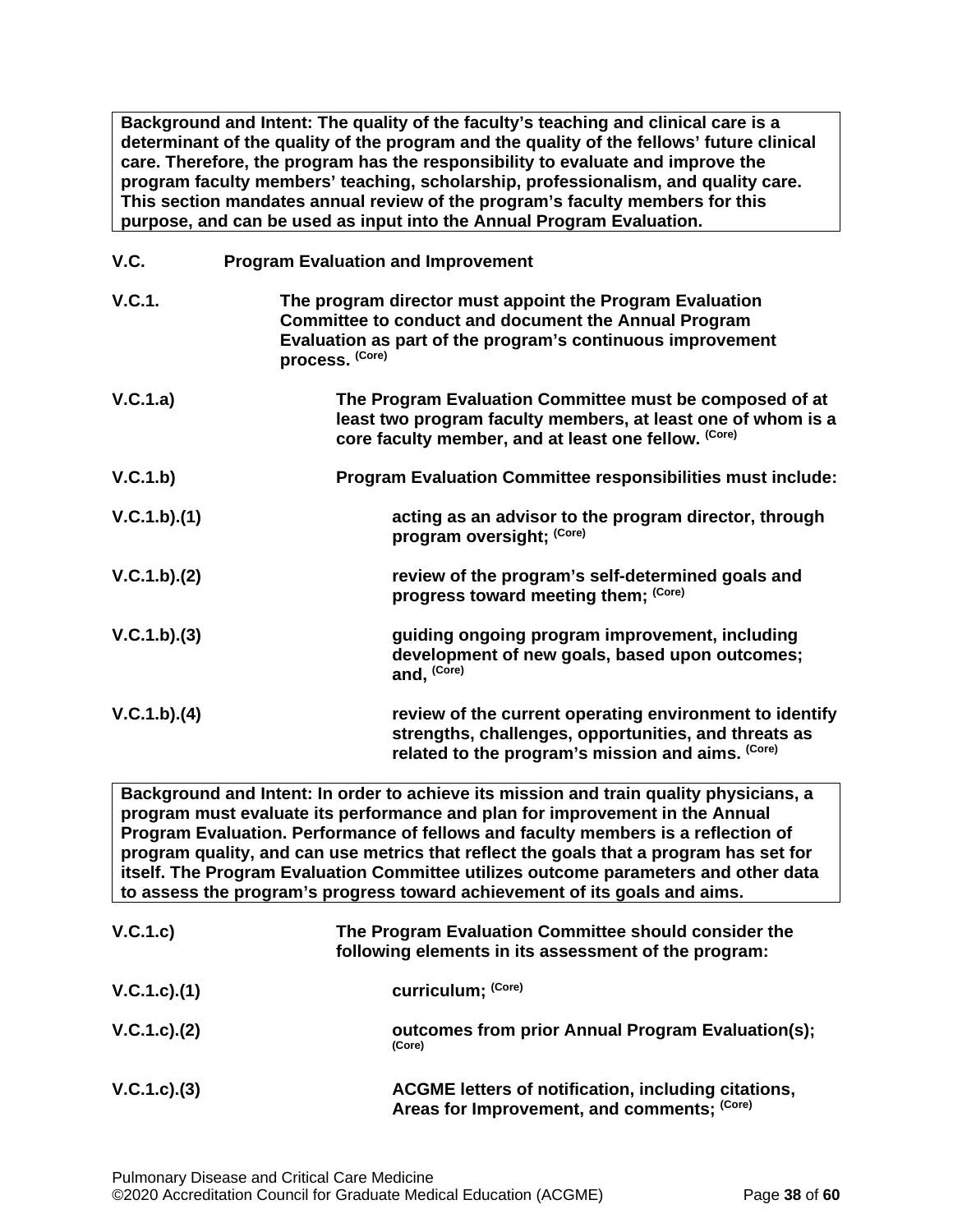| $V.C.1.c.$ (4)           | quality and safety of patient care; (Core)                                                                                                 |
|--------------------------|--------------------------------------------------------------------------------------------------------------------------------------------|
| V.C.1.c.3(5)             | aggregate fellow and faculty:                                                                                                              |
| V.C.1.c. (5). (a)        | well-being; (Core)                                                                                                                         |
| V.C.1.c. (5). (b)        | recruitment and retention; (Core)                                                                                                          |
| V.C.1.c. (5). (c)        | workforce diversity; (Core)                                                                                                                |
| V.C.1.c. (5). (d)        | engagement in quality improvement and patient<br>safety; (Core)                                                                            |
| V.C.1.c. (5). (e)        | scholarly activity; (Core)                                                                                                                 |
| V.C.1.c. (5). (f)        | <b>ACGME Resident/Fellow and Faculty Surveys</b><br>(where applicable); and, (Core)                                                        |
| V.C.1.c. (5). (g)        | written evaluations of the program. (Core)                                                                                                 |
| $V.C.1.c).$ (6)          | aggregate fellow:                                                                                                                          |
| $V.C.1.c.$ (6).(a)       | achievement of the Milestones; (Core)                                                                                                      |
| $V.C.1.c.$ (6).(b)       | in-training examinations (where applicable);<br>(Core)                                                                                     |
| $V.C.1.c).$ $(6).$ $(c)$ | board pass and certification rates; and, (Core)                                                                                            |
| $V.C.1.c.$ (6).(d)       | graduate performance. (Core)                                                                                                               |
| V.C.1.c.)(7)             | aggregate faculty:                                                                                                                         |
| V.C.1.c. (7). (a)        | evaluation; and, (Core)                                                                                                                    |
| V.C.1.c. (7). (b)        | professional development (Core)                                                                                                            |
| V.C.1.d                  | The Program Evaluation Committee must evaluate the<br>program's mission and aims, strengths, areas for<br>improvement, and threats. (Core) |
| V.C.1.e)                 | The annual review, including the action plan, must:                                                                                        |
| V.C.1.e).(1)             | be distributed to and discussed with the members of<br>the teaching faculty and the fellows; and, (Core)                                   |
| V.C.1.e). (2)            | be submitted to the DIO. (Core)                                                                                                            |
| V.C.2.                   | The program must participate in a Self-Study prior to its 10-Year<br><b>Accreditation Site Visit. (Core)</b>                               |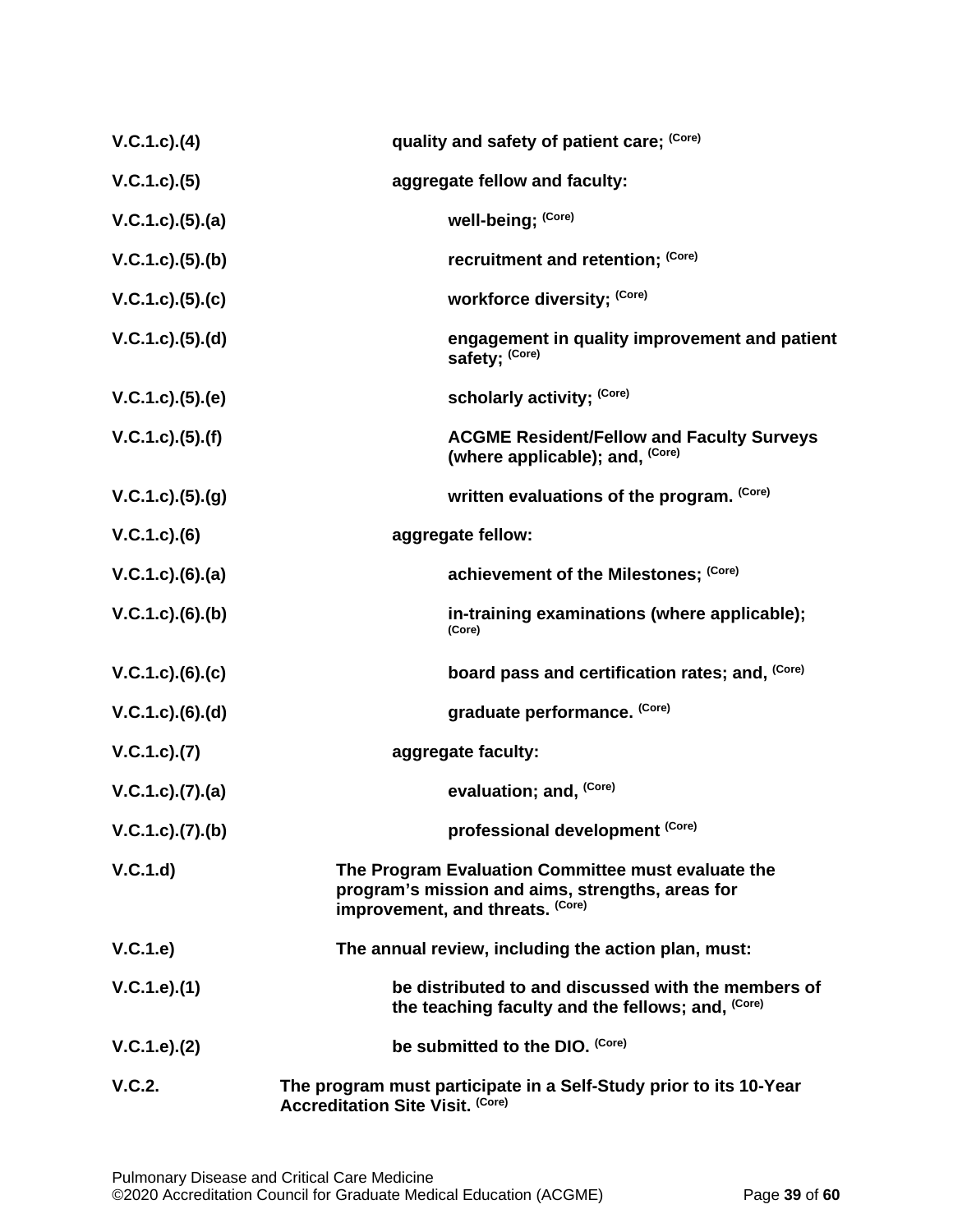**Background and Intent: Outcomes of the documented Annual Program Evaluation can be integrated into the 10-year Self-Study process. The Self-Study is an objective, comprehensive evaluation of the fellowship program, with the aim of improving it. Underlying the Self-Study is this longitudinal evaluation of the program and its learning environment, facilitated through sequential Annual Program Evaluations that focus on the required components, with an emphasis on program strengths and selfidentified areas for improvement. Details regarding the timing and expectations for the Self-Study and the 10-Year Accreditation Site Visit are provided in the** *ACGME Manual of Policies and Procedures***. Additionally, a description of the [Self-Study process,](http://acgme.org/What-We-Do/Accreditation/Self-Study) as well as information on how to prepare for the [10-Year Accreditation Site Visit,](http://www.acgme.org/What-We-Do/Accreditation/Site-Visit/Eight-Steps-to-Prepare-for-the-10-Year-Accreditation-Site-Visit) is available on the ACGME website.**

| V.C.3.   | One goal of ACGME-accredited education is to educate physicians<br>who seek and achieve board certification. One measure of the<br>effectiveness of the educational program is the ultimate pass rate.                                                                                                                                       |
|----------|----------------------------------------------------------------------------------------------------------------------------------------------------------------------------------------------------------------------------------------------------------------------------------------------------------------------------------------------|
|          | The program director should encourage all eligible program<br>graduates to take the certifying examination offered by the<br>applicable American Board of Medical Specialties (ABMS) member<br>board or American Osteopathic Association (AOA) certifying board.                                                                             |
| V.C.3.a) | For subspecialties in which the ABMS member board and/or<br>AOA certifying board offer(s) an annual written exam, in the<br>preceding three years, the program's aggregate pass rate of<br>those taking the examination for the first time must be higher<br>than the bottom fifth percentile of programs in that<br>subspecialty. (Outcome) |
| V.C.3.b) | For subspecialties in which the ABMS member board and/or<br>AOA certifying board offer(s) a biennial written exam, in the<br>preceding six years, the program's aggregate pass rate of<br>those taking the examination for the first time must be higher<br>than the bottom fifth percentile of programs in that<br>subspecialty. (Outcome)  |
| V.C.3.c  | For subspecialties in which the ABMS member board and/or<br>AOA certifying board offer(s) an annual oral exam, in the<br>preceding three years, the program's aggregate pass rate of<br>those taking the examination for the first time must be higher<br>than the bottom fifth percentile of programs in that<br>subspecialty. (Outcome)    |
| V.C.3.d  | For subspecialties in which the ABMS member board and/or<br>AOA certifying board offer(s) a biennial oral exam, in the<br>preceding six years, the program's aggregate pass rate of<br>those taking the examination for the first time must be higher                                                                                        |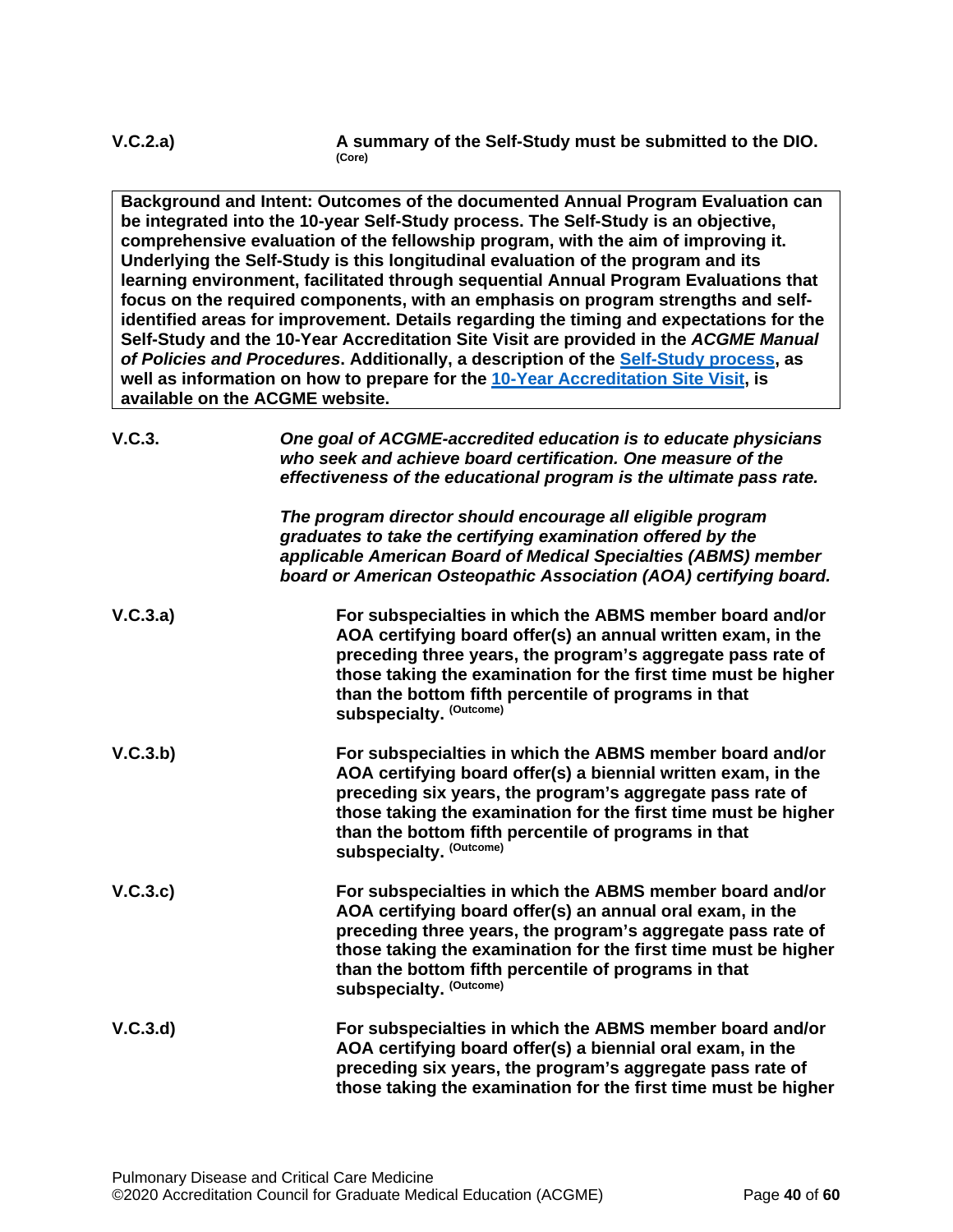**than the bottom fifth percentile of programs in that subspecialty. (Outcome)**

**V.C.3.e) For each of the exams referenced in V.C.3.a)-d), any program whose graduates over the time period specified in the requirement have achieved an 80 percent pass rate will have met this requirement, no matter the percentile rank of the program for pass rate in that subspecialty. (Outcome)**

**Background and Intent: Setting a single standard for pass rate that works across subspecialties is not supportable based on the heterogeneity of the psychometrics of different examinations. By using a percentile rank, the performance of the lower five percent (fifth percentile) of programs can be identified and set on a path to curricular and test preparation reform.**

**There are subspecialties where there is a very high board pass rate that could leave successful programs in the bottom five percent (fifth percentile) despite admirable performance. These high-performing programs should not be cited, and V.C.3.e) is designed to address this.**

**V.C.3.f) Programs must report, in ADS, board certification status annually for the cohort of board-eligible fellows that graduated seven years earlier. (Core)**

**Background and Intent: It is essential that fellowship programs demonstrate knowledge and skill transfer to their fellows. One measure of that is the qualifying or initial certification exam pass rate. Another important parameter of the success of the program is the ultimate board certification rate of its graduates. Graduates are eligible for up to seven years from fellowship graduation for initial certification. The ACGME will calculate a rolling three-year average of the ultimate board certification rate at seven years post-graduation, and the Review Committees will monitor it.**

**The Review Committees will track the rolling seven-year certification rate as an indicator of program quality. Programs are encouraged to monitor their graduates' performance on board certification examinations.**

**In the future, the ACGME may establish parameters related to ultimate board certification rates.**

<span id="page-40-0"></span>**VI. The Learning and Working Environment**

*Fellowship education must occur in the context of a learning and working environment that emphasizes the following principles:*

- *Excellence in the safety and quality of care rendered to patients by fellows today*
- *Excellence in the safety and quality of care rendered to patients by today's fellows in their future practice*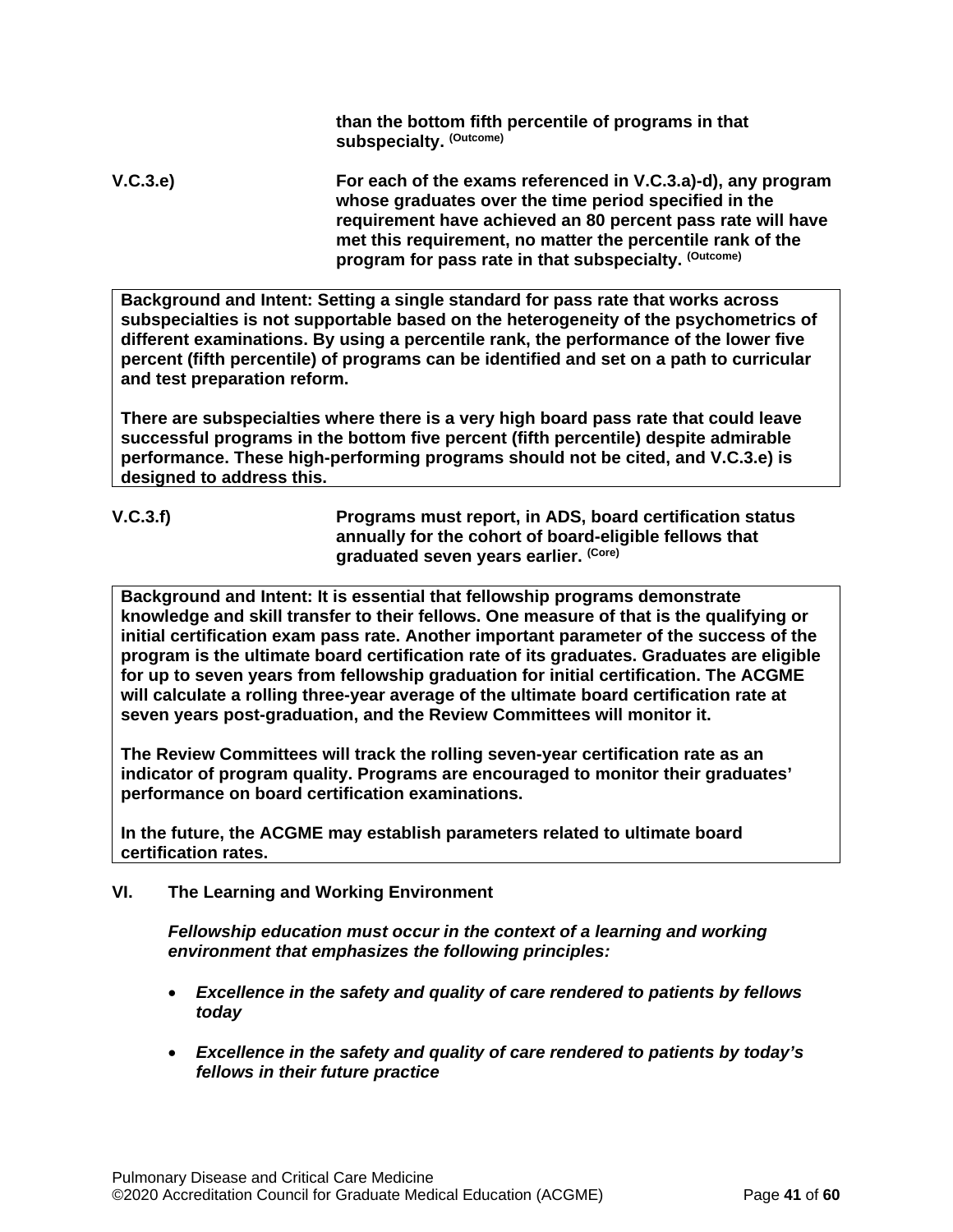- *Excellence in professionalism through faculty modeling of:*
	- o *the effacement of self-interest in a humanistic environment that supports the professional development of physicians*
	- o *the joy of curiosity, problem-solving, intellectual rigor, and discovery*
- *Commitment to the well-being of the students, residents, fellows, faculty members, and all members of the health care team*

**Background and Intent: The revised requirements are intended to provide greater flexibility within an established framework, allowing programs and fellows more discretion to structure clinical education in a way that best supports the above principles of professional development. With this increased flexibility comes the responsibility for programs and fellows to adhere to the 80-hour maximum weekly limit (unless a rotation-specific exception is granted by a Review Committee), and to utilize flexibility in a manner that optimizes patient safety, fellow education, and fellow wellbeing. The requirements are intended to support the development of a sense of professionalism by encouraging fellows to make decisions based on patient needs and their own well-being, without fear of jeopardizing their program's accreditation status. In addition, the proposed requirements eliminate the burdensome documentation requirement for fellows to justify clinical and educational work hour variations.**

**Clinical and educational work hours represent only one part of the larger issue of conditions of the learning and working environment, and Section VI has now been expanded to include greater attention to patient safety and fellow and faculty member well-being. The requirements are intended to support programs and fellows as they strive for excellence, while also ensuring ethical, humanistic training. Ensuring that flexibility is used in an appropriate manner is a shared responsibility of the program and fellows. With this flexibility comes a responsibility for fellows and faculty members to recognize the need to hand off care of a patient to another provider when a fellow is too fatigued to provide safe, high quality care and for programs to ensure that fellows remain within the 80-hour maximum weekly limit.**

<span id="page-41-0"></span>**VI.A. Patient Safety, Quality Improvement, Supervision, and Accountability**

**VI.A.1. Patient Safety and Quality Improvement**

*All physicians share responsibility for promoting patient safety and enhancing quality of patient care. Graduate medical education must prepare fellows to provide the highest level of clinical care with continuous focus on the safety, individual needs, and humanity of their patients. It is the right of each patient to be cared for by fellows who are appropriately supervised; possess the requisite knowledge, skills, and abilities; understand the limits of their knowledge and experience; and seek assistance as required to provide optimal patient care.*

*Fellows must demonstrate the ability to analyze the care they provide, understand their roles within health care teams, and play an*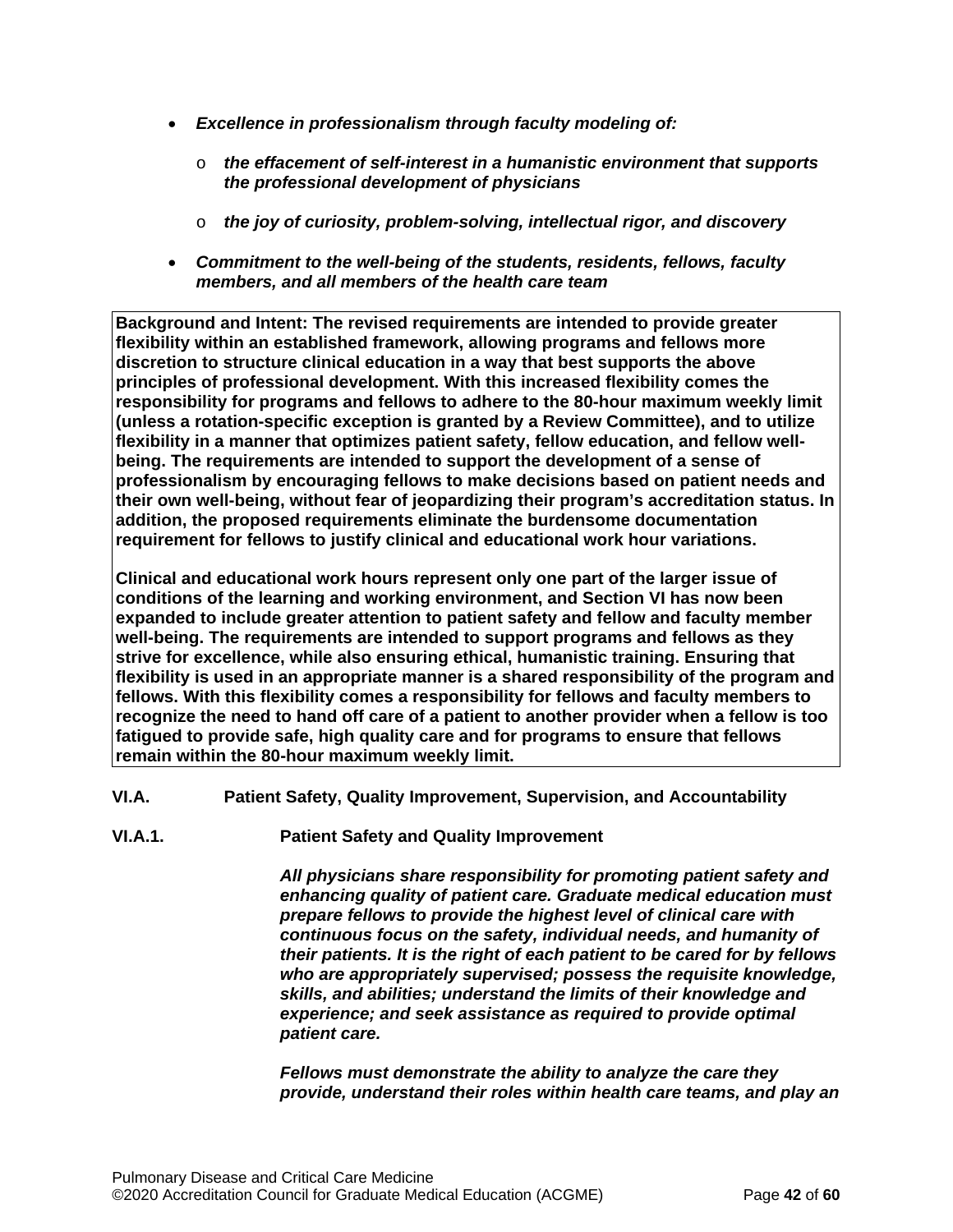|                 | active role in system improvement processes. Graduating fellows<br>will apply these skills to critique their future unsupervised practice<br>and effect quality improvement measures.                                                                                                                                                                                                                                                                       |
|-----------------|-------------------------------------------------------------------------------------------------------------------------------------------------------------------------------------------------------------------------------------------------------------------------------------------------------------------------------------------------------------------------------------------------------------------------------------------------------------|
|                 | It is necessary for fellows and faculty members to consistently work<br>in a well-coordinated manner with other health care professionals to<br>achieve organizational patient safety goals.                                                                                                                                                                                                                                                                |
| VI.A.1.a)       | <b>Patient Safety</b>                                                                                                                                                                                                                                                                                                                                                                                                                                       |
| VI.A.1.a)(1)    | <b>Culture of Safety</b>                                                                                                                                                                                                                                                                                                                                                                                                                                    |
|                 | A culture of safety requires continuous identification<br>of vulnerabilities and a willingness to transparently<br>deal with them. An effective organization has formal<br>mechanisms to assess the knowledge, skills, and<br>attitudes of its personnel toward safety in order to<br>identify areas for improvement.                                                                                                                                       |
| VI.A.1.a)(1)(a) | The program, its faculty, residents, and fellows<br>must actively participate in patient safety<br>systems and contribute to a culture of safety.<br>(Core)                                                                                                                                                                                                                                                                                                 |
| VI.A.1.a)(1)(b) | The program must have a structure that<br>promotes safe, interprofessional, team-based<br>care. (Core)                                                                                                                                                                                                                                                                                                                                                      |
| VI.A.1.a)(2)    | <b>Education on Patient Safety</b>                                                                                                                                                                                                                                                                                                                                                                                                                          |
|                 | Programs must provide formal educational activities<br>that promote patient safety-related goals, tools, and<br>techniques. (Core)                                                                                                                                                                                                                                                                                                                          |
|                 | Background and Intent: Optimal patient safety occurs in the setting of a coordinated<br>interprofessional learning and working environment.                                                                                                                                                                                                                                                                                                                 |
| VI.A.1.a)(3)    | <b>Patient Safety Events</b>                                                                                                                                                                                                                                                                                                                                                                                                                                |
|                 | Reporting, investigation, and follow-up of adverse<br>events, near misses, and unsafe conditions are pivotal<br>mechanisms for improving patient safety, and are<br>essential for the success of any patient safety<br>program. Feedback and experiential learning are<br>essential to developing true competence in the ability<br>to identify causes and institute sustainable systems-<br>based changes to ameliorate patient safety<br>vulnerabilities. |
| VI.A.1.a)(3)(a) | Residents, fellows, faculty members, and other<br>clinical staff members must:                                                                                                                                                                                                                                                                                                                                                                              |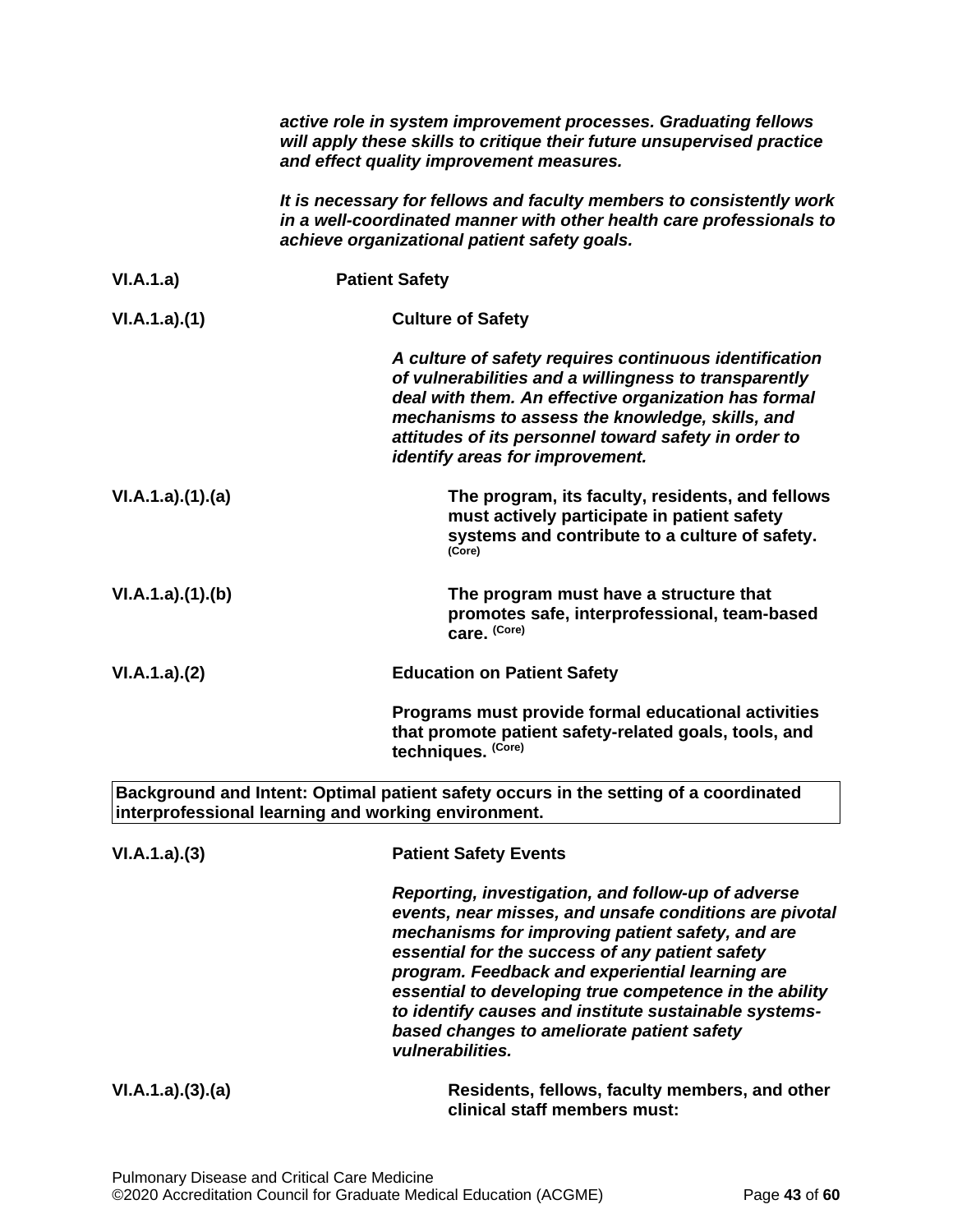| VI.A.1.a)(3).(a)(i)  | know their responsibilities in reporting<br>patient safety events at the clinical site;<br>(Core)                                                                                                                                                                          |
|----------------------|----------------------------------------------------------------------------------------------------------------------------------------------------------------------------------------------------------------------------------------------------------------------------|
| VI.A.1.a)(3)(a)(ii)  | know how to report patient safety<br>events, including near misses, at the<br>clinical site; and, (Core)                                                                                                                                                                   |
| VI.A.1.a)(3)(a)(iii) | be provided with summary information<br>of their institution's patient safety<br>reports. (Core)                                                                                                                                                                           |
| VI.A.1.a)(3)(b)      | Fellows must participate as team members in<br>real and/or simulated interprofessional clinical<br>patient safety activities, such as root cause<br>analyses or other activities that include<br>analysis, as well as formulation and<br>implementation of actions. (Core) |
| VI.A.1.a)(4)         | <b>Fellow Education and Experience in Disclosure of</b><br><b>Adverse Events</b>                                                                                                                                                                                           |
|                      | Patient-centered care requires patients, and when<br>appropriate families, to be apprised of clinical<br>situations that affect them, including adverse events.<br>This is an important skill for faculty physicians to<br>model, and for fellows to develop and apply.    |
| VI.A.1.a)(4)(a)      | All fellows must receive training in how to<br>disclose adverse events to patients and<br>families. (Core)                                                                                                                                                                 |
| VI.A.1.a)(4)(b)      | Fellows should have the opportunity to<br>participate in the disclosure of patient safety<br>events, real or simulated. (Detail)                                                                                                                                           |
| VI.A.1.b)            | <b>Quality Improvement</b>                                                                                                                                                                                                                                                 |
| VI.A.1.b)(1)         | <b>Education in Quality Improvement</b>                                                                                                                                                                                                                                    |
|                      | A cohesive model of health care includes quality-<br>related goals, tools, and techniques that are necessary<br>in order for health care professionals to achieve<br>quality improvement goals.                                                                            |
| VI.A.1.b)(1)(a)      | Fellows must receive training and experience in<br>quality improvement processes, including an<br>understanding of health care disparities. (Core)                                                                                                                         |
| VI.A.1.b)(2)         | <b>Quality Metrics</b>                                                                                                                                                                                                                                                     |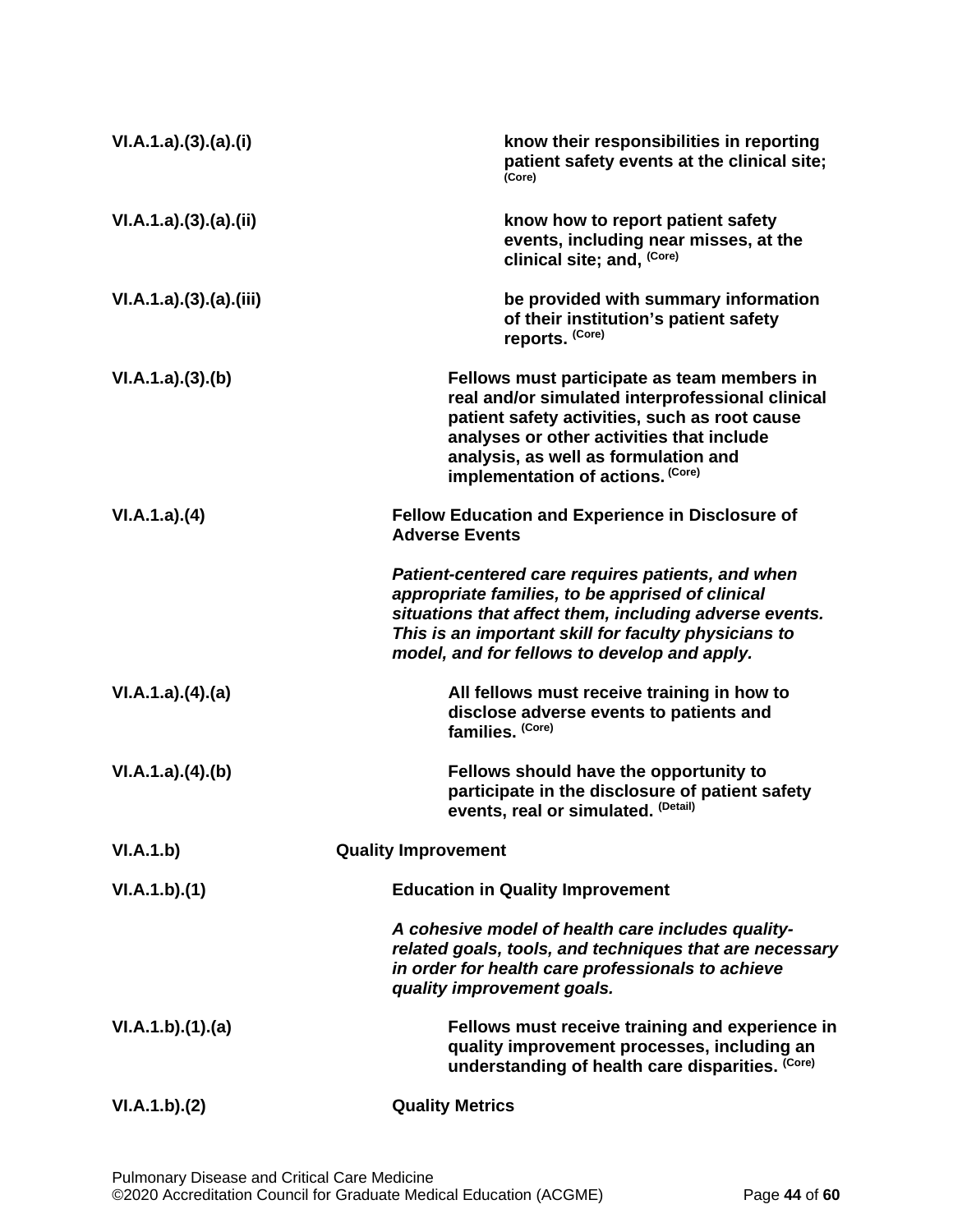|                      | Access to data is essential to prioritizing activities for<br>care improvement and evaluating success of<br>improvement efforts.                                                                                                                                                                                                                                                                                                                      |
|----------------------|-------------------------------------------------------------------------------------------------------------------------------------------------------------------------------------------------------------------------------------------------------------------------------------------------------------------------------------------------------------------------------------------------------------------------------------------------------|
| VI.A.1.b)(2).(a)     | Fellows and faculty members must receive data<br>on quality metrics and benchmarks related to<br>their patient populations. (Core)                                                                                                                                                                                                                                                                                                                    |
| VI.A.1.b)(3)         | <b>Engagement in Quality Improvement Activities</b>                                                                                                                                                                                                                                                                                                                                                                                                   |
|                      | <b>Experiential learning is essential to developing the</b><br>ability to identify and institute sustainable systems-<br>based changes to improve patient care.                                                                                                                                                                                                                                                                                       |
| VI.A.1.b)(3).(a)     | Fellows must have the opportunity to<br>participate in interprofessional quality<br>improvement activities. (Core)                                                                                                                                                                                                                                                                                                                                    |
| VI.A.1.b)(3).(a).(i) | This should include activities aimed at<br>reducing health care disparities. (Detail)                                                                                                                                                                                                                                                                                                                                                                 |
| VI.A.2.              | <b>Supervision and Accountability</b>                                                                                                                                                                                                                                                                                                                                                                                                                 |
| VI.A.2.a)            | Although the attending physician is ultimately responsible for<br>the care of the patient, every physician shares in the<br>responsibility and accountability for their efforts in the<br>provision of care. Effective programs, in partnership with<br>their Sponsoring Institutions, define, widely communicate,<br>and monitor a structured chain of responsibility and<br>accountability as it relates to the supervision of all patient<br>care. |
|                      | Supervision in the setting of graduate medical education<br>provides safe and effective care to patients; ensures each<br>fellow's development of the skills, knowledge, and attitudes<br>required to enter the unsupervised practice of medicine; and<br>establishes a foundation for continued professional growth.                                                                                                                                 |
| VI.A.2.a)(1)         | Each patient must have an identifiable and<br>appropriately-credentialed and privileged attending<br>physician (or licensed independent practitioner as<br>specified by the applicable Review Committee) who is<br>responsible and accountable for the patient's care.<br>(Core)                                                                                                                                                                      |
| VI.A.2.a)(1).(a)     | This information must be available to fellows,<br>faculty members, other members of the health<br>care team, and patients. (Core)                                                                                                                                                                                                                                                                                                                     |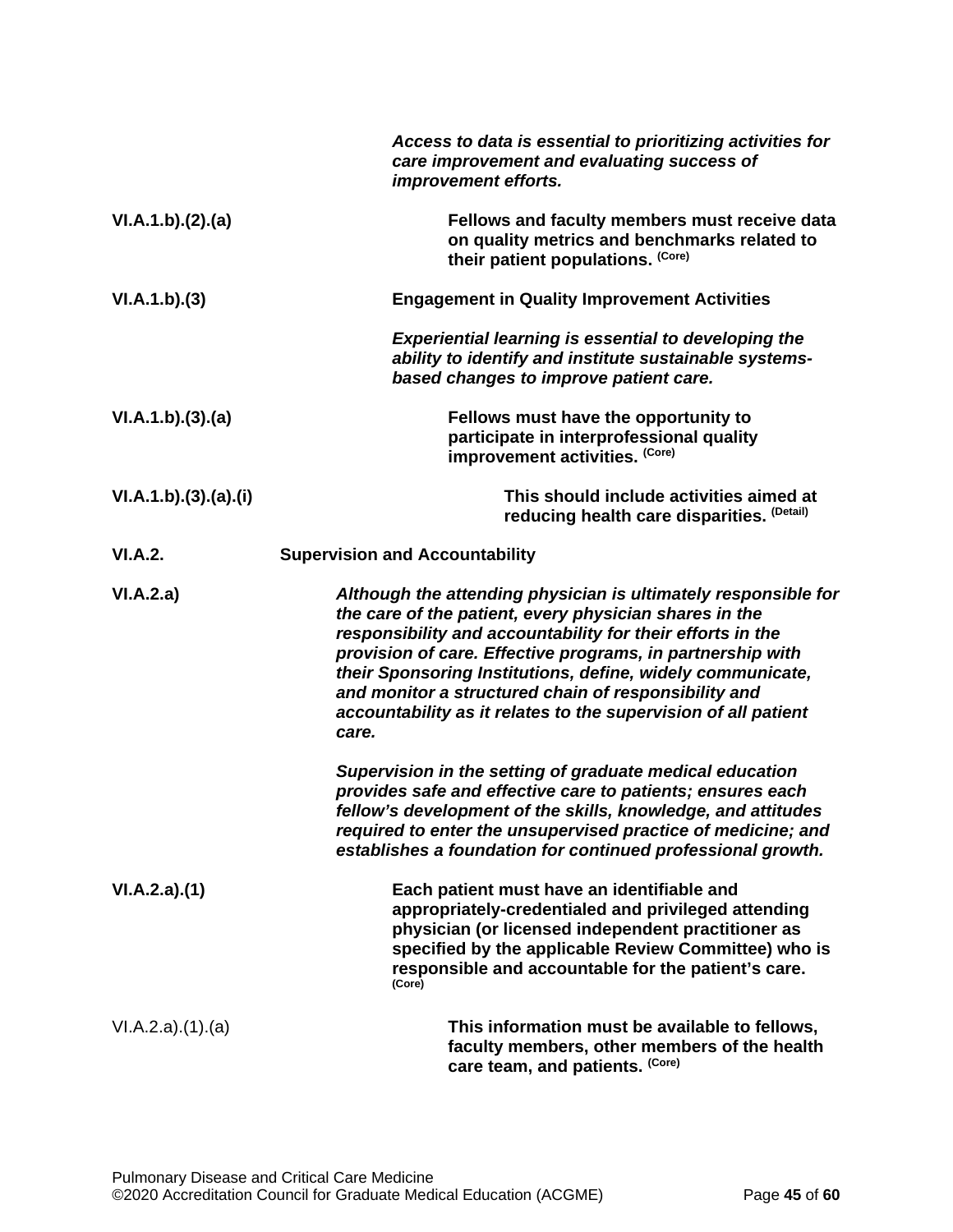| VI.A.2.a)(1).(b)          | Fellows and faculty members must inform each<br>patient of their respective roles in that patient's<br>care when providing direct patient care. (Core)                                                                                                                                                                                                                                                                                                                                                                                                                                       |
|---------------------------|----------------------------------------------------------------------------------------------------------------------------------------------------------------------------------------------------------------------------------------------------------------------------------------------------------------------------------------------------------------------------------------------------------------------------------------------------------------------------------------------------------------------------------------------------------------------------------------------|
| VI.A.2.b)                 | Supervision may be exercised through a variety of methods.<br>For many aspects of patient care, the supervising physician<br>may be a more advanced fellow. Other portions of care<br>provided by the fellow can be adequately supervised by the<br>appropriate availability of the supervising faculty member or<br>fellow, either on site or by means of telecommunication<br>technology. Some activities require the physical presence of<br>the supervising faculty member. In some circumstances,<br>supervision may include post-hoc review of fellow-delivered<br>care with feedback. |
|                           | Background and Intent: There are circumstances where direct supervision without<br>physical presence does not fulfill the requirements of the specific Review Committee.<br>Review Committees will further specify what is meant by direct supervision without<br>physical presence in specialties where allowed. "Physically present" is defined as<br>follows: The teaching physician is located in the same room (or partitioned or<br>curtained area, if the room is subdivided to accommodate multiple patients) as the<br>patient and/or performs a face-to-face service.              |
| VI.A.2.b)(1)              | The program must demonstrate that the appropriate<br>level of supervision in place for all fellows is based on<br>each fellow's level of training and ability, as well as<br>patient complexity and acuity. Supervision may be<br>exercised through a variety of methods, as appropriate<br>to the situation. (Core)                                                                                                                                                                                                                                                                         |
| VI.A.2.b)(2)              | The program must define when physical presence of a<br>supervising physician is required. (Core)                                                                                                                                                                                                                                                                                                                                                                                                                                                                                             |
| VI.A.2.c)                 | <b>Levels of Supervision</b>                                                                                                                                                                                                                                                                                                                                                                                                                                                                                                                                                                 |
|                           | To promote appropriate fellow supervision while providing<br>for graded authority and responsibility, the program must use<br>the following classification of supervision: (Core)                                                                                                                                                                                                                                                                                                                                                                                                            |
| $VI.A.2.c.$ (1)           | <b>Direct Supervision:</b>                                                                                                                                                                                                                                                                                                                                                                                                                                                                                                                                                                   |
| $VI.A.2.c$ . $(1).$ $(a)$ | the supervising physician is physically present<br>with the fellow during the key portions of the<br>patient interaction. (Core)                                                                                                                                                                                                                                                                                                                                                                                                                                                             |
| VI.A.2.c.2()              | Indirect Supervision: the supervising physician is not<br>providing physical or concurrent visual or audio<br>supervision but is immediately available to the fellow<br>for guidance and is available to provide appropriate<br>direct supervision. (Core)                                                                                                                                                                                                                                                                                                                                   |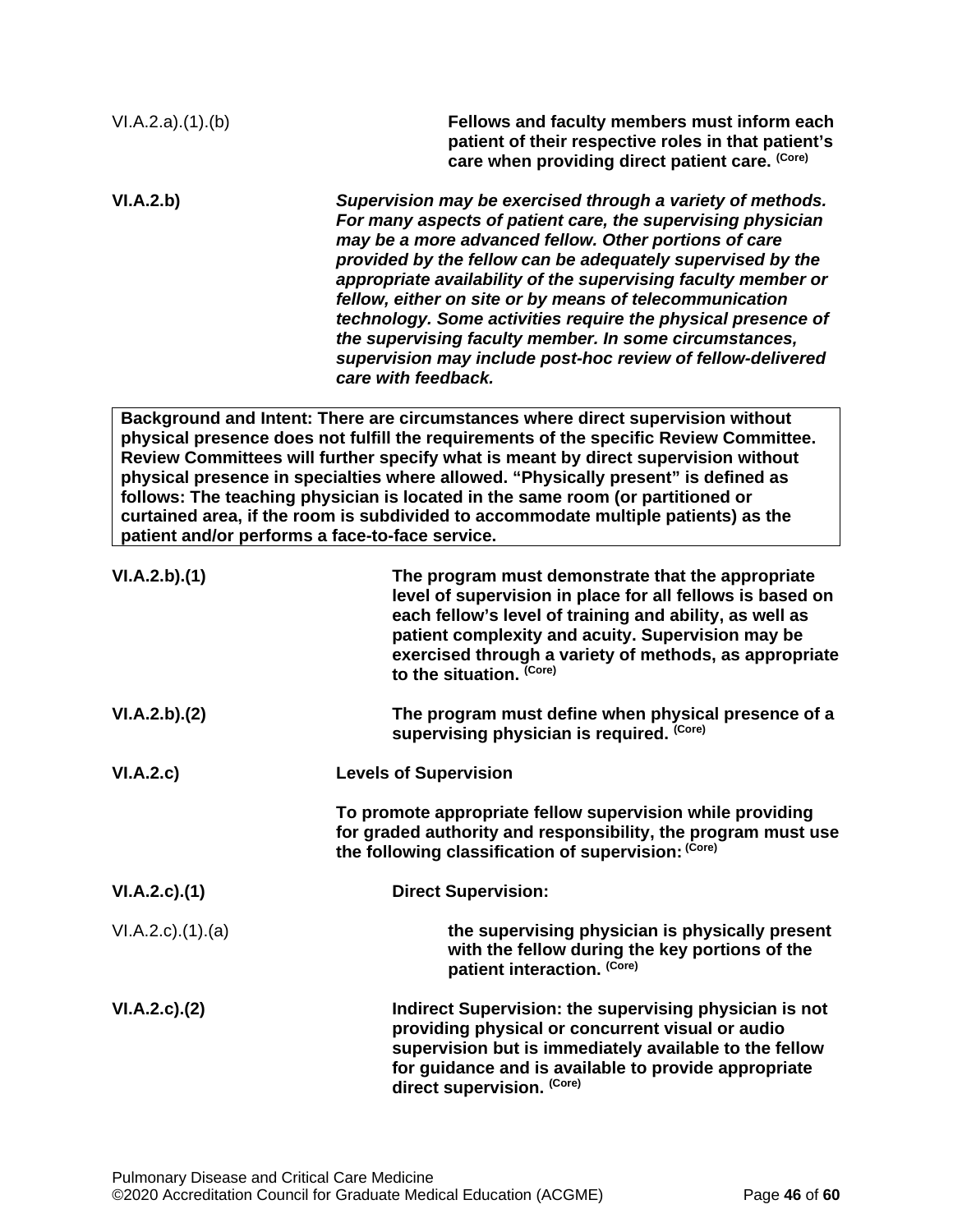<span id="page-46-0"></span>

| VI.A.2.c.3)    | Oversight - the supervising physician is available to<br>provide review of procedures/encounters with<br>feedback provided after care is delivered. (Core)                                                                                                                                         |
|----------------|----------------------------------------------------------------------------------------------------------------------------------------------------------------------------------------------------------------------------------------------------------------------------------------------------|
| VI.A.2.d       | The privilege of progressive authority and responsibility,<br>conditional independence, and a supervisory role in patient<br>care delegated to each fellow must be assigned by the<br>program director and faculty members. (Core)                                                                 |
| VI.A.2.d)(1)   | The program director must evaluate each fellow's<br>abilities based on specific criteria, guided by the<br>Milestones. (Core)                                                                                                                                                                      |
| VI.A.2.d)(2)   | <b>Faculty members functioning as supervising</b><br>physicians must delegate portions of care to fellows<br>based on the needs of the patient and the skills of<br>each fellow. (Core)                                                                                                            |
| VI.A.2.d)(3)   | Fellows should serve in a supervisory role to junior<br>fellows and residents in recognition of their progress<br>toward independence, based on the needs of each<br>patient and the skills of the individual resident or<br>fellow. (Detail)                                                      |
| VI.A.2.e       | Programs must set guidelines for circumstances and events<br>in which fellows must communicate with the supervising<br>faculty member(s). (Core)                                                                                                                                                   |
| VI.A.2.e.(1)   | Each fellow must know the limits of their scope of<br>authority, and the circumstances under which the<br>fellow is permitted to act with conditional<br>independence. (Outcome)                                                                                                                   |
| oversight.     | Background and Intent: The ACGME Glossary of Terms defines conditional<br>independence as: Graded, progressive responsibility for patient care with defined                                                                                                                                        |
| VI.A.2.f)      | Faculty supervision assignments must be of sufficient<br>duration to assess the knowledge and skills of each fellow<br>and to delegate to the fellow the appropriate level of patient<br>care authority and responsibility. (Core)                                                                 |
| VI.B.          | <b>Professionalism</b>                                                                                                                                                                                                                                                                             |
| VI.B.1.        | Programs, in partnership with their Sponsoring Institutions, must<br>educate fellows and faculty members concerning the professional<br>responsibilities of physicians, including their obligation to be<br>appropriately rested and fit to provide the care required by their<br>patients. (Core) |
| <b>VI.B.2.</b> | The learning objectives of the program must:                                                                                                                                                                                                                                                       |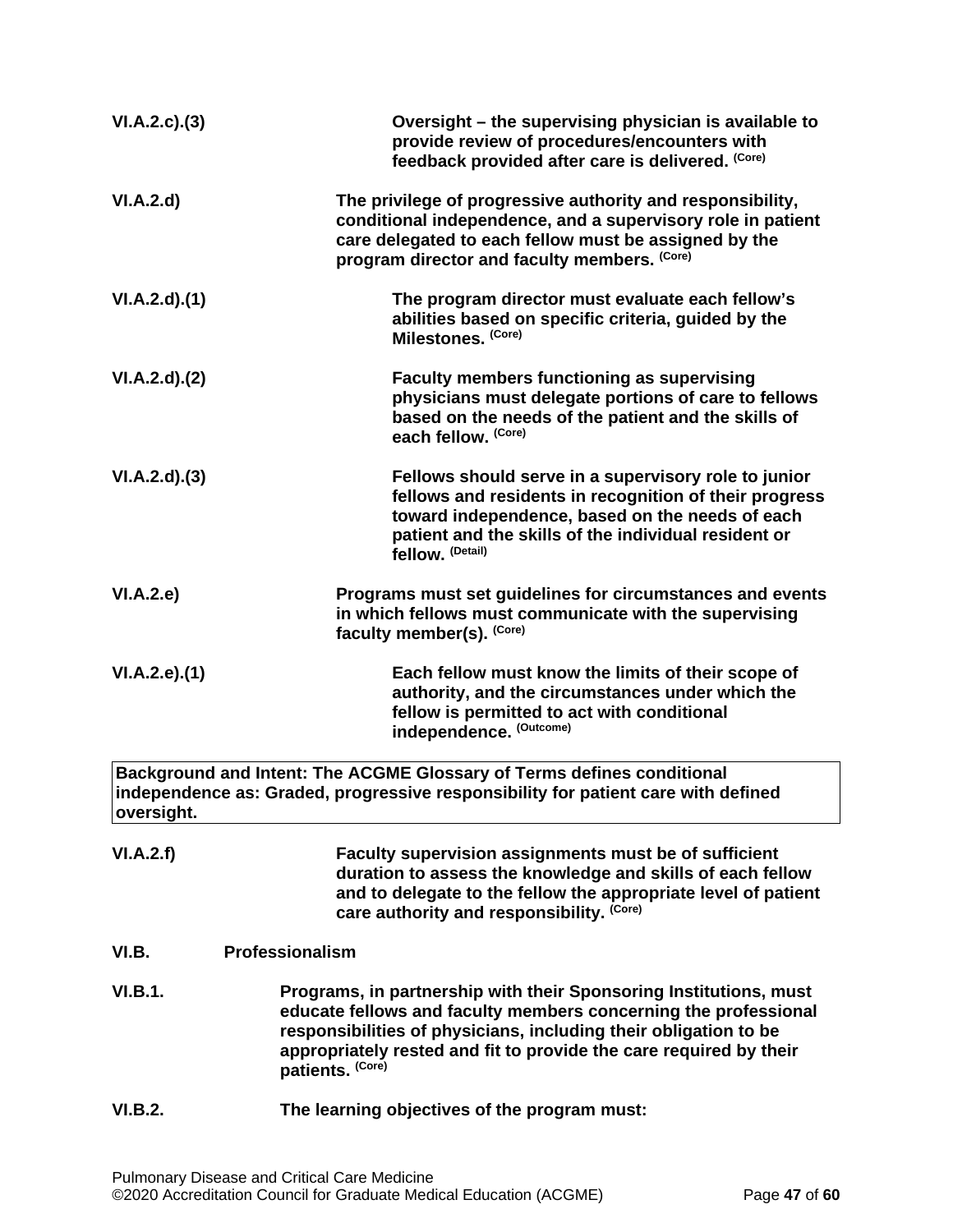| VI.B.2.a) | be accomplished through an appropriate blend of supervised<br>patient care responsibilities, clinical teaching, and didactic |
|-----------|------------------------------------------------------------------------------------------------------------------------------|
|           | educational events; (Core)                                                                                                   |

```
VI.B.2.b) be accomplished without excessive reliance on fellows to 
            fulfill non-physician obligations; and, (Core)
```
**Background and Intent: Routine reliance on fellows to fulfill non-physician obligations increases work compression for fellows and does not provide an optimal educational experience. Non-physician obligations are those duties which in most institutions are performed by nursing and allied health professionals, transport services, or clerical staff. Examples of such obligations include transport of patients from the wards or units for procedures elsewhere in the hospital; routine blood drawing for laboratory tests; routine monitoring of patients when off the ward; and clerical duties, such as scheduling. While it is understood that fellows may be expected to do any of these things on occasion when the need arises, these activities should not be performed by fellows routinely and must be kept to a minimum to optimize fellow education.**

**VI.B.2.c) ensure manageable patient care responsibilities. (Core)**

**Background and Intent: The Common Program Requirements do not define "manageable patient care responsibilities" as this is variable by specialty and PGY level. Review Committees will provide further detail regarding patient care responsibilities in the applicable specialty-specific Program Requirements and accompanying FAQs. However, all programs, regardless of specialty, should carefully assess how the assignment of patient care responsibilities can affect work compression.**

| VI.B.3.        | The program director, in partnership with the Sponsoring Institution,<br>must provide a culture of professionalism that supports patient<br>safety and personal responsibility. (Core) |
|----------------|----------------------------------------------------------------------------------------------------------------------------------------------------------------------------------------|
| <b>VI.B.4.</b> | Fellows and faculty members must demonstrate an understanding<br>of their personal role in the:                                                                                        |
| VI.B.4.a)      | provision of patient- and family-centered care; (Outcome)                                                                                                                              |
| VI.B.4.b)      | safety and welfare of patients entrusted to their care,<br>including the ability to report unsafe conditions and adverse<br>events: (Outcome)                                          |

**Background and Intent: This requirement emphasizes that responsibility for reporting unsafe conditions and adverse events is shared by all members of the team and is not solely the responsibility of the fellow.**

## **VI.B.4.c) assurance of their fitness for work, including: (Outcome)**

**Background and Intent: This requirement emphasizes the professional responsibility of faculty members and fellows to arrive for work adequately rested and ready to care for**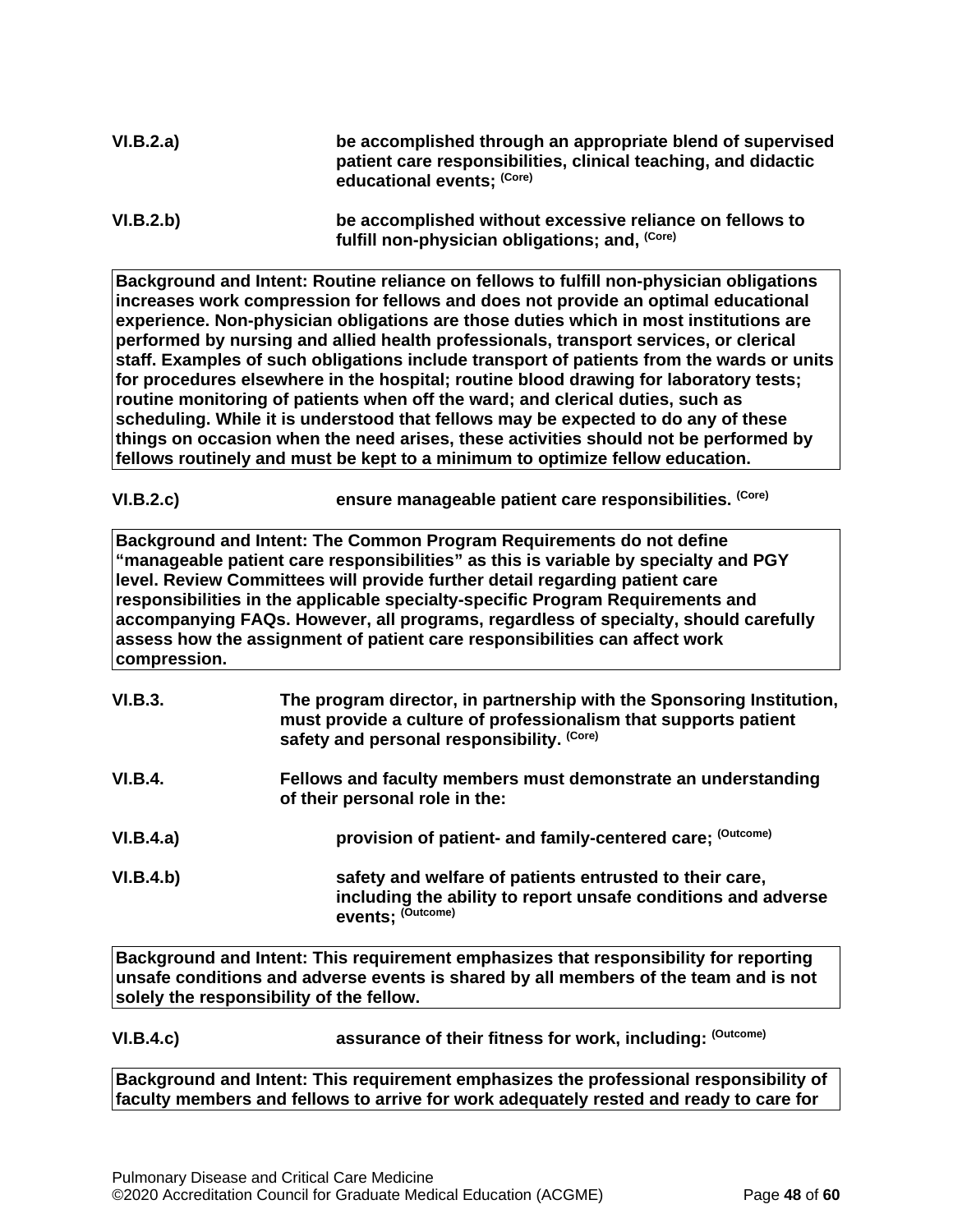**patients. It is also the responsibility of faculty members, fellows, and other members of the care team to be observant, to intervene, and/or to escalate their concern about fellow and faculty member fitness for work, depending on the situation, and in accordance with institutional policies.**

| $VI.B.4.c$ ). $(1)$ | management of their time before, during, and after<br>clinical assignments; and, (Outcome)                                                                                                                                                                                                                                           |
|---------------------|--------------------------------------------------------------------------------------------------------------------------------------------------------------------------------------------------------------------------------------------------------------------------------------------------------------------------------------|
| $VI.B.4.c$ ). $(2)$ | recognition of impairment, including from illness,<br>fatigue, and substance use, in themselves, their peers,<br>and other members of the health care team. (Outcome)                                                                                                                                                                |
| VI.B.4.d)           | commitment to lifelong learning; (Outcome)                                                                                                                                                                                                                                                                                           |
| VI.B.4.e            | monitoring of their patient care performance improvement<br>indicators; and, (Outcome)                                                                                                                                                                                                                                               |
| VI.B.4.f)           | accurate reporting of clinical and educational work hours,<br>patient outcomes, and clinical experience data. (Outcome)                                                                                                                                                                                                              |
| <b>VI.B.5.</b>      | All fellows and faculty members must demonstrate responsiveness<br>to patient needs that supersedes self-interest. This includes the<br>recognition that under certain circumstances, the best interests of<br>the patient may be served by transitioning that patient's care to<br>another qualified and rested provider. (Outcome) |
| <b>VI.B.6.</b>      | Programs, in partnership with their Sponsoring Institutions, must<br>provide a professional, equitable, respectful, and civil environment<br>that is free from discrimination, sexual and other forms of<br>harassment, mistreatment, abuse, or coercion of students, fellows,<br>faculty, and staff. (Core)                         |
| <b>VI.B.7.</b>      | Programs, in partnership with their Sponsoring Institutions, should<br>have a process for education of fellows and faculty regarding<br>unprofessional behavior and a confidential process for reporting,<br>investigating, and addressing such concerns. (Core)                                                                     |
| VI.C.               | <b>Well-Being</b>                                                                                                                                                                                                                                                                                                                    |

<span id="page-48-0"></span>*Psychological, emotional, and physical well-being are critical in the development of the competent, caring, and resilient physician and require proactive attention to life inside and outside of medicine. Well-being requires that physicians retain the joy in medicine while managing their own real life stresses. Self-care and responsibility to support other members of the health care team are important components of professionalism; they are also skills that must be modeled, learned, and nurtured in the context of other aspects of fellowship training.*

*Fellows and faculty members are at risk for burnout and depression. Programs, in partnership with their Sponsoring Institutions, have the same responsibility to address well-being as other aspects of resident*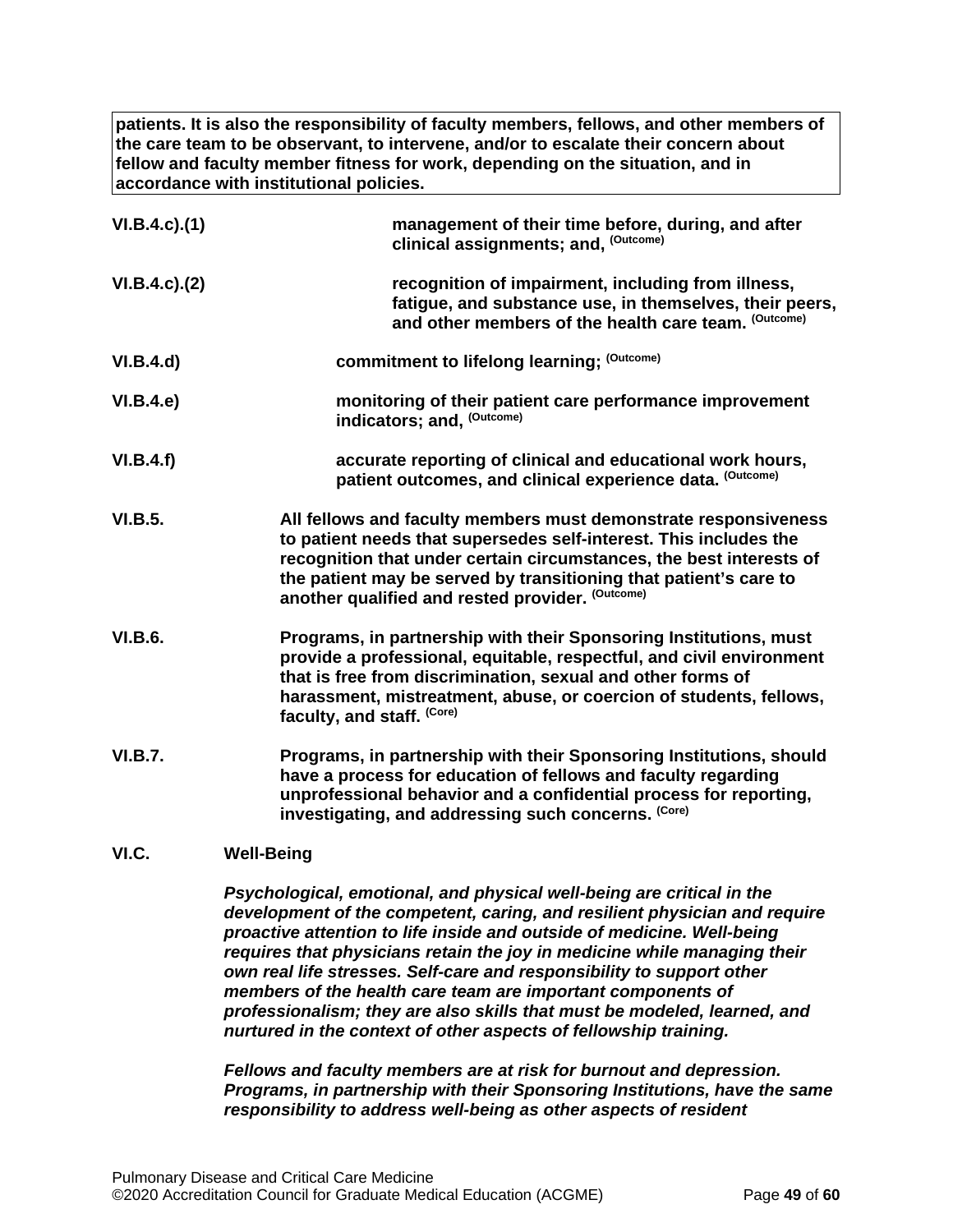*competence. Physicians and all members of the health care team share responsibility for the well-being of each other. For example, a culture which encourages covering for colleagues after an illness without the expectation of reciprocity reflects the ideal of professionalism. A positive culture in a clinical learning environment models constructive behaviors, and prepares fellows with the skills and attitudes needed to thrive throughout their careers.*

**Background and Intent: The ACGME is committed to addressing physician well-being for individuals and as it relates to the learning and working environment. The creation of a learning and working environment with a culture of respect and accountability for physician well-being is crucial to physicians' ability to deliver the safest, best possible care to patients. The ACGME is leveraging its resources in four key areas to support the ongoing focus on physician well-being: education, influence, research, and collaboration. Information regarding the ACGME's ongoing efforts in this area is available on the ACGME website.**

**As these efforts evolve, information will be shared with programs seeking to develop and/or strengthen their own well-being initiatives. In addition, there are many activities that programs can utilize now to assess and support physician well-being. These include culture of safety surveys, ensuring the availability of counseling services, and attention to the safety of the entire health care team.**

| <b>VI.C.1.</b> | The responsibility of the program, in partnership with the<br>Sponsoring Institution, to address well-being must include:                                                                                                                                                                                                      |
|----------------|--------------------------------------------------------------------------------------------------------------------------------------------------------------------------------------------------------------------------------------------------------------------------------------------------------------------------------|
| VI.C.1.a)      | efforts to enhance the meaning that each fellow finds in the<br>experience of being a physician, including protecting time<br>with patients, minimizing non-physician obligations,<br>providing administrative support, promoting progressive<br>autonomy and flexibility, and enhancing professional<br>relationships; (Core) |
| VI.C.1.b)      | attention to scheduling, work intensity, and work<br>compression that impacts fellow well-being; (Core)                                                                                                                                                                                                                        |
| VI.C.1.c)      | evaluating workplace safety data and addressing the safety of<br>fellows and faculty members; (Core)                                                                                                                                                                                                                           |

**Background and Intent: This requirement emphasizes the responsibility shared by the Sponsoring Institution and its programs to gather information and utilize systems that monitor and enhance fellow and faculty member safety, including physical safety. Issues to be addressed include, but are not limited to, monitoring of workplace injuries, physical or emotional violence, vehicle collisions, and emotional well-being after adverse events.**

## **VI.C.1.d) policies and programs that encourage optimal fellow and faculty member well-being; and, (Core)**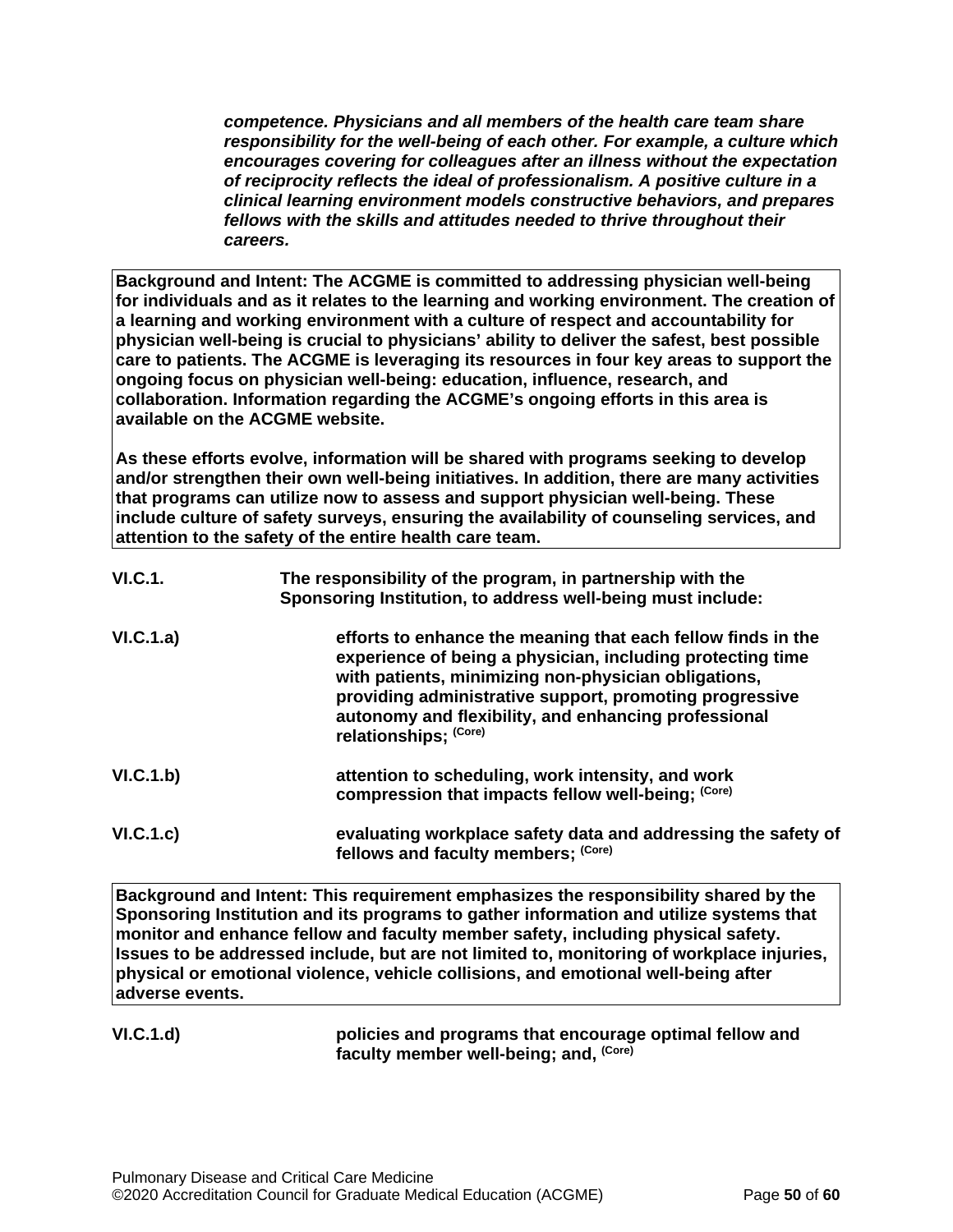**Background and Intent: Well-being includes having time away from work to engage with family and friends, as well as to attend to personal needs and to one's own health, including adequate rest, healthy diet, and regular exercise.**

**VI.C.1.d).(1) Fellows must be given the opportunity to attend medical, mental health, and dental care appointments, including those scheduled during their working hours. (Core)**

**Background and Intent: The intent of this requirement is to ensure that fellows have the opportunity to access medical and dental care, including mental health care, at times that are appropriate to their individual circumstances. Fellows must be provided with time away from the program as needed to access care, including appointments scheduled during their working hours.**

**VI.C.1.e) attention to fellow and faculty member burnout, depression, and substance abuse. The program, in partnership with its Sponsoring Institution, must educate faculty members and fellows in identification of the symptoms of burnout, depression, and substance abuse, including means to assist those who experience these conditions. Fellows and faculty members must also be educated to recognize those symptoms in themselves and how to seek appropriate care. The program, in partnership with its Sponsoring Institution, must: (Core)**

**Background and Intent: Programs and Sponsoring Institutions are encouraged to review materials in order to create systems for identification of burnout, depression, and substance abuse. Materials and more information are available on the Physician Wellbeing section of the ACGME website [\(http://www.acgme.org/What-We-](http://www.acgme.org/What-We-Do/Initiatives/Physician-Well-Being)[Do/Initiatives/Physician-Well-Being\)](http://www.acgme.org/What-We-Do/Initiatives/Physician-Well-Being).**

**VI.C.1.e).(1) encourage fellows and faculty members to alert the program director or other designated personnel or programs when they are concerned that another fellow, resident, or faculty member may be displaying signs of burnout, depression, substance abuse, suicidal ideation, or potential for violence; (Core)**

**Background and Intent: Individuals experiencing burnout, depression, substance abuse, and/or suicidal ideation are often reluctant to reach out for help due to the stigma associated with these conditions, and are concerned that seeking help may have a negative impact on their career. Recognizing that physicians are at increased risk in these areas, it is essential that fellows and faculty members are able to report their concerns when another fellow or faculty member displays signs of any of these conditions, so that the program director or other designated personnel, such as the department chair, may assess the situation and intervene as necessary to facilitate access to appropriate care. Fellows and faculty members must know which personnel, in addition to the program director, have been designated with this responsibility; those personnel and the program director should be familiar with the institution's impaired**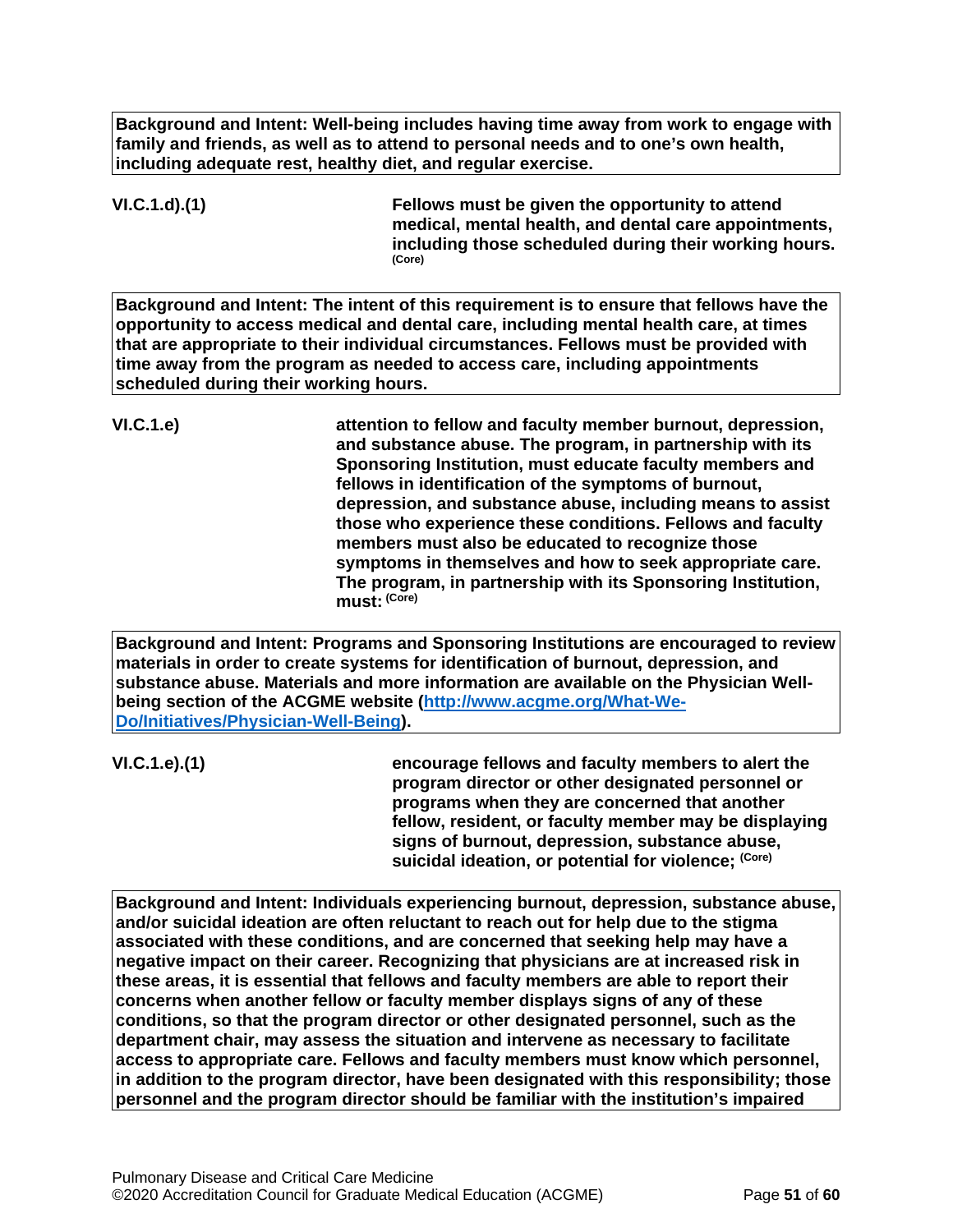**physician policy and any employee health, employee assistance, and/or wellness programs within the institution. In cases of physician impairment, the program director or designated personnel should follow the policies of their institution for reporting.**

| VI.C.1.e). (2) | provide access to appropriate tools for self-screening;<br>and, (Core)                                                                                                                          |
|----------------|-------------------------------------------------------------------------------------------------------------------------------------------------------------------------------------------------|
| VI.C.1.e). (3) | provide access to confidential, affordable mental<br>health assessment, counseling, and treatment,<br>including access to urgent and emergent care 24<br>hours a day, seven days a week. (Core) |

**Background and Intent: The intent of this requirement is to ensure that fellows have immediate access at all times to a mental health professional (psychiatrist, psychologist, Licensed Clinical Social Worker, Primary Mental Health Nurse Practitioner, or Licensed Professional Counselor) for urgent or emergent mental health issues. In-person, telemedicine, or telephonic means may be utilized to satisfy this requirement. Care in the Emergency Department may be necessary in some cases, but not as the primary or sole means to meet the requirement.**

**The reference to affordable counseling is intended to require that financial cost not be a barrier to obtaining care.**

| VI.C.2.   | There are circumstances in which fellows may be unable to attend<br>work, including but not limited to fatigue, illness, family<br>emergencies, and parental leave. Each program must allow an<br>appropriate length of absence for fellows unable to perform their<br>patient care responsibilities. (Core) |
|-----------|--------------------------------------------------------------------------------------------------------------------------------------------------------------------------------------------------------------------------------------------------------------------------------------------------------------|
| VI.C.2.a) | The program must have policies and procedures in place to<br>ensure coverage of patient care. (Core)                                                                                                                                                                                                         |
| VI.C.2.b) | These policies must be implemented without fear of negative<br>consequences for the fellow who is or was unable to provide<br>the clinical work. (Core)                                                                                                                                                      |

**Background and Intent: Fellows may need to extend their length of training depending on length of absence and specialty board eligibility requirements. Teammates should assist colleagues in need and equitably reintegrate them upon return.**

<span id="page-51-0"></span>

| VI.D.          | <b>Fatigue Mitigation</b>                                                                                        |
|----------------|------------------------------------------------------------------------------------------------------------------|
| <b>VI.D.1.</b> | <b>Programs must:</b>                                                                                            |
| VI.D.1.a)      | educate all faculty members and fellows to recognize the<br>signs of fatigue and sleep deprivation; (Core)       |
| VI.D.1.b)      | educate all faculty members and fellows in alertness<br>management and fatigue mitigation processes; and, (Core) |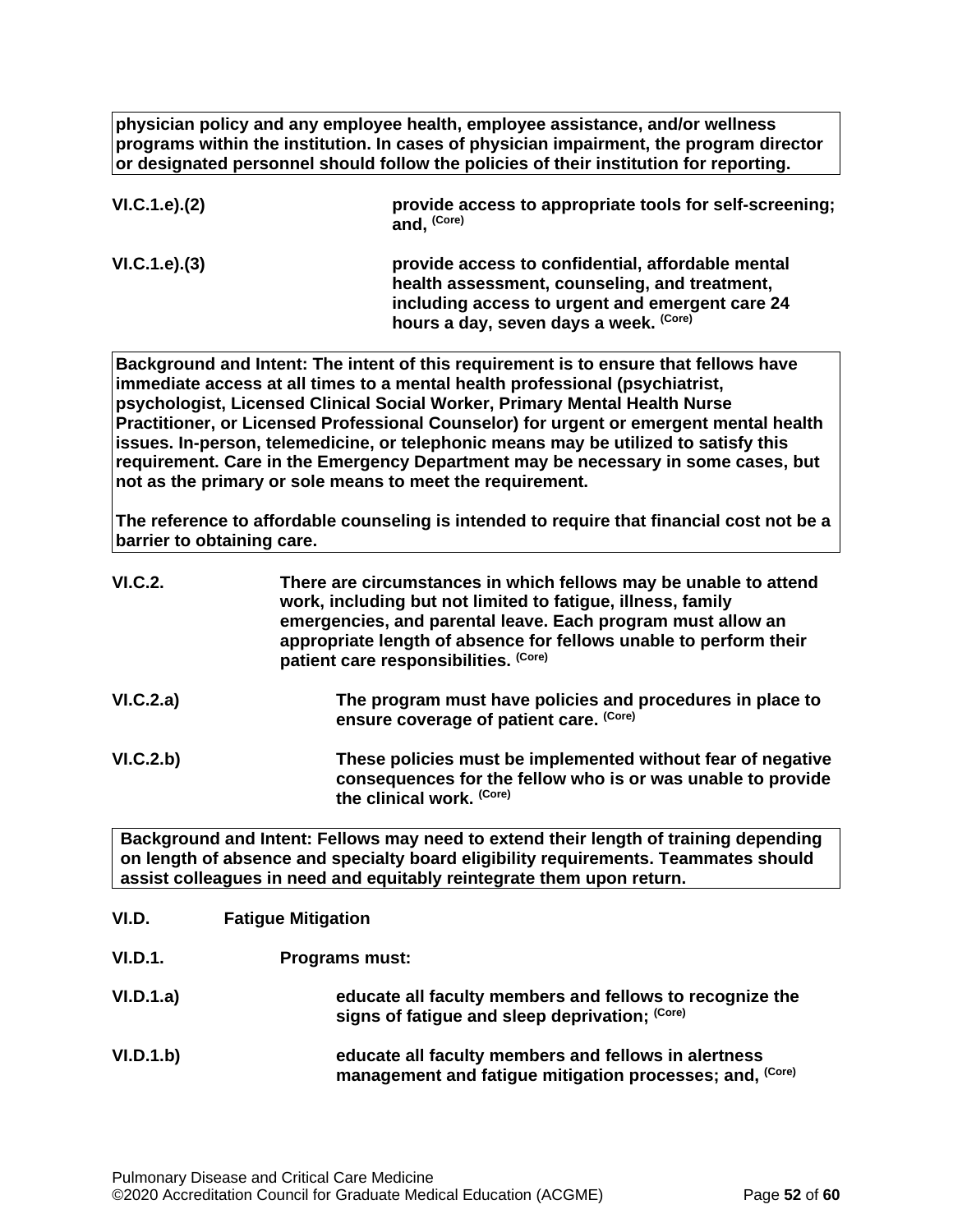**VI.D.1.c) encourage fellows to use fatigue mitigation processes to manage the potential negative effects of fatigue on patient care and learning. (Detail)**

**Background and Intent: Providing medical care to patients is physically and mentally demanding. Night shifts, even for those who have had enough rest, cause fatigue. Experiencing fatigue in a supervised environment during training prepares fellows for managing fatigue in practice. It is expected that programs adopt fatigue mitigation processes and ensure that there are no negative consequences and/or stigma for using fatigue mitigation strategies.**

**This requirement emphasizes the importance of adequate rest before and after clinical responsibilities. Strategies that may be used include, but are not limited to, strategic napping; the judicious use of caffeine; availability of other caregivers; time management to maximize sleep off-duty; learning to recognize the signs of fatigue, and selfmonitoring performance and/or asking others to monitor performance; remaining active to promote alertness; maintaining a healthy diet; using relaxation techniques to fall asleep; maintaining a consistent sleep routine; exercising regularly; increasing sleep time before and after call; and ensuring sufficient sleep recovery periods.**

| <b>VI.D.2.</b> | Each program must ensure continuity of patient care, consistent<br>with the program's policies and procedures referenced in VI.C.2-<br>VI.C.2.b), in the event that a fellow may be unable to perform their<br>patient care responsibilities due to excessive fatigue. (Core) |
|----------------|-------------------------------------------------------------------------------------------------------------------------------------------------------------------------------------------------------------------------------------------------------------------------------|
| VI.D.3.        | The program, in partnership with its Sponsoring Institution, must<br>ensure adequate sleep facilities and safe transportation options for<br>fellows who may be too fatigued to safely return home. (Core)                                                                    |
| ,,, ,          | Oliniaal Daamamaikilikkaa. Taamuusuksanal Tusmakkana af Osua.                                                                                                                                                                                                                 |

- <span id="page-52-0"></span>**VI.E. Clinical Responsibilities, Teamwork, and Transitions of Care**
- **VI.E.1. Clinical Responsibilities**

**The clinical responsibilities for each fellow must be based on PGY level, patient safety, fellow ability, severity and complexity of patient illness/condition, and available support services. (Core)**

**Background and Intent: The changing clinical care environment of medicine has meant that work compression due to high complexity has increased stress on fellows. Faculty members and program directors need to make sure fellows function in an environment that has safe patient care and a sense of fellow well-being. Some Review Committees have addressed this by setting limits on patient admissions, and it is an essential responsibility of the program director to monitor fellow workload. Workload should be distributed among the fellow team and interdisciplinary teams to minimize work compression.**

## **VI.E.2. Teamwork**

**Fellows must care for patients in an environment that maximizes communication. This must include the opportunity to work as a**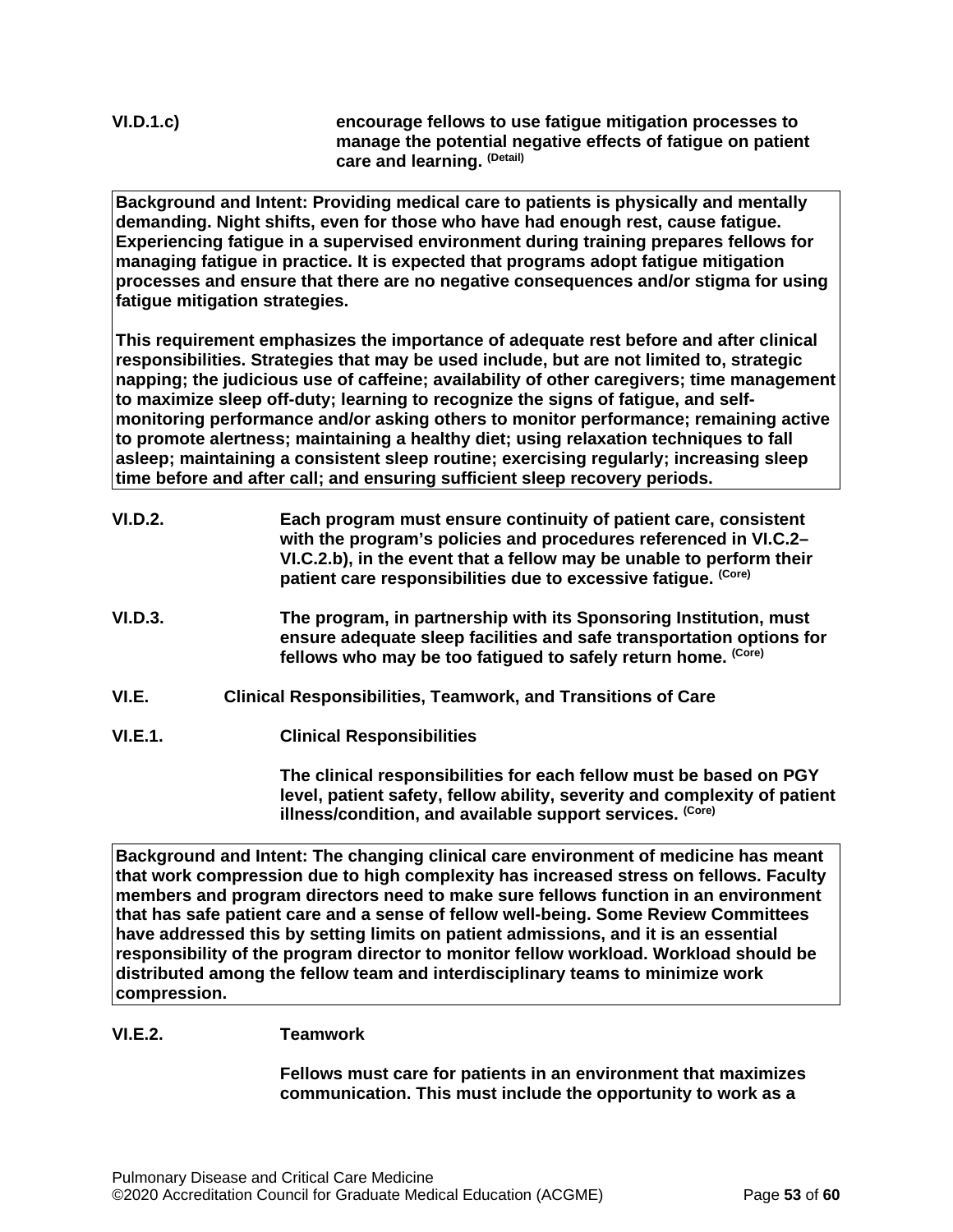|           | member of effective interprofessional teams that are appropriate to<br>the delivery of care in the subspecialty and larger health system.<br>(Core)                                                                                                                                                             |
|-----------|-----------------------------------------------------------------------------------------------------------------------------------------------------------------------------------------------------------------------------------------------------------------------------------------------------------------|
| VI.E.3.   | <b>Transitions of Care</b>                                                                                                                                                                                                                                                                                      |
| VI.E.3.a) | Programs must design clinical assignments to optimize<br>transitions in patient care, including their safety, frequency,<br>and structure. (Core)                                                                                                                                                               |
| VI.E.3.b) | Programs, in partnership with their Sponsoring Institutions,<br>must ensure and monitor effective, structured hand-over<br>processes to facilitate both continuity of care and patient<br>safety. (Core)                                                                                                        |
| VI.E.3.c  | Programs must ensure that fellows are competent in<br>communicating with team members in the hand-over process.<br>(Outcome)                                                                                                                                                                                    |
| VI.E.3.d  | Programs and clinical sites must maintain and communicate<br>schedules of attending physicians and fellows currently<br>responsible for care. (Core)                                                                                                                                                            |
| VI.E.3.e) | Each program must ensure continuity of patient care,<br>consistent with the program's policies and procedures<br>referenced in VI.C.2-VI.C.2.b), in the event that a fellow may<br>be unable to perform their patient care responsibilities due to<br>excessive fatigue or illness, or family emergency. (Core) |
| VI.F.     | <b>Clinical Experience and Education</b>                                                                                                                                                                                                                                                                        |
|           | Programs, in partnership with their Sponsoring Institutions, must design                                                                                                                                                                                                                                        |

<span id="page-53-0"></span>*an effective program structure that is configured to provide fellows with educational and clinical experience opportunities, as well as reasonable opportunities for rest and personal activities.*

**Background and Intent: In the new requirements, the terms "clinical experience and education," "clinical and educational work," and "clinical and educational work hours" replace the terms "duty hours," "duty periods," and "duty." These changes have been made in response to concerns that the previous use of the term "duty" in reference to number of hours worked may have led some to conclude that fellows' duty to "clock out" on time superseded their duty to their patients.**

**VI.F.1. Maximum Hours of Clinical and Educational Work per Week**

**Clinical and educational work hours must be limited to no more than 80 hours per week, averaged over a four-week period, inclusive of all in-house clinical and educational activities, clinical work done from home, and all moonlighting. (Core)**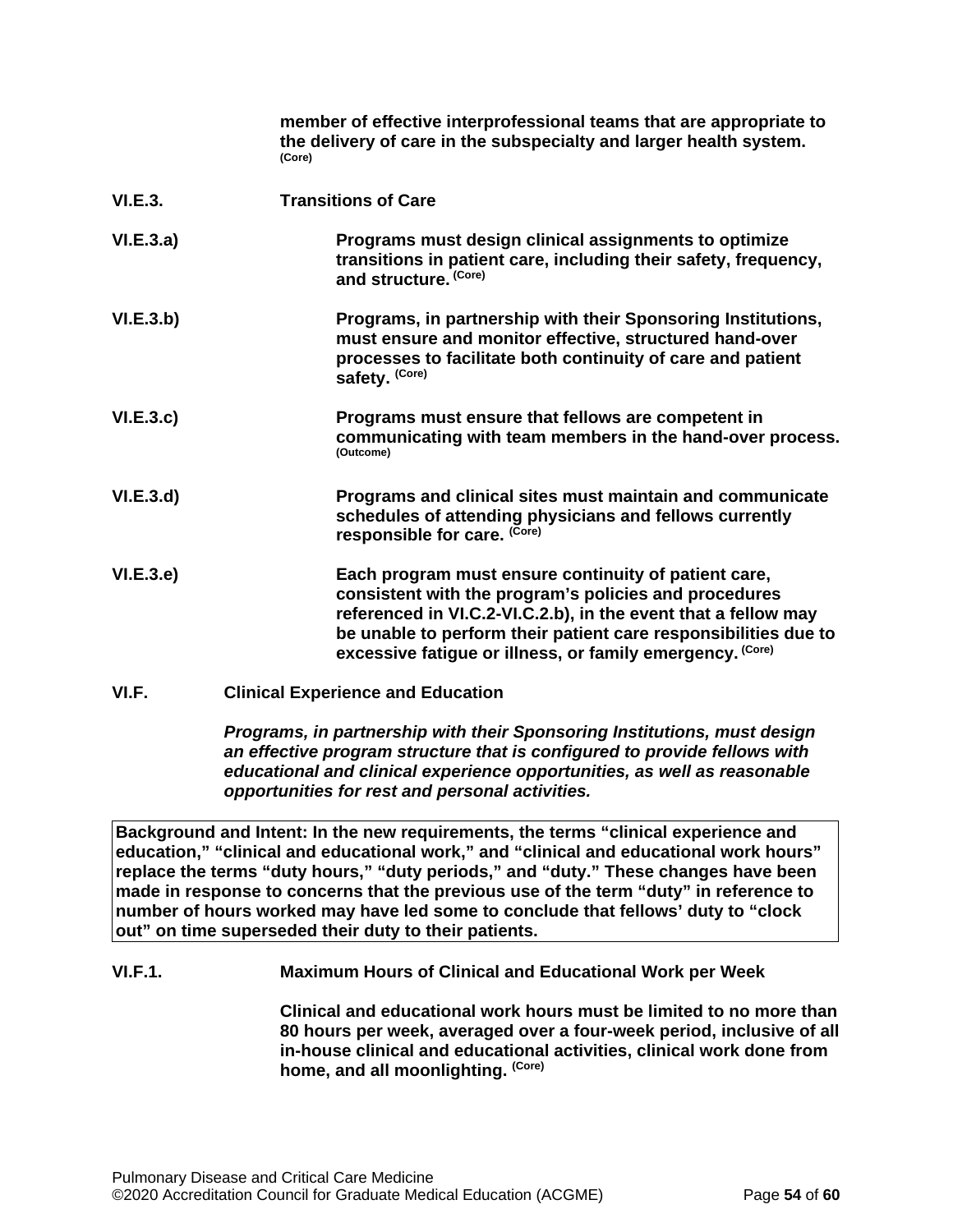**Background and Intent: Programs and fellows have a shared responsibility to ensure that the 80-hour maximum weekly limit is not exceeded. While the requirement has been written with the intent of allowing fellows to remain beyond their scheduled work periods to care for a patient or participate in an educational activity, these additional hours must be accounted for in the allocated 80 hours when averaged over four weeks.**

#### *Scheduling*

**While the ACGME acknowledges that, on rare occasions, a fellow may work in excess of 80 hours in a given week, all programs and fellows utilizing this flexibility will be required to adhere to the 80-hour maximum weekly limit when averaged over a fourweek period. Programs that regularly schedule fellows to work 80 hours per week and still permit fellows to remain beyond their scheduled work period are likely to exceed the 80-hour maximum, which would not be in substantial compliance with the requirement. These programs should adjust schedules so that fellows are scheduled to work fewer than 80 hours per week, which would allow fellows to remain beyond their scheduled work period when needed without violating the 80-hour requirement. Programs may wish to consider using night float and/or making adjustments to the frequency of in-house call to ensure compliance with the 80-hour maximum weekly limit.**

#### *Oversight*

**With increased flexibility introduced into the Requirements, programs permitting this flexibility will need to account for the potential for fellows to remain beyond their assigned work periods when developing schedules, to avoid exceeding the 80-hour maximum weekly limit, averaged over four weeks. The ACGME Review Committees will strictly monitor and enforce compliance with the 80-hour requirement. Where violations of the 80-hour requirement are identified, programs will be subject to citation and at risk for an adverse accreditation action.**

#### *Work from Home*

**While the requirement specifies that clinical work done from home must be counted toward the 80-hour maximum weekly limit, the expectation remains that scheduling be structured so that fellows are able to complete most work on site during scheduled clinical work hours without requiring them to take work home. The new requirements acknowledge the changing landscape of medicine, including electronic health records, and the resulting increase in the amount of work fellows choose to do from home. The requirement provides flexibility for fellows to do this while ensuring that the time spent by fellows completing clinical work from home is accomplished within the 80-hour weekly maximum. Types of work from home that must be counted include using an electronic health record and taking calls from home. Reading done in preparation for the following day's cases, studying, and research done from home do not count toward the 80 hours. Fellow decisions to leave the hospital before their clinical work has been completed and to finish that work later from home should be made in consultation with the fellow's supervisor. In such circumstances, fellows should be mindful of their professional responsibility to complete work in a timely manner and to maintain patient confidentiality.**

**During the public comment period many individuals raised questions and concerns related to this change. Some questioned whether minute by minute tracking would be required; in other words, if a fellow spends three minutes on a phone call and then a few hours later spends two minutes on another call, will the fellow need to report that time. Others raised concerns related to the ability of programs and institutions to verify the**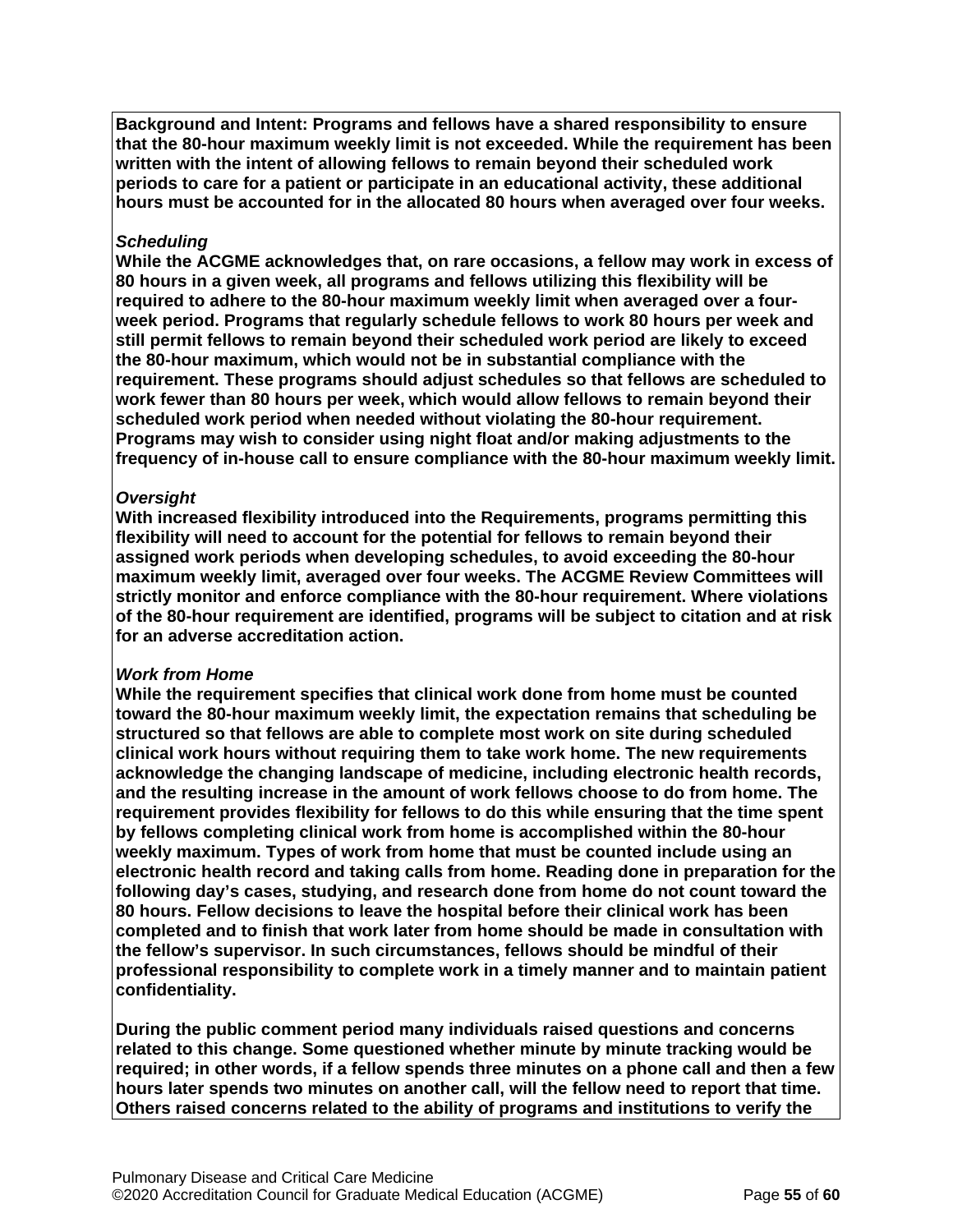**accuracy of the information reported by fellows. The new requirements are not an attempt to micromanage this process. Fellows are to track the time they spend on clinical work from home and to report that time to the program. Decisions regarding whether to report infrequent phone calls of very short duration will be left to the individual fellow. Programs will need to factor in time fellows are spending on clinical work at home when schedules are developed to ensure that fellows are not working in excess of 80 hours per week, averaged over four weeks. There is no requirement that programs assume responsibility for documenting this time. Rather, the program's responsibility is ensuring that fellows report their time from home and that schedules are structured to ensure that fellows are not working in excess of 80 hours per week, averaged over four weeks.**

| VI.F.2.      | <b>Mandatory Time Free of Clinical Work and Education</b>                                                                                                                                                                                                                                               |
|--------------|---------------------------------------------------------------------------------------------------------------------------------------------------------------------------------------------------------------------------------------------------------------------------------------------------------|
| VI.F.2.a)    | The program must design an effective program structure that<br>is configured to provide fellows with educational<br>opportunities, as well as reasonable opportunities for rest<br>and personal well-being. (Core)                                                                                      |
| VI.F.2.b)    | Fellows should have eight hours off between scheduled<br>clinical work and education periods. (Detail)                                                                                                                                                                                                  |
| VI.F.2.b)(1) | There may be circumstances when fellows choose to<br>stay to care for their patients or return to the hospital<br>with fewer than eight hours free of clinical experience<br>and education. This must occur within the context of<br>the 80-hour and the one-day-off-in-seven<br>requirements. (Detail) |

**Background and Intent: While it is expected that fellow schedules will be structured to ensure that fellows are provided with a minimum of eight hours off between scheduled work periods, it is recognized that fellows may choose to remain beyond their scheduled time, or return to the clinical site during this time-off period, to care for a patient. The requirement preserves the flexibility for fellows to make those choices. It is also noted that the 80-hour weekly limit (averaged over four weeks) is a deterrent for scheduling fewer than eight hours off between clinical and education work periods, as it would be difficult for a program to design a schedule that provides fewer than eight hours off without violating the 80-hour rule.**

| VI.F.2.c) | Fellows must have at least 14 hours free of clinical work and |
|-----------|---------------------------------------------------------------|
|           | education after 24 hours of in-house call. <sup>(Core)</sup>  |

**Background and Intent: Fellows have a responsibility to return to work rested, and thus are expected to use this time away from work to get adequate rest. In support of this goal, fellows are encouraged to prioritize sleep over other discretionary activities.**

**VI.F.2.d) Fellows must be scheduled for a minimum of one day in seven free of clinical work and required education (when averaged over four weeks). At-home call cannot be assigned on these free days. (Core)**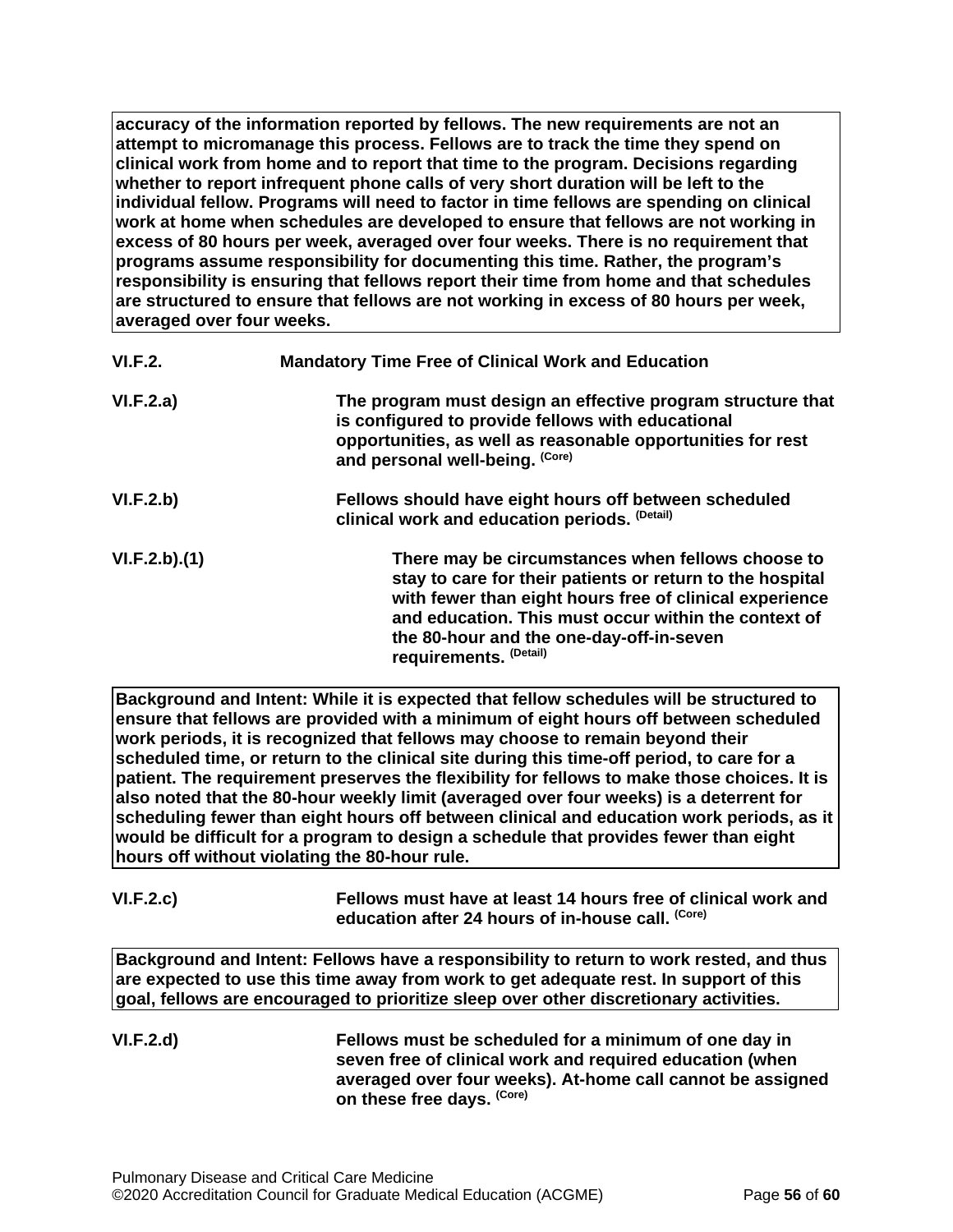**Background and Intent: The requirement provides flexibility for programs to distribute days off in a manner that meets program and fellow needs. It is strongly recommended that fellows' preference regarding how their days off are distributed be considered as schedules are developed. It is desirable that days off be distributed throughout the month, but some fellows may prefer to group their days off to have a "golden weekend," meaning a consecutive Saturday and Sunday free from work. The requirement for one free day in seven should not be interpreted as precluding a golden weekend. Where feasible, schedules may be designed to provide fellows with a weekend, or two consecutive days, free of work. The applicable Review Committee will evaluate the number of consecutive days of work and determine whether they meet educational objectives. Programs are encouraged to distribute days off in a fashion that optimizes fellow well-being, and educational and personal goals. It is noted that a day off is defined in the ACGME Glossary of Terms as "one (1) continuous 24-hour period free from all administrative, clinical, and educational activities."**

| VI.F.3.         | <b>Maximum Clinical Work and Education Period Length</b>                                                                                                                            |
|-----------------|-------------------------------------------------------------------------------------------------------------------------------------------------------------------------------------|
| VI.F.3.a)       | Clinical and educational work periods for fellows must not<br>exceed 24 hours of continuous scheduled clinical<br>assignments. (Core)                                               |
| VI.F.3.a)(1)    | Up to four hours of additional time may be used for<br>activities related to patient safety, such as providing<br>effective transitions of care, and/or fellow education.<br>(Core) |
| VI.F.3.a)(1)(a) | Additional patient care responsibilities must not<br>be assigned to a fellow during this time. (Core)                                                                               |

**Background and Intent: The additional time referenced in VI.F.3.a).(1) should not be used for the care of new patients. It is essential that the fellow continue to function as a member of the team in an environment where other members of the team can assess fellow fatigue, and that supervision for post-call fellows is provided. This 24 hours and up to an additional four hours must occur within the context of 80-hour weekly limit, averaged over four weeks.**

| <b>VI.F.4.</b> | <b>Clinical and Educational Work Hour Exceptions</b>                                                                                                                                                |
|----------------|-----------------------------------------------------------------------------------------------------------------------------------------------------------------------------------------------------|
| VI.F.4.a)      | In rare circumstances, after handing off all other<br>responsibilities, a fellow, on their own initiative, may elect to<br>remain or return to the clinical site in the following<br>circumstances: |
| VI.F.4.a)(1)   | to continue to provide care to a single severely ill or<br>unstable patient; (Detail)                                                                                                               |
| VI.F.4.a)(2)   | humanistic attention to the needs of a patient or<br>family; or, <sup>(Detail)</sup>                                                                                                                |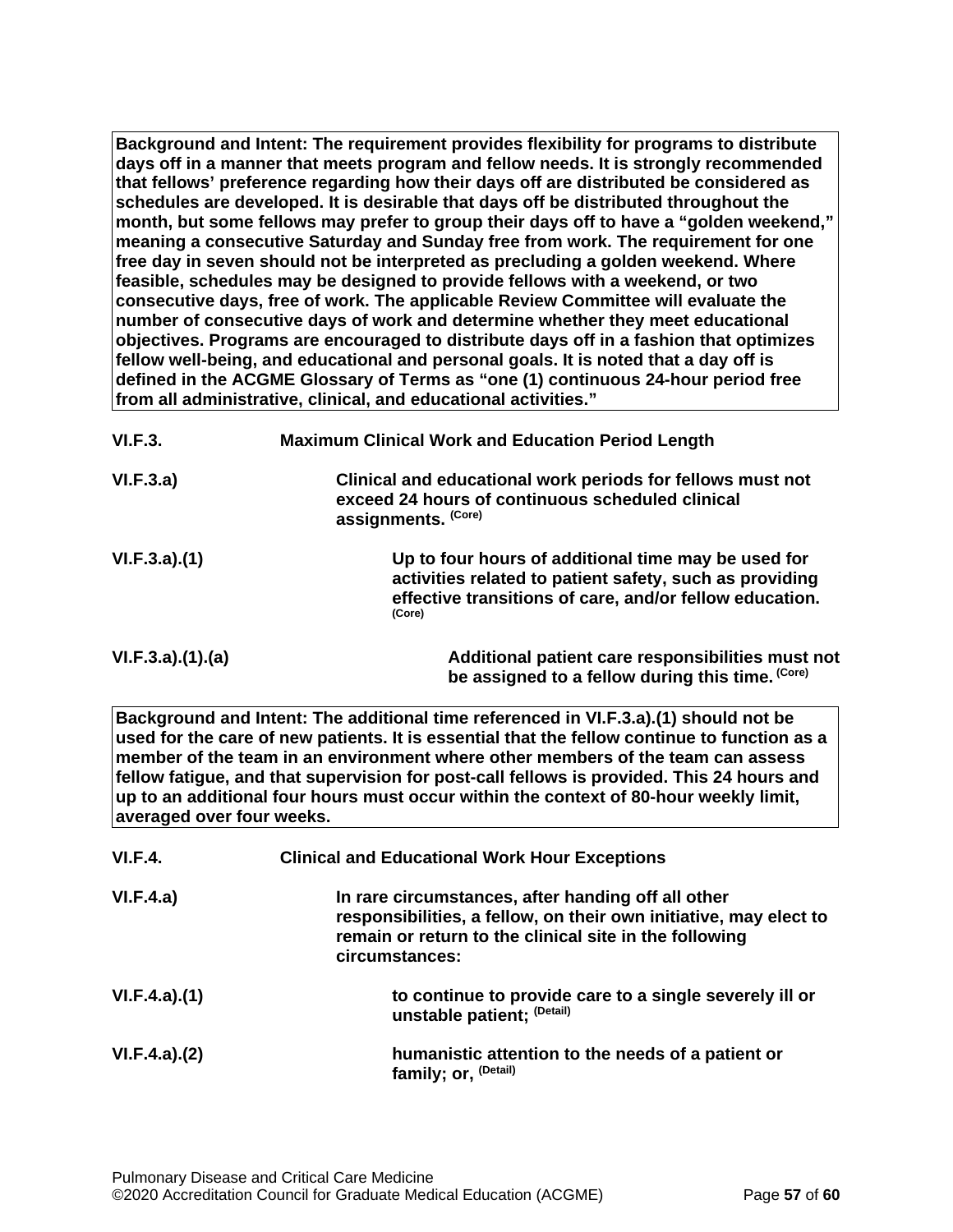| VI.F.4.a)(3) | to attend unique educational events. (Detail)                                                            |
|--------------|----------------------------------------------------------------------------------------------------------|
| VI.F.4.b)    | These additional hours of care or education will be counted<br>toward the 80-hour weekly limit. (Detail) |

**Background and Intent: This requirement is intended to provide fellows with some control over their schedules by providing the flexibility to voluntarily remain beyond the scheduled responsibilities under the circumstances described above. It is important to note that a fellow may remain to attend a conference, or return for a conference later in the day, only if the decision is made voluntarily. Fellows must not be required to stay. Programs allowing fellows to remain or return beyond the scheduled work and clinical education period must ensure that the decision to remain is initiated by the fellow and that fellows are not coerced. This additional time must be counted toward the 80-hour maximum weekly limit.**

| VI.F.4.c)           | A Review Committee may grant rotation-specific exceptions<br>for up to 10 percent or a maximum of 88 clinical and<br>educational work hours to individual programs based on a<br>sound educational rationale. |
|---------------------|---------------------------------------------------------------------------------------------------------------------------------------------------------------------------------------------------------------|
|                     | The Review Committee for Internal Medicine will not consider<br>requests for exceptions to the 80-hour limit to the fellows' work<br>week.                                                                    |
| $VI.F.4.c$ . $(1)$  | In preparing a request for an exception, the program<br>director must follow the clinical and educational work<br>hour exception policy from the ACGME Manual of<br>Policies and Procedures. (Core)           |
| $VI.F.4.c$ ). $(2)$ | Prior to submitting the request to the Review<br>Committee, the program director must obtain approval<br>from the Sponsoring Institution's GMEC and DIO. (Core)                                               |

**Background and Intent: The provision for exceptions for up to 88 hours per week has been modified to specify that exceptions may be granted for specific rotations if the program can justify the increase based on criteria specified by the Review Committee. As in the past, Review Committees may opt not to permit exceptions. The underlying philosophy for this requirement is that while it is expected that all fellows should be able to train within an 80-hour work week, it is recognized that some programs may include rotations with alternate structures based on the nature of the specialty. DIO/GMEC approval is required before the request will be considered by the Review Committee.**

## **VI.F.5. Moonlighting**

**VI.F.5.a) Moonlighting must not interfere with the ability of the fellow to achieve the goals and objectives of the educational program, and must not interfere with the fellow's fitness for work nor compromise patient safety. (Core)**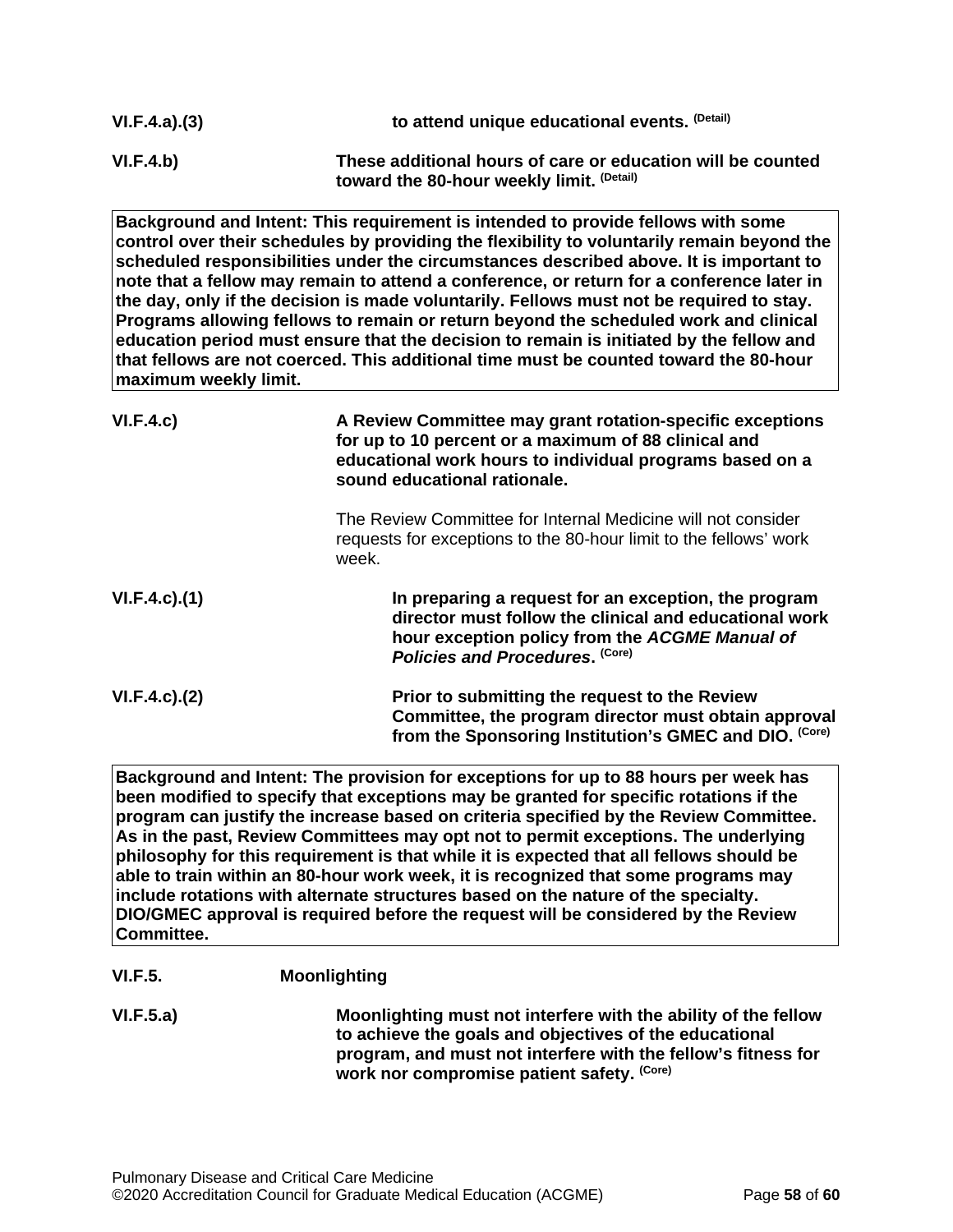**Background and Intent: For additional clarification of the expectations related to moonlighting, please refer to the Common Program Requirement FAQs (available at [http://www.acgme.org/What-We-Do/Accreditation/Common-Program-Requirements\)](http://www.acgme.org/What-We-Do/Accreditation/Common-Program-Requirements).**

## **VI.F.6. In-House Night Float**

**Night float must occur within the context of the 80-hour and oneday-off-in-seven requirements. (Core)**

**Background and Intent: The requirement for no more than six consecutive nights of night float was removed to provide programs with increased flexibility in scheduling.**

| VI.F.7.        | <b>Maximum In-House On-Call Frequency</b>                                                                                                                                                                                                                                                                                                               |
|----------------|---------------------------------------------------------------------------------------------------------------------------------------------------------------------------------------------------------------------------------------------------------------------------------------------------------------------------------------------------------|
|                | Fellows must be scheduled for in-house call no more frequently than<br>every third night (when averaged over a four-week period). (Core)                                                                                                                                                                                                                |
| VI.F.7.a)      | Internal Medicine fellowships must not average in-house call over<br>a four-week period. (Core)                                                                                                                                                                                                                                                         |
| <b>VI.F.8.</b> | <b>At-Home Call</b>                                                                                                                                                                                                                                                                                                                                     |
| VI.F.8.a)      | Time spent on patient care activities by fellows on at-home<br>call must count toward the 80-hour maximum weekly limit.<br>The frequency of at-home call is not subject to the every-<br>third-night limitation, but must satisfy the requirement for one<br>day in seven free of clinical work and education, when<br>averaged over four weeks. (Core) |
| VI.F.8.a)(1)   | At-home call must not be so frequent or taxing as to<br>preclude rest or reasonable personal time for each<br>fellow. (Core)                                                                                                                                                                                                                            |
| VI.F.8.b)      | Fellows are permitted to return to the hospital while on at-<br>home call to provide direct care for new or established<br>patients. These hours of inpatient patient care must be<br>included in the 80-hour maximum weekly limit. (Detail)                                                                                                            |

**Background and Intent: This requirement has been modified to specify that clinical work done from home when a fellow is taking at-home call must count toward the 80-hour maximum weekly limit. This change acknowledges the often significant amount of time fellows devote to clinical activities when taking at-home call, and ensures that taking athome call does not result in fellows routinely working more than 80 hours per week. Athome call activities that must be counted include responding to phone calls and other forms of communication, as well as documentation, such as entering notes in an**